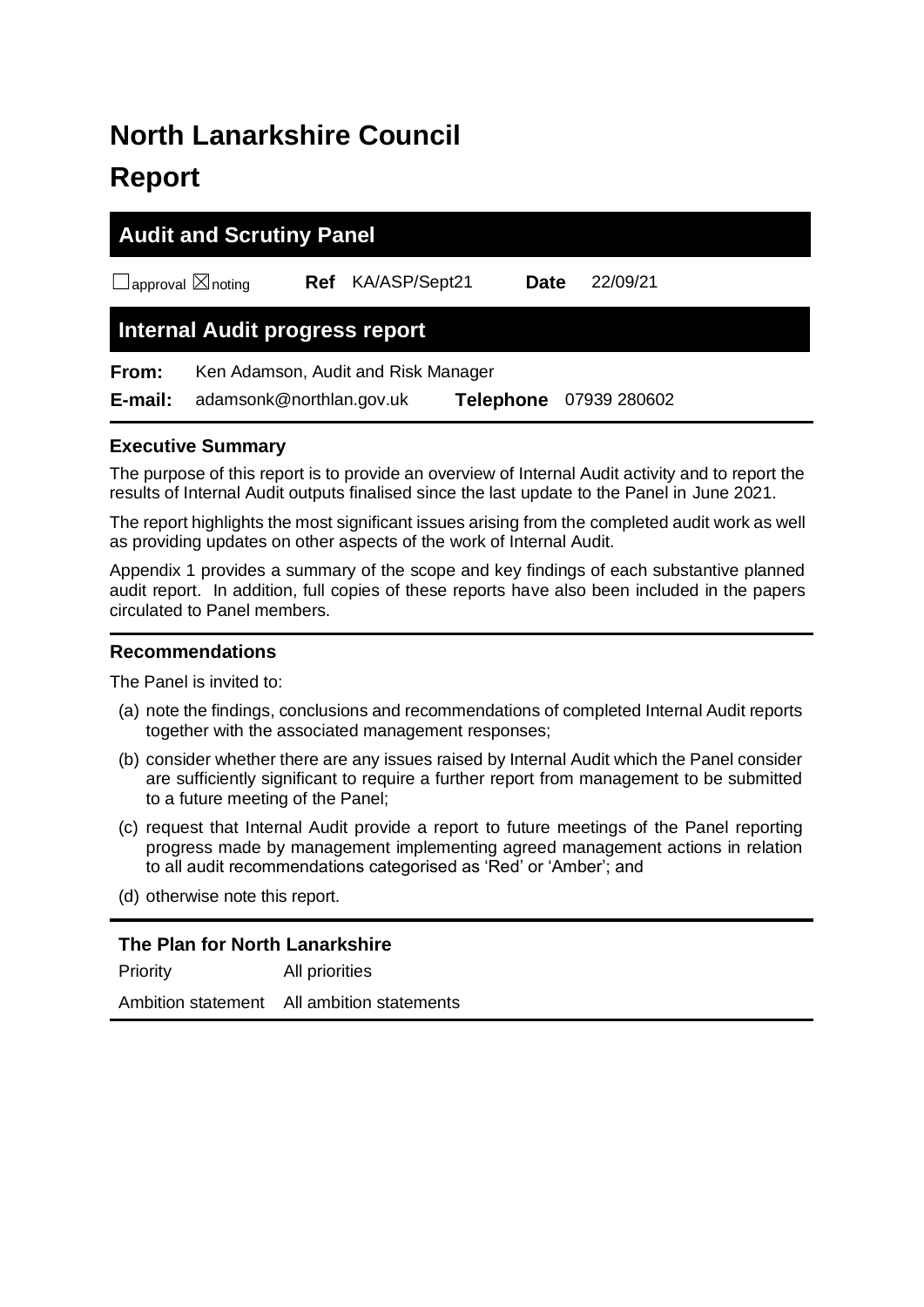# **1. Background**

1.1 In September 2020, the Panel approved the 2020-21 Internal Audit Annual Plan which detailed a programme of work to be carried out. The 2021-22 Annual Plan was approved by the Panel in June 2021. The Internal Audit Charter, most recently approved by the Panel in February 2018, requires that the results of Internal Audit's work are periodically reported to the Panel. This report fulfils that expectation.

# **2. Report**

## **Audit reviews completed in the period**

2.1 Table 1 below provides an overview of completed Internal Audit reports since the last update to the Panel in June. These outputs conclude the 2020-2021 Internal Audit Plan. Work is currently underway on assignments included in the approved 2021-22 Internal Audit Plan and this work will be reported to the Panel as it is completed with effect from the next committee cycle.

| <b>Subject</b>                                                                | <b>Internal Audit Opinion</b>         |
|-------------------------------------------------------------------------------|---------------------------------------|
| 1. Public protection                                                          | Reasonable assurance<br>(Green-Amber) |
| Follow-up: Scottish Attainment Challenge (SAC) and<br>Pupil Equity Fund (PEF) | Reasonable assurance<br>(Green-Amber) |

#### **Table 1: Completed Internal Audit outputs in the period**

- 2.2 Appendix 1 provides a summary of those reports forming part of the annual programmes of planned assurance work. Copies of all finalised reports are included in the supporting pack to these papers.
- 2.3 Appendix 2 contains detailed definitions of the categories used by Internal Audit when making recommendations, providing an audit opinion and on the extent of assurance which is being provided to management and Panel members on those systems or areas of Council operations examined by Internal Audit.
- 2.4 This report excludes audit outputs produced for the North Lanarkshire IJB which are reported directly to its senior management team and audit committee.

## **Commentary on completed planned 'core' Internal Audit work**

- 2.5 The nature of Internal Audit exercises means that most reviews invariably find some scope for improvement, usually in the form of controls which are weak or only partially effective and, therefore, contain recommendations. I am pleased however, to be able to report that although we have identified a range of improvement actions and made a series of recommendations, all the finalised reports included in this progress report provided positive assurance, with no reports offering only 'limited assurance'.
- 2.6 Our work on **Public Protection** was designed to provide independent assurance on the adequacy and effectiveness of the Council's arrangements for assessing compliance/performance within this key area. We reviewed the Council's quality assurance arrangements for monitoring performance/compliance with expected arrangements and key controls designed to provide assurance that relevant arrangements are adequate and operating effectively.
- 2.7 Public protection is identified as a key corporate risk and has been assessed as having a high residual risk score reflecting that adverse incidents can result in serious harm and significant reputational damage and that not all aspects of relevant risks are readily controllable and/or can be eliminated.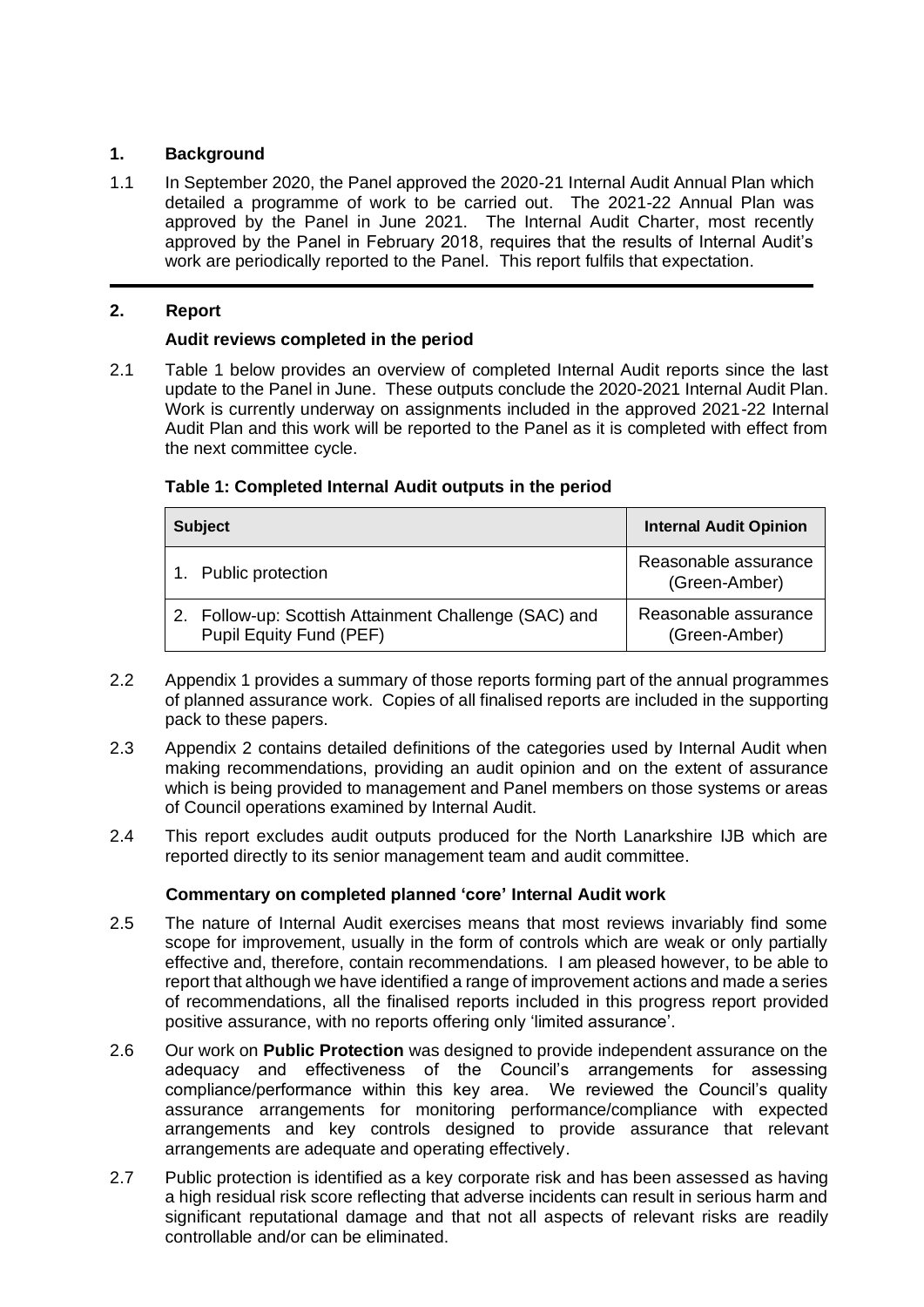- 2.8 Based on the results of our work, we were generally satisfied that the Service has in place appropriate quality assurance arrangements which enable monitoring of the discharge of the Council's public protection duties and that these generally appear to be operating as expected.
- 2.9 We were pleased to note that throughout the period of the pandemic, a consistent focus on prioritising public protection functions has been maintained. The relevant corporate risk was updated to consider and reflect the impacts of the pandemic and several established processes have been revised and additional controls introduced to ensure the continued care of vulnerable people and new referrals of concern.
- 2.10 We noted a small number of areas, however, where we consider that there was scope for improvement. These included the need to progress the planned self-evaluation of the North Lanarkshire Chief Officers Public Protection Group (NLCOPPG) and the Child Protection Committee, with any issues arising being captured on an appropriate action plan with responsible officers and timescales for completion.
- 2.11 We also recommended that improvements should be made to the content and completeness of action/work plans produced by each of the key multi-agency Public Protection Committees/Sub-Committee and that improvements should be made to ensure that the results from the annual case file audit review process for adult and child protection are taken forward in an appropriate manner.
- 2.12 I am pleased to confirm that management has responded positively to the recommendations contained within the report, although it should be noted that some of the issues raised are not solely within the control of the Council and will require to be progressed via joint working arrangements with partners.
- 2.13 Our follow-up work on the **Scottish Attainment Challenge and Pupil Equity Fund** was designed to provide independent assurance on the performance and governance arrangements associated with the implementation of these high-profile national policy initiatives/funding streams.
- 2.14 Based on the results of our work, we have categorised this audit as offering **'reasonable assurance'**. We noted the work which has been undertaken by the Service to take forward issues arising from the previous audit reports, particularly in respect of a more standardised approach and quality of information reported as part of the annual school improvement planning process, which now includes information, where appropriate, in respect of both the SAC and PEF funded activity.
- 2.15 In addition, we were pleased to note that there are generally robust governance and reporting arrangements in respect of the SAC programme and formal guidance and support has been provided to individual establishments in respect of how the SAC and PEF funding can be used. We are also satisfied that SAC and PEF funding is being used in accordance with the purposes for which it has been provided.
- 2.16 We identified a small number of areas for improvement. These included a need to develop more effective performance monitoring processes to allow management to better assess performance against the SAC and PEF objectives and to consider setting short, medium and long-term targets to enable better oversight of progress.
- 2.17 We also recommended a need to improve the planning, monitoring and reporting arrangements in relation to Pupil Equity Funding (PEF) and to more closely align the SAC and PEF funding programmes to enable the Council to better assess and demonstrate that PEF funding is being effectively utilised. We also raised a need to improve the monitoring and reporting arrangements associated with the PEF/SAC Procurement Framework.
- 2.18 Again, I am pleased to confirm that management has responded positively to the recommendations contained within the report.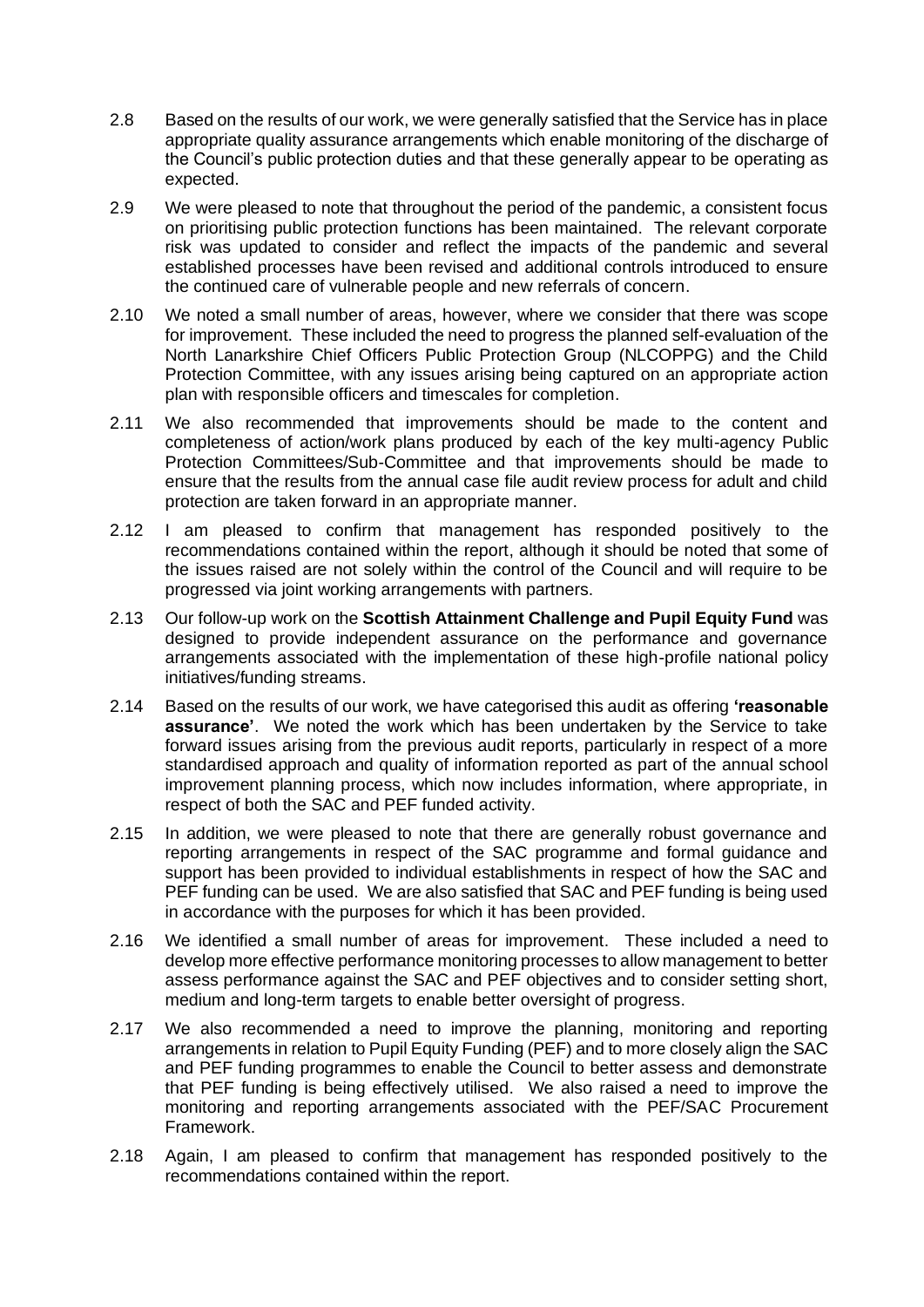- 2.19 There are no other issues arising from core Internal Audit work which I consider sufficiently significant to highlight to the Panel. Future follow-up reports will provide the Panel with information on the implementation, or otherwise, of all actions proposed by management in response to audit recommendations categorised as 'Red' or 'Amber'.
- 2.20 In this period, we also undertook work examining the Council's management of the current **asset rationalisation** programme (Programme of Work (P002.1)). Although no agreement could be reached in arriving at a final report, we have communicated our key findings and conclusions to management and these are repeated below.
- 2.21 Policy and Strategy Committee approved in February 2019 a plan to reduce the Council's main office portfolio from what was then a portfolio of 24 office bases to 6 key locations. This was expected to deliver significant financial savings and contribute to the planned reduction in the Council's carbon emissions. In March 2020, this plan was further revised and the same Committee approved a recommendation that the office portfolio be further rationalised to a single administrative base (which may be shared with partners), supplemented by other associated buildings where the Council has ongoing leasing/contractual obligations.
- 2.22 Office rationalisation has close links and interdependencies with other key programmes of work including the Hub development and delivery programme, the Digital NL programme, business change and service redesign and a range of HR-related programme of work items including the Workforce for the Future item and ongoing and planned actions around employee learning and development and mental health and wellbeing.
- 2.23 The impact of the coronavirus pandemic including significant numbers of staff working from home and ongoing legal restrictions (and subsequently guidance) on staff attending traditional offices and supported by the significant investment in the Council's IT infrastructure has led to an opportunity to significantly accelerate the office rationalisation programme, with many staff expected to continue to work from home or more flexibly post-pandemic, as Services adopt more agile working practices, reducing further the expected future requirements for office provision.
- 2.24 The scale and pace of the changes which may arise from this rapid acceleration to more flexible working models will create risks, opportunities and challenges impacting across operational activities, human resource issues and organisational culture. Many other organisations will be facing these challenges and the Council will not be unique in navigating this new environment.
- 2.25 Based on the results of our work, we highlighted the need for management to align property elements more closely with some of the related non-property aspects (mainly those relating to future operating models/working arrangements/HR policies post-Covid etc.) if the programme is to successfully deliver some of the wider intended outcomes.
- 2.26 We also highlighted that key planning assumptions should be revisited, and where appropriate, updated to ensure that management assessments of future office requirements fully reflect the impact of recent and likely future changes in the Council's operating model and staff working arrangements as these become clearer. Our work also noted a need for improvements in the relevant project risk register to ensure that it reflects all key risks which could impact on the successful delivery of the project.
- 2.27 Management is currently actively considering how and where its future workforce may operate post-pandemic and associated office/space requirements and updating relevant risk registers and reports will be submitted to the relevant Committee as and when appropriate.

## **Commentary on other 'non-core' Internal Audit work**

2.28 There are a few other areas of unplanned or 'non-core' work undertaken by Internal Audit in the period that I require to bring to your attention in accordance with the Internal Audit reporting protocol.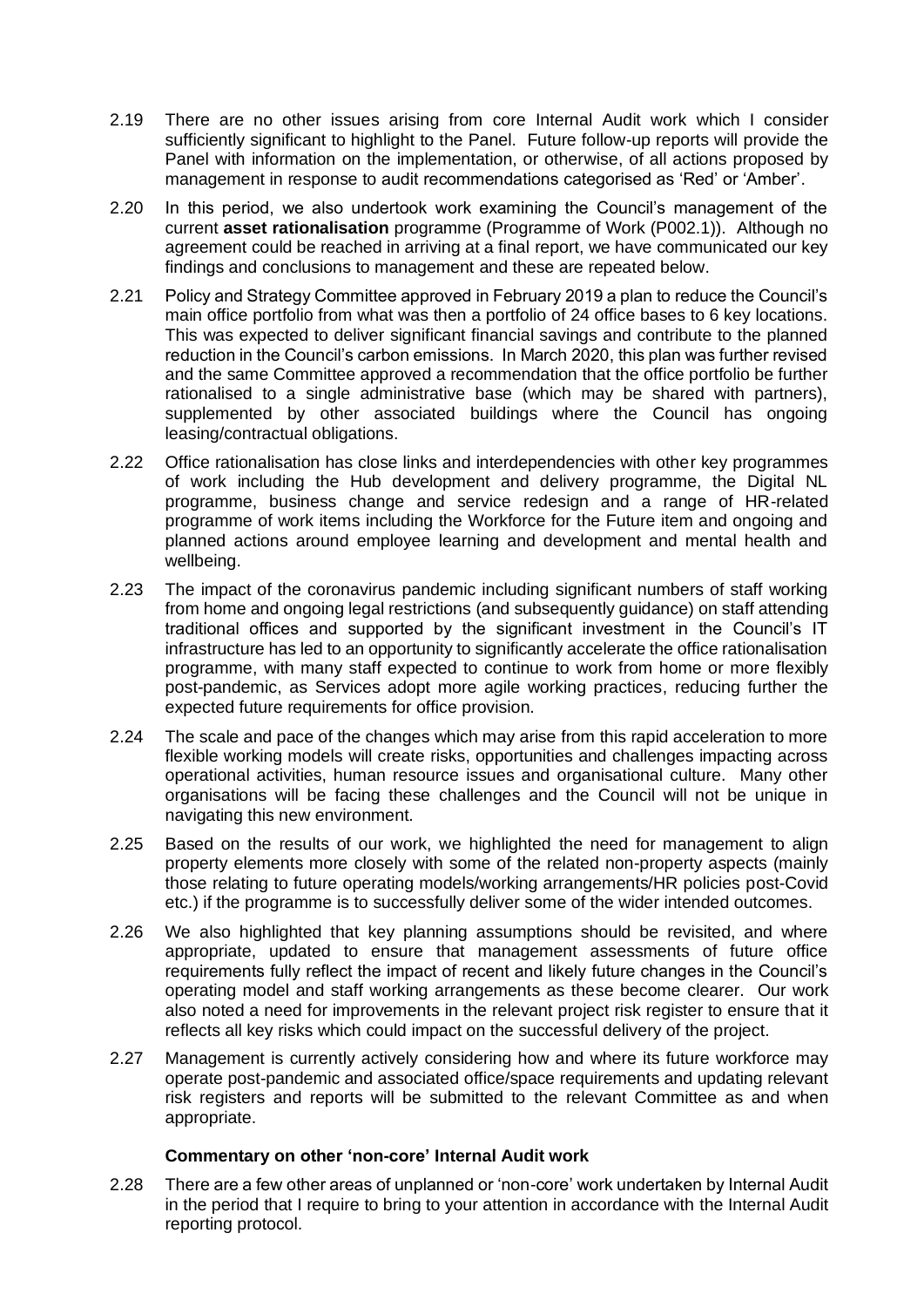- 2.29 We recently completed work in response to allegations of impropriety within the Council's roads lighting section following receipt of an anonymous letter which made several allegations about a member of street lighting staff receiving gifts and hospitality.
- 2.30 While we concluded that there was insufficient evidence to substantiate the claims made in the letter, our work raised some concerns, which had previously been identified, about the Council's general approach to procurement of street lighting and whether this unnecessarily restricted the number of companies who could meet some of our our detailed technical requirements and specifications.
- 2.31 The Service commissioned external consultants to undertake a detailed assessment the current street design practices and procurement processes, and consequently we postponed any further audit work until the outcome of this work was received and considered by the Service.
- 2.32 The consultants' report, subsequently received, contained a number of recommendations for the Street Lighting Team to consider for future tender processes and the Service has committed to preparing an implementation plan to reflect the recommendations made in the external report (although this has been delayed due to current re-structuring within the Service). They have committed to providing us with a timeline for the preparation and implementation of the action plan and this will enable us to monitor and track progress.
- 2.33 We do not currently intend to undertake any further work in this area, as the implementation of the recommendations made by the external consultants should address Internal Audit concerns and significantly reduce the risks previously raised around procurement activity in this area.
- 2.34 We also recently completed work in relation to allegations raised about the potential misuse of school resources by a secondary school Head Teacher. While we concluded that there was no evidence of fraud or irregularity, we have made a small number of recommendations to the Service regarding relevant potential improvements to controls and operating procedures at the school (and which may also have wider application across the school estate).
- 2.35 Finally, I would like to take this opportunity to confirm that the revised Internal Audit performance management framework approved by the Panel in December 2019, Implementation of which was postponed because of the pandemic, is now being applied to the 2021-22 work programme and will be reported in line with the relevant approved frequency, with effect from the next committee cycle.

| 3.  | <b>Public Sector Equality Duty and Fairer Scotland Duty</b> |                       |  |  |  |
|-----|-------------------------------------------------------------|-----------------------|--|--|--|
| 3.1 | <b>Equality Impact Assessment</b>                           | No impacts identified |  |  |  |
| 3.2 | <b>Fairer Scotland</b>                                      | No impacts identified |  |  |  |
| 4.  | Impact                                                      |                       |  |  |  |
| 4.1 | <b>Financial impact:</b>                                    | None identified       |  |  |  |
| 4.2 | HR policy / Legislative impact:                             | None identified       |  |  |  |
| 4.3 | <b>Technology / Digital impact:</b>                         | None identified       |  |  |  |
| 4.4 | <b>Environmental impact:</b>                                | None identified       |  |  |  |
| 4.5 | <b>Communications impact:</b>                               | None identified       |  |  |  |
| 4.6 | <b>Risk impact:</b>                                         | None identified       |  |  |  |

## **5. Measures of success**

5.1 Internal Audit reports annually on its performance to the Panel and is also subject to review annually by the Council's appointed external auditors.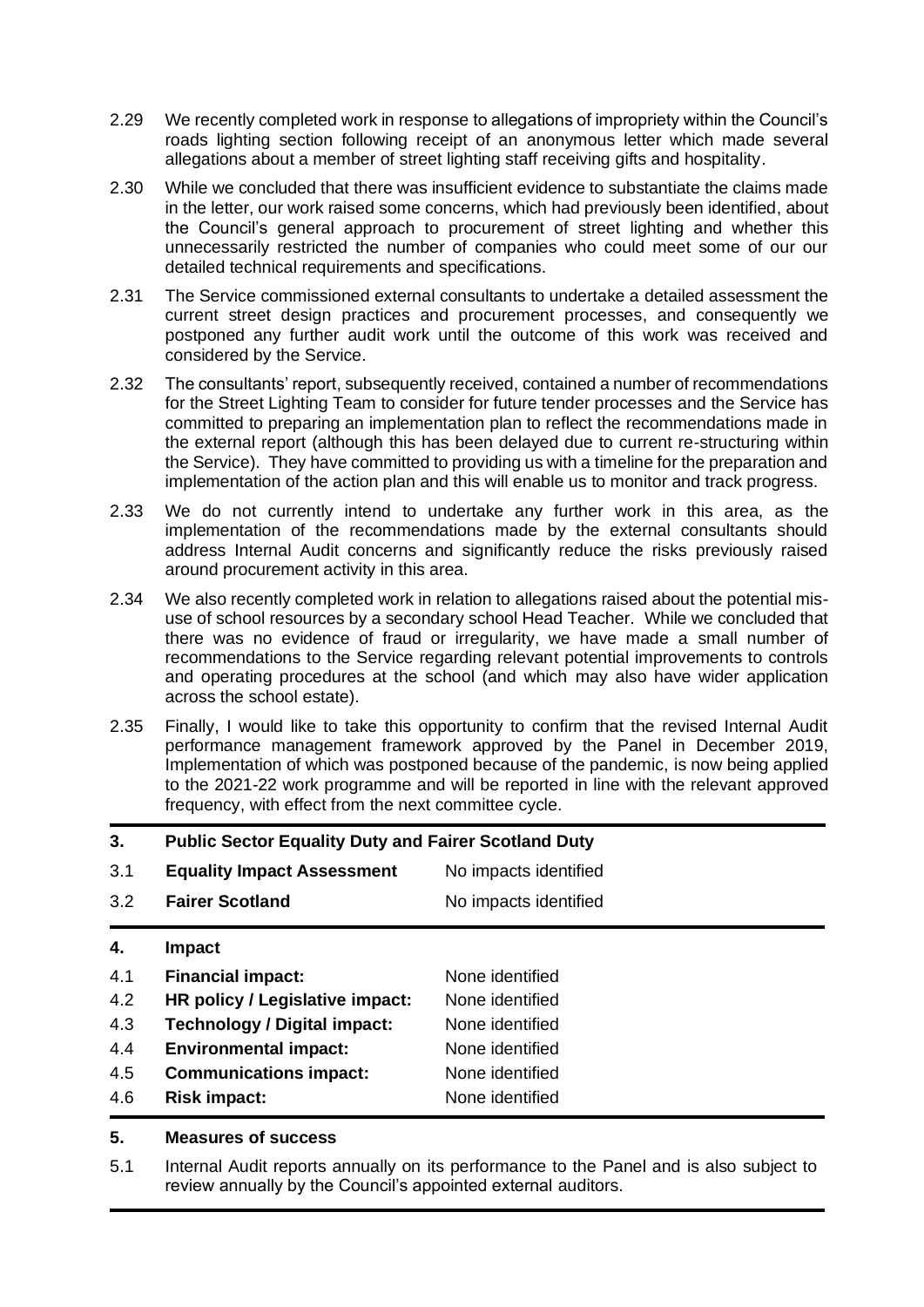**Appendix 1** Summary of completed Internal Audit assignments **Appendix 2** Audit gradings

 $\mathcal{K}$ 

**Ken Adamson, Audit and Risk Manager**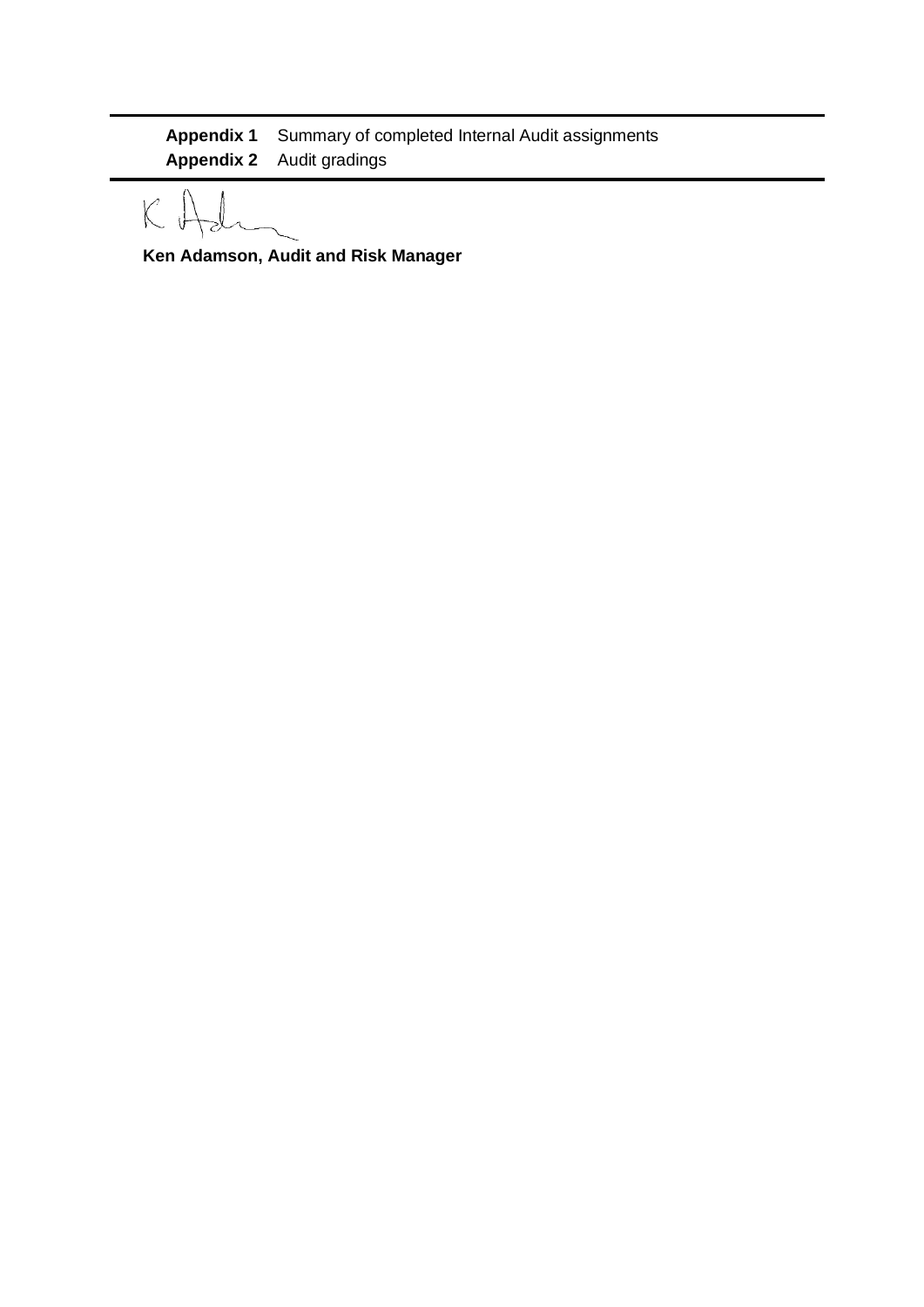# **Appendix 1**

# **Summary of Internal Audit assignments completed in the period**

## **Internal Audit outputs: Audit opinion and commentary**

# **1. Public Protection**

# **Internal Audit Opinion: Reasonable assurance (Green-Amber)**

# **Audit recommendations: Red 0 Amber 3 Green 3**

This audit exercise was designed to provide independent assurance on the adequacy and effectiveness of the Council's arrangements for assessing compliance/performance within this key area. We reviewed the Council's quality assurance arrangements for monitoring performance/compliance with expected arrangements and key controls designed to provide assurance that relevant arrangements are adequate and operating effectively.

Public protection covers a wide range of responsibilities and statutory duties with high inherent complexity and which are delivered within a complex legislative and operational landscape. Public protection is identified as a key corporate risk and has been assessed as having a high residual risk score reflecting that adverse incidents can result in serious harm and significant reputational damage and that not all aspects of relevant risks are easily controllable or can be eliminated.

Based on the results of our work, we have assessed the audit as providing '**reasonable assurance'.**

We are generally satisfied that the Service has in place appropriate quality assurance arrangements which enable monitoring of the discharge of the Council's public protection duties and that these generally appear to be operating as expected. We were pleased to note that throughout the period of the pandemic, a consistent focus on prioritising public protection functions has been maintained. The relevant corporate risk was updated to consider and reflect the impacts of the pandemic and several established processes have been revised and further controls introduced to ensure the continued care of vulnerable people and new referrals of concern when community and school facilities were significantly closed, limitations on face-toface contact were imposed and new or increased areas of risk were identified.

We noted a small number of areas, however, where we consider that there is scope for improvement and have included these in section 3 of the report. for management consideration. These include:

- There is a need to progress the planned self-evaluation of the North Lanarkshire Chief Officers Public Protection Group (NLCOPPG) and the Child Protection Committee, with any issues arising being documented on an appropriate action plan with responsible officers and timescales for completion;
- Improvements should be made to the content and completeness of action/work plans produced by each of the key multi-agency Public Protection Committees/Sub-Committees; and
- Improvements should be made to ensure that the results from the annual case file audit review process for adult and child protection are taken forward in an appropriate manner.

Management has responded positively to the issues and recommendations contained within the report.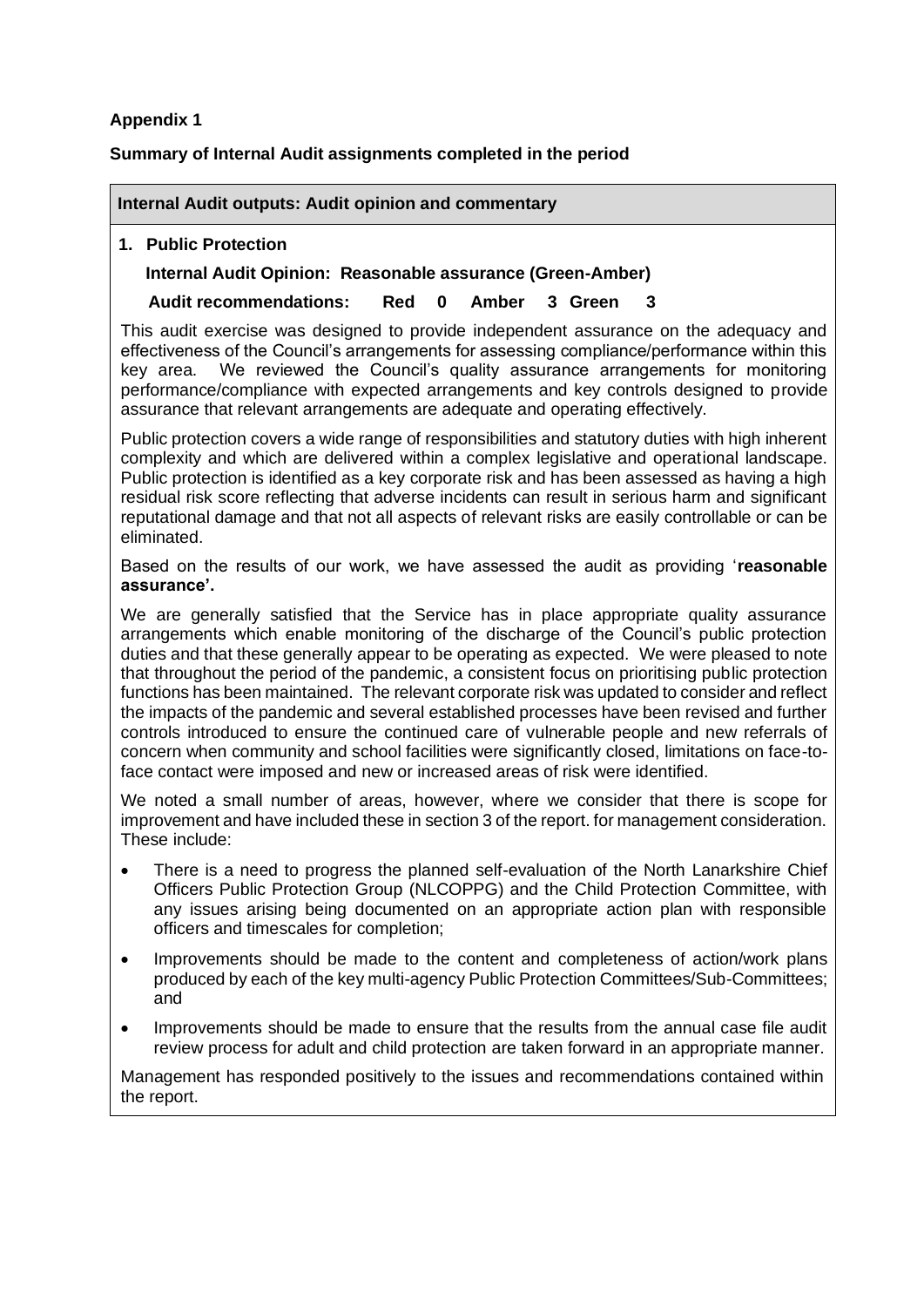# **Appendix 1 (continued)**

# **Summary of Internal Audit assignments completed in the period**

#### **Internal Audit outputs: Audit opinion and commentary**

# **2. Follow-up: Scottish Attainment Challenge (SAC) and Pupil Equity Fund (PEF) Internal Audit Opinion: Reasonable assurance (Green-Amber)**

**Audit recommendations: Red 0 Amber 3 Green 3**

This exercise was a follow up to previous audit work on the Scottish Attainment Challenge (SAC) and Pupil Equity Fund (PEF) (which were most recently reported on in September 2019 and March 2018 respectively) and was designed to provide independent assurance on the performance and governance arrangements associated with the implementation of these highprofile Scottish Government policy initiatives/funding streams including providing assurance on whether the Council's use of relevant funding was in line with Scottish Government's expectations.

Based on the results of our work, we have assessed the audit as providing '**reasonable assurance'**.

We noted the work which has been undertaken by the Service to take forward issues arising from the previous audit reports, particularly in respect of a more standardised approach and quality of information reported as part of the annual school improvement planning process, which now includes information, where appropriate, in respect of both the SAC and PEF funded activity. In addition, we were pleased to note that there are generally robust governance and reporting arrangements in respect of the SAC programme and formal guidance and support has been provided to individual establishments in respect of how the SAC and PEF funding can be used. We are also satisfied that SAC and PEF funding is being used in accordance with the purposes for which it has been provided.

We noted a few areas, however, where we consider that there is scope for improvement and have included these in section 3 of the report for management consideration. These include the need to:

- there is a need to develop more effective performance monitoring processes to allow management to better assess performance against the SAC and PEF objectives and to consider setting short, medium and long-term targets to enable better oversight of progress;
- there is a need to improve the planning, monitoring and reporting arrangements in relation to Pupil Equity Funding (PEF) and to more closely align the SAC and PEF funding programmes to enable the Council to better assess and demonstrate that PEF funding is being effectively utilised; and
- there is a need to improve the monitoring and reporting arrangements associated with the PEF/SAC Procurement Framework.

Management has responded positively to the issues and recommendations contained within the report.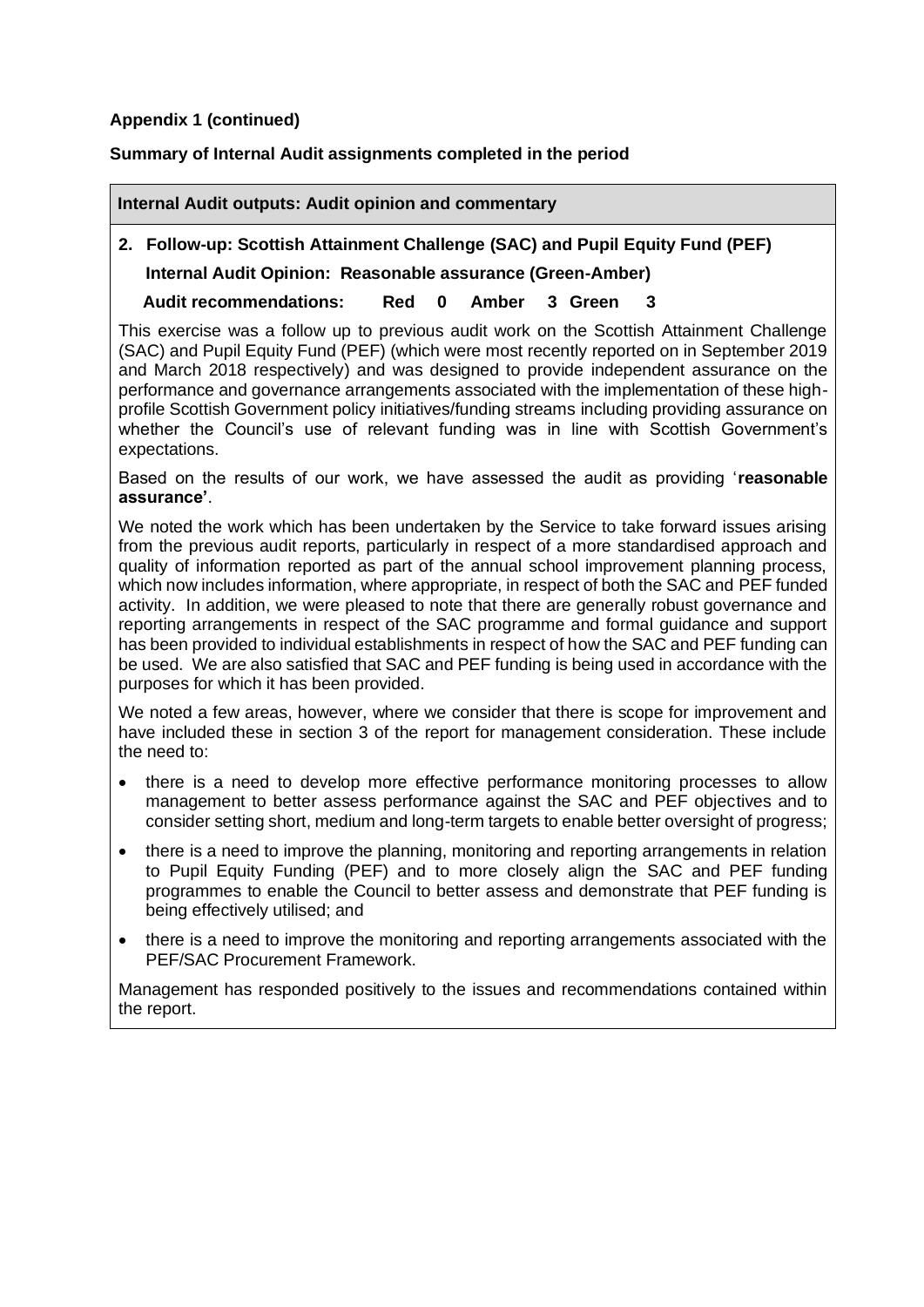# **Appendix 2**

# **Audit Gradings**

Audit reports are graded with an overall assurance opinion, and any issues and associated recommendations are classified individually to denote their relative importance, in accordance with the definitions in the tables below.

| Definition of audit assurance and recommendation categories |                                                                                                                                                       |  |  |  |  |  |
|-------------------------------------------------------------|-------------------------------------------------------------------------------------------------------------------------------------------------------|--|--|--|--|--|
| <b>Assurance</b>                                            | Confidence based on sufficient evidence that internal controls are in place,<br><sup>1</sup> operating effectively and objectives are being achieved. |  |  |  |  |  |

| <b>Assurance opinion</b> |                                        |                                                                                                                                                                                                                                                                           |  |  |  |  |
|--------------------------|----------------------------------------|---------------------------------------------------------------------------------------------------------------------------------------------------------------------------------------------------------------------------------------------------------------------------|--|--|--|--|
| Green                    | <b>Substantial</b><br><b>Assurance</b> | There are minimal or minor control weaknesses that present<br>low risk to the control environment. The control environment<br>has substantially operated as intended although some minor<br>errors have been detected. Very few or no improvements are<br>needed.         |  |  |  |  |
| Green-Amber              | <b>Reasonable</b><br><b>Assurance</b>  | There are some control weaknesses that present a low to<br>medium risk to the control environment. The control<br>environment has mainly operated as intended although errors<br>have been detected. Some improvements should be made.                                    |  |  |  |  |
| <b>Amber-Red</b>         | Limited<br><b>Assurance</b>            | There are significant control weaknesses that present<br>medium to high risk to the control environment. The control<br>environment has not operated as intended. Significant errors<br>have been detected. Substantial improvements should be<br>made.                   |  |  |  |  |
| Red                      | <b>No</b><br><b>Assurance</b>          | There are fundamental control weaknesses that present an<br>unacceptable level of risk to the control environment. The<br>control environment has fundamentally broken down and is<br>open to significant error or abuse. Immediate and major<br>changes need to be made. |  |  |  |  |

| <b>Organisational impact</b> |                                                                                                                                                                                |  |  |  |  |  |
|------------------------------|--------------------------------------------------------------------------------------------------------------------------------------------------------------------------------|--|--|--|--|--|
| <b>Major</b>                 | The weaknesses identified during the review have left the Council open to<br>significant risk. If the risk materialises it would have a major impact upon the<br>organisation. |  |  |  |  |  |
| <b>Moderate</b>              | The weaknesses identified during the review have left the Council open to<br>medium risk. If the risk materialises it would have a moderate impact upon the<br>organisation.   |  |  |  |  |  |
| <b>Minor</b>                 | The weaknesses identified during the review have left the Council open to low<br>risk. If the risk materialises it would have a minor impact upon the organisation.            |  |  |  |  |  |

| <b>Recommendation priority</b> |                                                                                                           |  |  |  |  |  |
|--------------------------------|-----------------------------------------------------------------------------------------------------------|--|--|--|--|--|
| <b>Red</b>                     | Significant weaknesses which management needs to address and resolve<br>immediately.                      |  |  |  |  |  |
| <b>Amber</b>                   | Weaknesses which require prompt but not immediate action by management.                                   |  |  |  |  |  |
| Green                          | Less significant issues and/or areas for improvement which do not require<br>immediate management action. |  |  |  |  |  |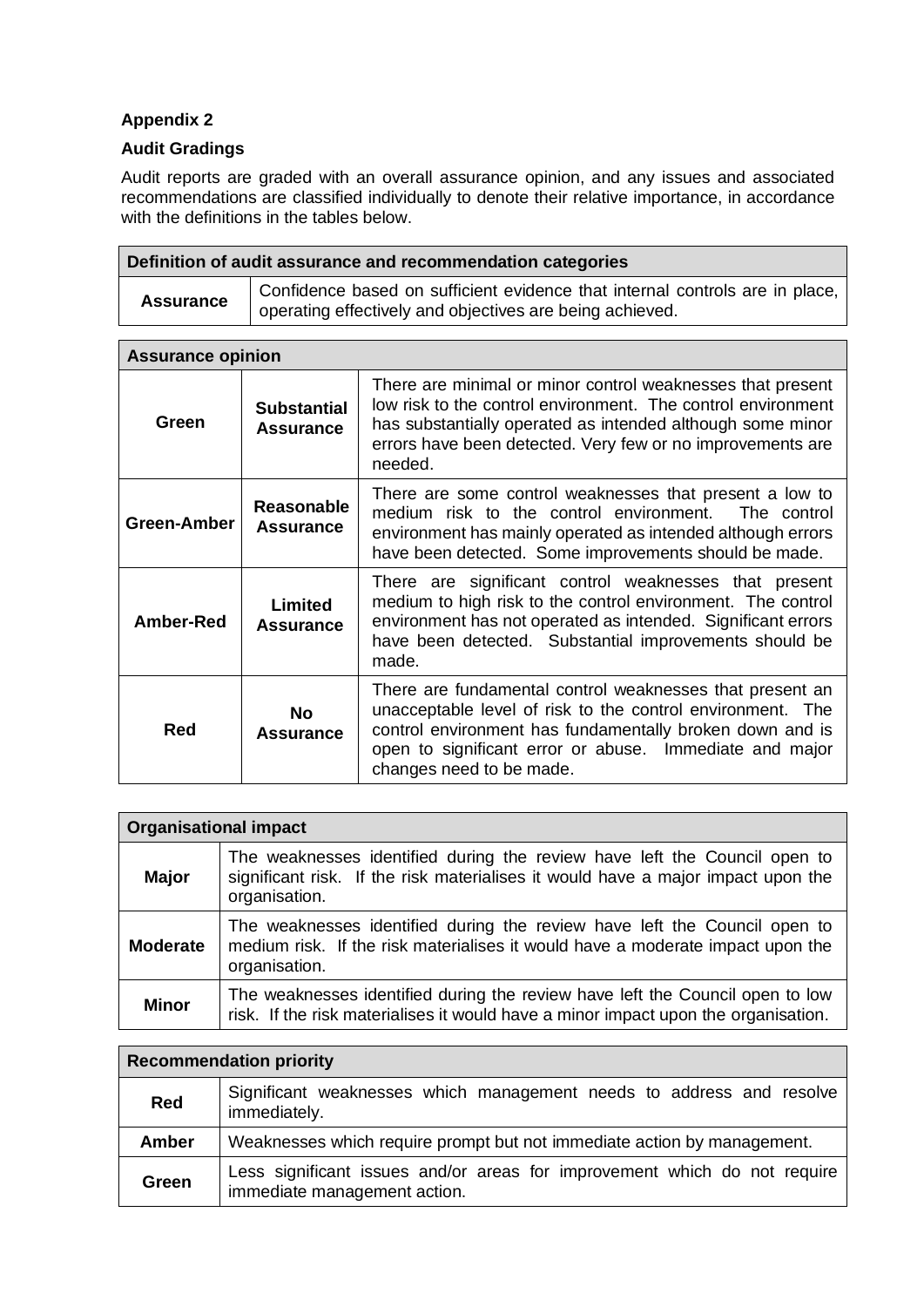

# **INTERNAL AUDIT REPORT**

# **PUBLIC PROTECTION**

#### **Contents**

#### **1. Executive Summary 2. Findings and Recommendations 3. Action Plan**

**Appendix 1: Audit grading Issued to:** Head of Children, Families and Justice Social Work Services

**Copied to:** Executive Director of Education and Families and Chief Executive

#### **Headlines**

This audit exercise was designed to provide independent assurance on the adequacy and effectiveness of the Council's arrangements for assessing compliance/performance within this key area. We reviewed the Council's quality assurance arrangements for monitoring performance/compliance with expected arrangements and key controls designed to provide assurance that relevant arrangements are adequate and operating effectively.

Public protection covers a wide range of responsibilities and statutory duties with high inherent complexity and which are delivered within a complex legislative and operational landscape. Public protection is identified as a key corporate risk and has been assessed as having a high residual risk score reflecting that adverse incidents can result in serious harm and significant reputational damage and that not all aspects of relevant risks are controllable or can be eliminated.

Public protection encompasses the safety and wellbeing of vulnerable individuals under four key streams - adult protection, child protection, violence against women and management of certain categories of offenders through Multi Agency Public Protection Arrangements (MAPPA). The Councill discharges its statutory obligations in a number of ways including via operational service delivery as well as via co-ordination of, and/or representation on, key multi agency groups for each of these streams. The North Lanarkshire Chief Officers Public Protection Group (NLCOPPG) is responsible for ensuring that all agencies work effectively both individually and collectively and provides an oversight role to the other key multi-agency groups. The North Lanarkshire Public Protection Lead Officers Group (NLPPLOG) supports the co-ordination and delivery of public protection responsibilities on behalf of the NLCOPPG.

Based on the results of our work, we have assessed the audit as providing '**reasonable assurance'.** We are generally satisfied that the Council has in place appropriate quality assurance arrangements which enable monitoring of the discharge of the Council's public protection duties and that these generally appear to be operating as expected. We were pleased to note that throughout the period of the pandemic and beyond, a consistent focus on prioritising public protection functions has been maintained. The relevant corporate risk was updated to consider and reflect the impacts of the pandemic and several established processes have been revised and further controls introduced to ensure the continued care of vulnerable people and new referrals of concern when community and school facilities were significantly closed, limitations on face-to-face contact were imposed and new or increased areas of risk were identified from online forms of individual, financial and criminal exploitation.

We noted a small number of areas, however, where we consider that there is scope for improvement and have included these in section 3 of the report. for management consideration. These include:

- There is a need to progress the planned self-evaluation of the North Lanarkshire Chief Officers Public Protection Group (NLCOPPG) and the Child Protection Committee, with any issues arising being documented on an appropriate action plan with responsible officers and timescales for completion;
- Improvements should be made to the content and completeness of action/work plans produced by each of the key multi-agency Public Protection Committees/Sub-Committees; and
- Improvements should be made to ensure that the results from the annual case file audit review process for adult and child protection are taken forward in an appropriate manner.

|                                                             |                                                      | <b>Internal Audit Opinion</b> (see definition at Appendix 1) | Reasonable assurance (Green-Amber)       |  |  |
|-------------------------------------------------------------|------------------------------------------------------|--------------------------------------------------------------|------------------------------------------|--|--|
| <b>Organisational impact</b> (see definition at Appendix 1) |                                                      |                                                              | <b>Moderate</b>                          |  |  |
| <b>Report status</b>                                        | <b>FINAL</b>                                         | <b>Audit ref</b>                                             | 0710/2021/001<br>Date issued<br>07/09/21 |  |  |
| <b>Audit Team</b>                                           | Elaine MacDonald, Paula Hendry and Elizabeth Sweeney |                                                              |                                          |  |  |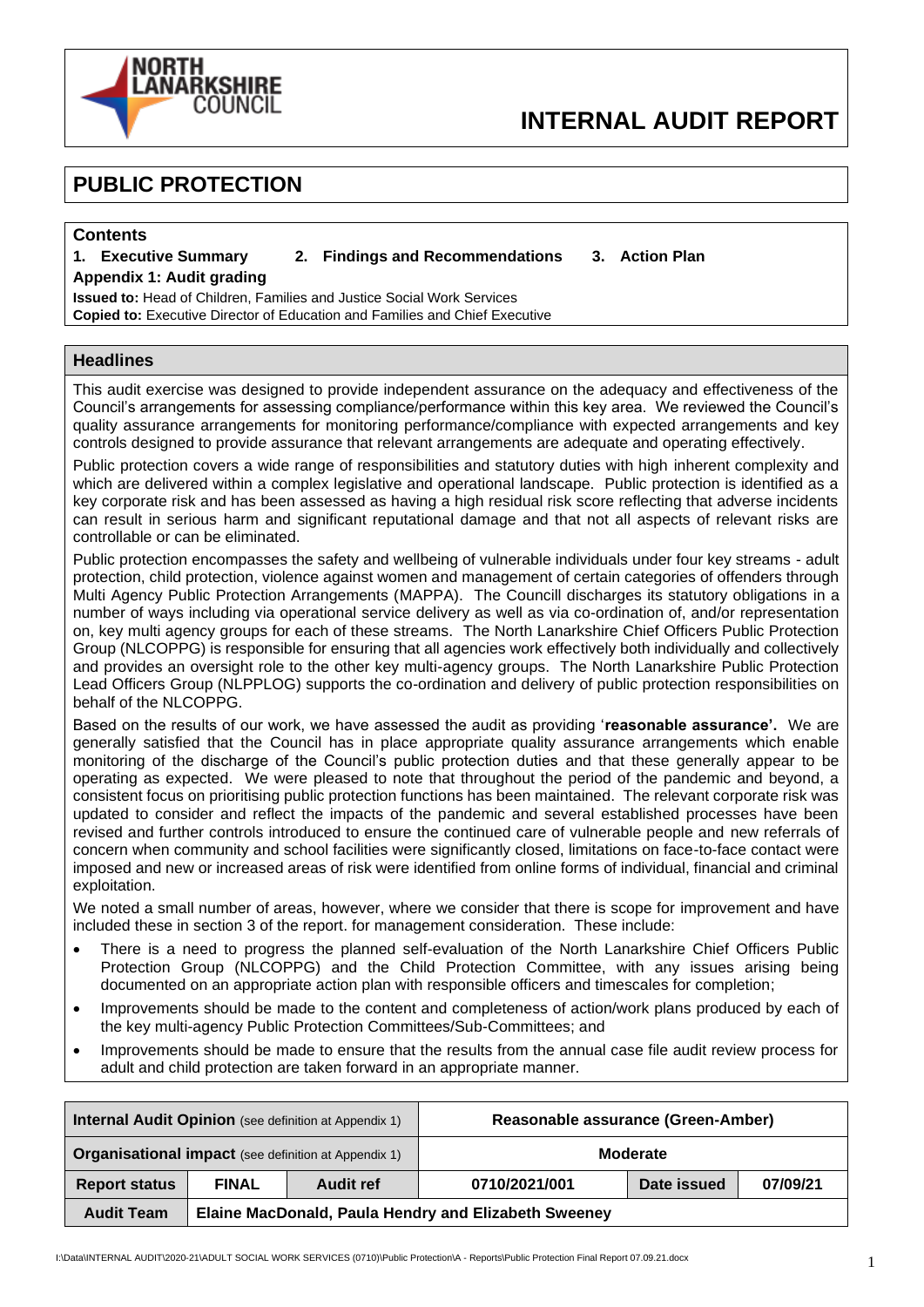# **1. Executive Summary**

#### **Objectives**

The audit was focussed on whether management has clearly set out how it plans to assess performance in respect of the effective discharge of its public protection responsibilities including the use of relevant quality assurance mechanisms (such as performance indicators, self-assessment and other improvement tools) and whether such arrangements are operating effectively. The audit considered the following issues:

- Has senior management put in place appropriate key controls and quality assurance arrangements designed to provide evidence of the effective discharge of the Council's public protection duties?
- Are relevant key controls and quality assurance arrangements operating as expected?
- Is there evidence that the Council uses information arising from its quality assurance arrangements and/or relevant external inspections to identify and, where appropriate, implement relevant improvements in professional practice and/or governance arrangements?
- Has the response to Covid-19 impacted the effectiveness of the quality assurance arrangements in place?

The audit did not involve any assessment of professional practice or consideration of the management of, and/or action taken for, individual cases and/or any substantive case reviews.

The Covid-19 pandemic has impacted on external scrutiny in this area with Care Inspectorate reviews suspended for a period. Such inspections are now restarting, and it is anticipated that an adult protection inspection will be undertaken within North Lanarkshire sometime within the next 18 months.

This engagement has been conducted in accordance with the '*Public Sector Internal Audit Standards'*. The Internal Audit section reports formally on conformance with these standards to the Audit and Scrutiny Panel.

# **2. Findings and Recommendations**

| Number and category of recommendations raised | Red | Amber | Green |
|-----------------------------------------------|-----|-------|-------|
| (see definition of priority at Appendix 1)    |     |       |       |

#### **Key areas requiring management action (Red)**

There are no key areas requiring urgent management action.

#### **Good practice identified**

We noted the following areas of good practice during the audit:

- Public protection has been identified as a key corporate risk, which is periodically monitored and reviewed in accordance with the Council's Risk Management strategy;
- The Council has established arrangements with relevant pan-Lanarkshire agencies and various partner organisations to address Public Protection issues under the four main streams of adult protection, Violence Against Women, MAPPA and child protection. These streams are each responsible to the NLCOGPP;
- Regular meetings of the four Public protection streams and their associated sub-groups are held. North Lanarkshire Council is appropriately represented at these meetings by relevant key service officers;
- Key controls and quality assurance arrangements are in place including annual case audits, ongoing performance information production and monitoring, maintenance of work/action plans and the provision of training and support opportunities for relevant staff; and
- An annual report is produced by the Chief Social Work Officer in accordance with requirements set out in the Local Government (Scotland) Act 1994 section 45.

#### **Other areas for improvement (Amber)**

A small number of other areas for improvement were also identified:

- There is a need to progress the planned self-evaluation of the North Lanarkshire Chief Officers Public Protection Group (NLCOPPG) and the Child Protection Committee, with any issues arising being documented on an appropriate action plan with responsible officers and timescales for completion;
- Improvements should be made to the content and completeness of action/work plans produced by each of the key multi-agency Public Protection Committees/Sub/Committees; and
- Improvements should be made to ensure that issues arising from the annual case file audit review process for adult and child protection are appropriately addressed.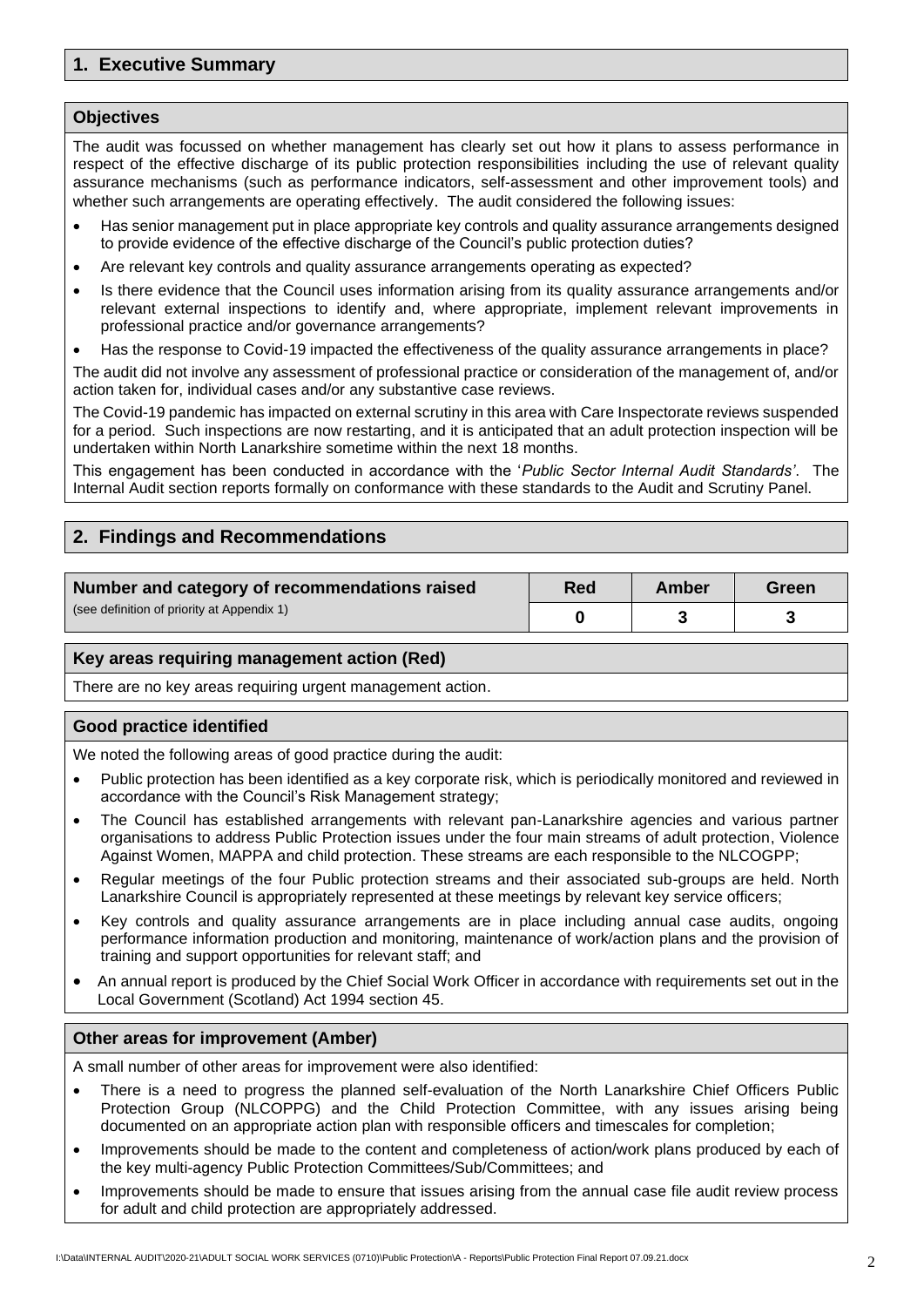# **3. Action Plan Public Protection 0710/2021/001**

| Ref            | <b>Finding</b>                                                                                                                                                                                                                                                                                                                                                                                                                                                                                                                                                                                                                                                                                                                                                                                                                                                                                 |                                                                                                                                                                                                                                                                                                                                                                                                                                                                                                                                                                                                                                                                                                     |       |                                                                                                                                                                                                                                                                                                                                                                                                                                                                                                                                                                                                                                                                                                                                                                                                                                                                                                                                                                                                                                                                                                                                                                                                                                                                                                                                                                                                                                                                                                                      |                                                                                           |  |  |
|----------------|------------------------------------------------------------------------------------------------------------------------------------------------------------------------------------------------------------------------------------------------------------------------------------------------------------------------------------------------------------------------------------------------------------------------------------------------------------------------------------------------------------------------------------------------------------------------------------------------------------------------------------------------------------------------------------------------------------------------------------------------------------------------------------------------------------------------------------------------------------------------------------------------|-----------------------------------------------------------------------------------------------------------------------------------------------------------------------------------------------------------------------------------------------------------------------------------------------------------------------------------------------------------------------------------------------------------------------------------------------------------------------------------------------------------------------------------------------------------------------------------------------------------------------------------------------------------------------------------------------------|-------|----------------------------------------------------------------------------------------------------------------------------------------------------------------------------------------------------------------------------------------------------------------------------------------------------------------------------------------------------------------------------------------------------------------------------------------------------------------------------------------------------------------------------------------------------------------------------------------------------------------------------------------------------------------------------------------------------------------------------------------------------------------------------------------------------------------------------------------------------------------------------------------------------------------------------------------------------------------------------------------------------------------------------------------------------------------------------------------------------------------------------------------------------------------------------------------------------------------------------------------------------------------------------------------------------------------------------------------------------------------------------------------------------------------------------------------------------------------------------------------------------------------------|-------------------------------------------------------------------------------------------|--|--|
| $\overline{1}$ | There is a need to progress the planned self-evaluation of the North Lanarkshire Chief Officers Public Protection Group (NLCOPPG) and the<br>Child Protection Committee, with any issues arising being documented on an appropriate action plan with responsible officers and timescales<br>for completion.                                                                                                                                                                                                                                                                                                                                                                                                                                                                                                                                                                                    |                                                                                                                                                                                                                                                                                                                                                                                                                                                                                                                                                                                                                                                                                                     |       |                                                                                                                                                                                                                                                                                                                                                                                                                                                                                                                                                                                                                                                                                                                                                                                                                                                                                                                                                                                                                                                                                                                                                                                                                                                                                                                                                                                                                                                                                                                      |                                                                                           |  |  |
|                | Regular self-evaluation can form the basis of continuous improvement as well as providing assurance that the control environment upon which reliance is placed remains up-to-date,<br>relevant and consistent with the guidance and requirements of public protection legislation. Self-evaluation also provides an opportunity to ensure that terms of reference, action/work<br>plans, performance monitoring, partnership arrangements and wider stakeholder and public engagement remain appropriate and 'fit for purpose'.                                                                                                                                                                                                                                                                                                                                                                |                                                                                                                                                                                                                                                                                                                                                                                                                                                                                                                                                                                                                                                                                                     |       |                                                                                                                                                                                                                                                                                                                                                                                                                                                                                                                                                                                                                                                                                                                                                                                                                                                                                                                                                                                                                                                                                                                                                                                                                                                                                                                                                                                                                                                                                                                      |                                                                                           |  |  |
|                | The Council is a lead partner in a process of self-evaluation which encompasses three of the four public protection streams (Adult Protection, Child Protection and Violence against<br>women) with MAPPA being addressed via pan-Lanarkshire arrangements. Adult protection and violence against women have each been subject to self-evaluation most recently, whilst<br>the intention to undertake a multi-agency self-evaluation based on the Care Inspectorate Quality Indicator Framework was identified in the 2019/20 Child Protection Committee business<br>plan. The progression of this self-evaluation has been impacted by the pandemic, but we noted that it had been carried forward as one of the priorities for the 2020/21 business plan<br>(covering period to July 2021) and we consider it important that actions to undertake and complete this are progressed promptly. |                                                                                                                                                                                                                                                                                                                                                                                                                                                                                                                                                                                                                                                                                                     |       |                                                                                                                                                                                                                                                                                                                                                                                                                                                                                                                                                                                                                                                                                                                                                                                                                                                                                                                                                                                                                                                                                                                                                                                                                                                                                                                                                                                                                                                                                                                      |                                                                                           |  |  |
|                |                                                                                                                                                                                                                                                                                                                                                                                                                                                                                                                                                                                                                                                                                                                                                                                                                                                                                                | since the last self-evaluation, further emphasising the need to undertake a timely self-evaluation exercise.                                                                                                                                                                                                                                                                                                                                                                                                                                                                                                                                                                                        |       | With regards the NLCOGPP we noted that the last self-evaluation exercise was carried out in 2017. We understand the need to refresh this evaluation has been identified by the Group<br>and it is intended that a further self-evaluation exercise will be undertaken around August 2021. The current Chief Officer representation from several member agencies has changed                                                                                                                                                                                                                                                                                                                                                                                                                                                                                                                                                                                                                                                                                                                                                                                                                                                                                                                                                                                                                                                                                                                                          |                                                                                           |  |  |
|                | Implementation<br>Implication<br><b>Recommendation</b><br><b>Priority</b><br><b>Management response</b><br><b>Month/Year</b>                                                                                                                                                                                                                                                                                                                                                                                                                                                                                                                                                                                                                                                                                                                                                                   |                                                                                                                                                                                                                                                                                                                                                                                                                                                                                                                                                                                                                                                                                                     |       |                                                                                                                                                                                                                                                                                                                                                                                                                                                                                                                                                                                                                                                                                                                                                                                                                                                                                                                                                                                                                                                                                                                                                                                                                                                                                                                                                                                                                                                                                                                      |                                                                                           |  |  |
| protection.    | The Council may not be<br>able to adequately<br>demonstrate that it has<br>adequate and effective<br>arrangements in place<br>to ensure compliance<br>with its legal obligations<br>with respect to public                                                                                                                                                                                                                                                                                                                                                                                                                                                                                                                                                                                                                                                                                     | Management should ensure that:<br>(1) the NLCOPPG and Child Protection<br>Committee Self Evaluation exercises<br>are undertaken as a matter of priority;<br>areas for improvement identified from<br>the self-evaluation are captured and<br>included in an appropriate action plan,<br>with each planned action allocated to a<br>responsible officer with an appropriate<br>implementation date and that progress<br>implementing<br>these<br>actions<br>is is<br>monitored and reported regularly; and<br>ensuring that plans to conduct future<br>(3)<br>self-evaluation exercises are recorded<br>on appropriate action plan(s) with clear<br>timescales and responsible officers<br>assigned. | Amber | Agree<br>Alison Gordon, Head of Children, Families and Justice Social Work Services<br>Note - responsible officer noted above will present these issues to the<br>relevant Committees and work with them to progress this, but<br>implementation will require to be progressed via joint planning with partners<br>(1) NLCOPPG has agreed to undertake a self-evaluation exercise in the next<br>quarter. This will be supported by a preparatory survey of NLCOPPG<br>members.<br>The timescale for planned CPC evaluation has been delayed by the pandemic<br>and a period where the multi-agency co-ordinator post was vacant. During<br>this period however CPC members have contributed to ongoing children's<br>services self-evaluation activity led by the continuous improvement group<br>which supports both the Children's Service Partnership and CPC.<br>The CPC plans to undertake a self-evaluation exercise during the period of<br>its current Business Plan (covering period to July 2022) - the date and scope<br>of this exercise is still to be agreed with partners.<br>This will be overseen by the relevant public protection committees and<br>NLCCOPPG. As these are partnership responsibilities there is no single lead<br>officer however as council lead for PP the CSWO and Head of Adult SW will<br>work with the multi-agency PP co-ordinators and Chairs to progress this<br>This will be built into the business planning of the relevant public protection<br>(3)<br>committees. | November 2021<br><b>July 2022</b><br>Following the above<br>exercises<br><b>July 2022</b> |  |  |

I:\Data\INTERNAL AUDIT\2020-21\ADULT SOCIAL WORK SERVICES (0710)\Public Protection\A - Reports\Public Protection Final Report 07.09.21.docx 3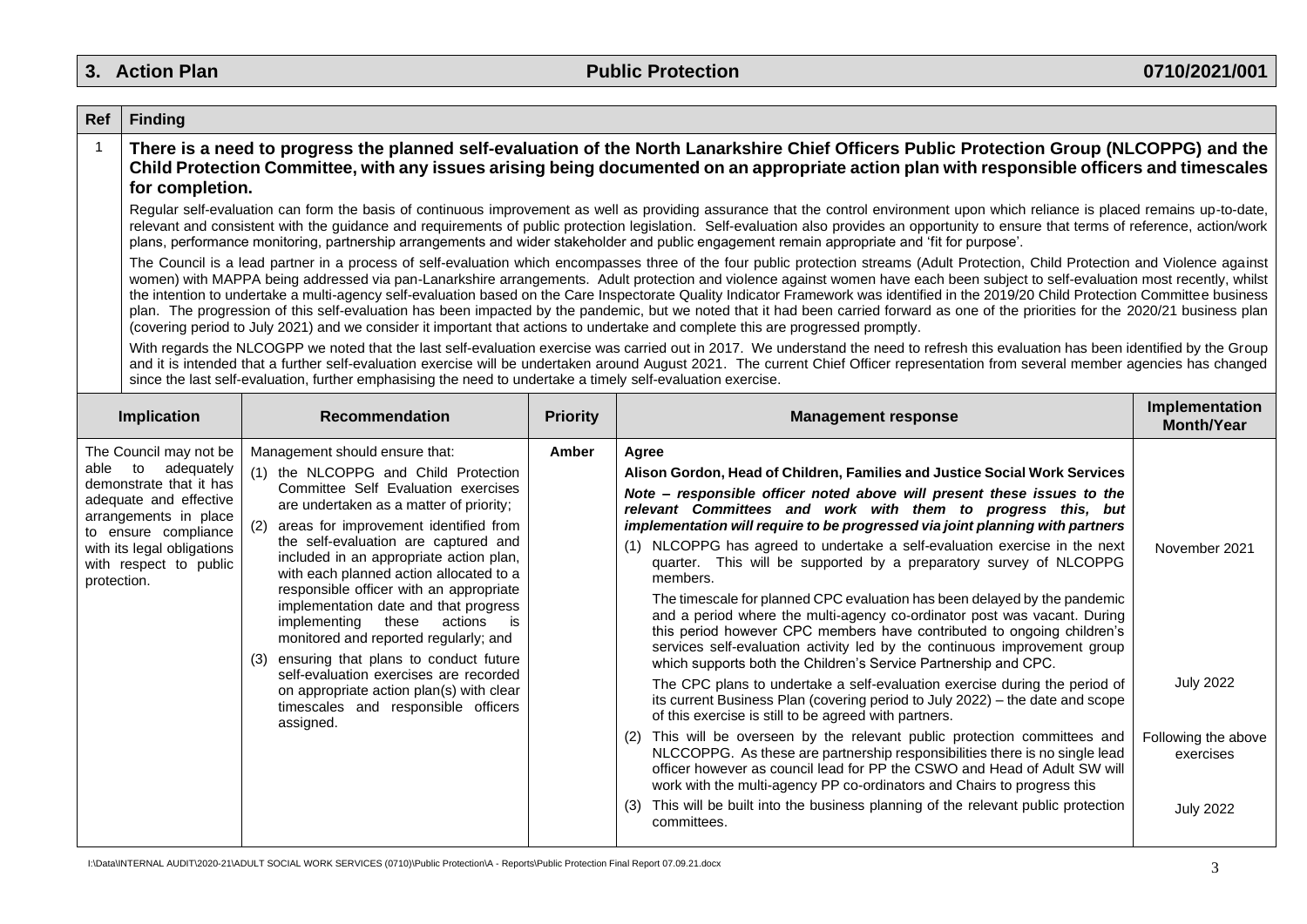| Ref                                                                                                                                                     | <b>Finding</b>                                                                                                                                                                   |                                                                                                                                                                                                                                                                                                                                                                                                                                                                                                                                                                                                                                                                        |                 |  |  |  |  |  |  |
|---------------------------------------------------------------------------------------------------------------------------------------------------------|----------------------------------------------------------------------------------------------------------------------------------------------------------------------------------|------------------------------------------------------------------------------------------------------------------------------------------------------------------------------------------------------------------------------------------------------------------------------------------------------------------------------------------------------------------------------------------------------------------------------------------------------------------------------------------------------------------------------------------------------------------------------------------------------------------------------------------------------------------------|-----------------|--|--|--|--|--|--|
| $\overline{2}$                                                                                                                                          | Improvements should be made to the content and completeness of action/work plans produced by each of the key multi-agency Public<br><b>Protection Committees/Sub-Committees.</b> |                                                                                                                                                                                                                                                                                                                                                                                                                                                                                                                                                                                                                                                                        |                 |  |  |  |  |  |  |
|                                                                                                                                                         |                                                                                                                                                                                  | The use of action plans is recognised as a useful tool to progress, manage, and achieve responsibilities, goals and improvements in an efficient and effective manner. Each of the four<br>key multi-agency groups for public protection (Adult Protection Committee (APC), Child Protection Committee (CPC), Violence Against Women Group (VAWG) and MAPPA Strategic<br>Oversight Group) utilise action/work plans to co-ordinate and monitor their activity. Sub-Committees of these groups also prepare action/work plans. We noted that the NLCOPPG does<br>not currently have an annual action plan (the last being produced following the 2017 self-evaluation). |                 |  |  |  |  |  |  |
|                                                                                                                                                         |                                                                                                                                                                                  | We undertook a high-level review of the various action plans in place across the four key groups and were pleased to note they largely followed the same format with the template requiring<br>details of the priority area, action required, evidence measure, review/completion date, RAG status and summary of progress. We noted, however, some areas for improvement including:                                                                                                                                                                                                                                                                                   |                 |  |  |  |  |  |  |
|                                                                                                                                                         | $\bullet$<br>Achievable, Realistic and Timely) principles;                                                                                                                       | many of the actions documented are described in high-level terms, lack sufficient detail and do not appear to have been considered in terms of the SMART (Specific, Measurable,                                                                                                                                                                                                                                                                                                                                                                                                                                                                                        |                 |  |  |  |  |  |  |
|                                                                                                                                                         | $\bullet$                                                                                                                                                                        | in some instances, the overarching priority/outcome to which actions related to was not recorded on the action plan;                                                                                                                                                                                                                                                                                                                                                                                                                                                                                                                                                   |                 |  |  |  |  |  |  |
|                                                                                                                                                         | $\bullet$                                                                                                                                                                        | some live actions for which no expected review/target completion date was populated;                                                                                                                                                                                                                                                                                                                                                                                                                                                                                                                                                                                   |                 |  |  |  |  |  |  |
|                                                                                                                                                         | $\bullet$                                                                                                                                                                        | some actions that had no associated RAG status attributed to them; and                                                                                                                                                                                                                                                                                                                                                                                                                                                                                                                                                                                                 |                 |  |  |  |  |  |  |
|                                                                                                                                                         | $\bullet$<br>action was complete.                                                                                                                                                | in some instances where actions were deemed complete the progress/outcome column did not always clearly quantify and/or provide sufficient narrative to demonstrate that the                                                                                                                                                                                                                                                                                                                                                                                                                                                                                           |                 |  |  |  |  |  |  |
|                                                                                                                                                         |                                                                                                                                                                                  | Our review of the content of action plans also identified a few omissions that we would have expected to see captured within the action plan to enable the activity to be appropriately<br>tracked and monitored. This includes (but is not limited to):                                                                                                                                                                                                                                                                                                                                                                                                               |                 |  |  |  |  |  |  |
|                                                                                                                                                         | $\bullet$                                                                                                                                                                        | relevant tasks required in advance of the anticipated Adult Protection external inspection from the Care Inspectorate;                                                                                                                                                                                                                                                                                                                                                                                                                                                                                                                                                 |                 |  |  |  |  |  |  |
|                                                                                                                                                         | $\bullet$                                                                                                                                                                        | areas for improvement (for issues categorised as 'partially meets or 'does not meet') identified from the self-assessment exercises (VAWG); and                                                                                                                                                                                                                                                                                                                                                                                                                                                                                                                        |                 |  |  |  |  |  |  |
|                                                                                                                                                         |                                                                                                                                                                                  | actions identified to address limitations of current data collection processes experienced by some partner agencies.                                                                                                                                                                                                                                                                                                                                                                                                                                                                                                                                                   |                 |  |  |  |  |  |  |
|                                                                                                                                                         | Committee/sub-committee.                                                                                                                                                         | A review of minutes of meetings and reports considered at relevant Committees/sub committees did not always clearly indicate that the action plan was being actively monitored by the                                                                                                                                                                                                                                                                                                                                                                                                                                                                                  |                 |  |  |  |  |  |  |
|                                                                                                                                                         | Implication                                                                                                                                                                      | <b>Recommendation</b>                                                                                                                                                                                                                                                                                                                                                                                                                                                                                                                                                                                                                                                  | <b>Priority</b> |  |  |  |  |  |  |
|                                                                                                                                                         | If areas for improvement are not                                                                                                                                                 | Management should ensure that:                                                                                                                                                                                                                                                                                                                                                                                                                                                                                                                                                                                                                                         | Amber           |  |  |  |  |  |  |
| adequately identified, quantified,<br>addressed and regularly monitored<br>and reviewed the Council may fail to<br>effectively<br>deliver its<br>public |                                                                                                                                                                                  | (1) all actions plans are reviewed against SMART principles and updated appropriately to reflect these principles;                                                                                                                                                                                                                                                                                                                                                                                                                                                                                                                                                     |                 |  |  |  |  |  |  |
|                                                                                                                                                         |                                                                                                                                                                                  | (2) multi-agency groups and/or relevant officers are reminded of the need to ensure that all applicable actions/activities are<br>appropriately captured on the relevant action plan and each action is allocated a responsible/lead officer and an expected timescale<br>for completion;                                                                                                                                                                                                                                                                                                                                                                              |                 |  |  |  |  |  |  |
|                                                                                                                                                         | protection responsibilities.                                                                                                                                                     | (3) action plans are regularly reviewed and updated and consider introducing this as a standing item on the agenda of all<br>Committees/Sub-Committees; and                                                                                                                                                                                                                                                                                                                                                                                                                                                                                                            |                 |  |  |  |  |  |  |
|                                                                                                                                                         |                                                                                                                                                                                  | (4) consideration is given to preparing and thereafter tracking and monitoring an action plan for the NLCOPPG.                                                                                                                                                                                                                                                                                                                                                                                                                                                                                                                                                         |                 |  |  |  |  |  |  |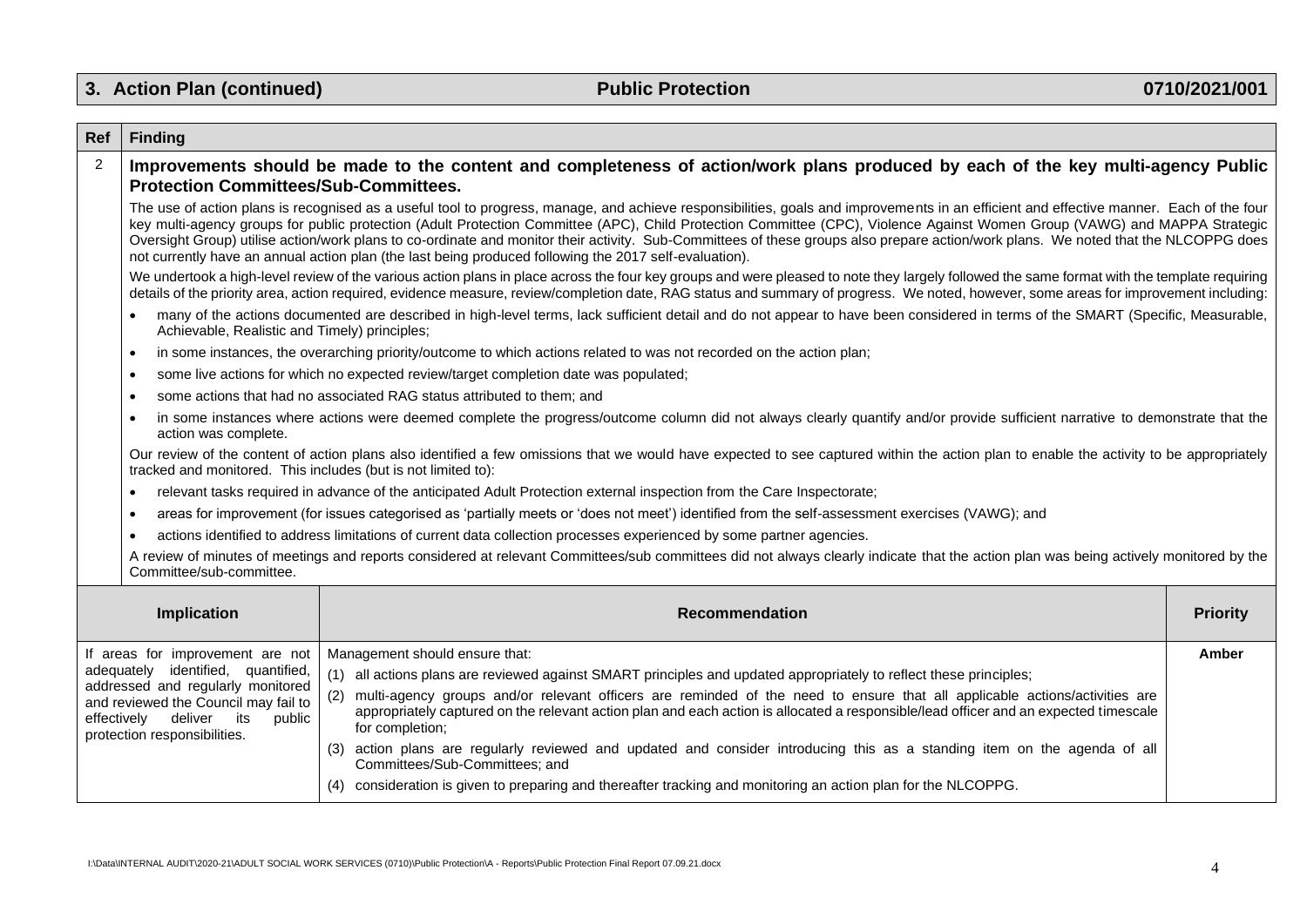| <b>Management response</b>                                                                                                                                                                                                                                                                                                                                                                                                                                                                                                                                                    | Implementation<br><b>Month/Year</b> |
|-------------------------------------------------------------------------------------------------------------------------------------------------------------------------------------------------------------------------------------------------------------------------------------------------------------------------------------------------------------------------------------------------------------------------------------------------------------------------------------------------------------------------------------------------------------------------------|-------------------------------------|
| Agree                                                                                                                                                                                                                                                                                                                                                                                                                                                                                                                                                                         |                                     |
| Alison Gordon, Head of Children, Families and Justice Social Work Services                                                                                                                                                                                                                                                                                                                                                                                                                                                                                                    |                                     |
| Note – responsible officer noted above will present these issues to the relevant Committees and work with them to progress this, but implementation will<br>require to be progressed via joint planning with partners                                                                                                                                                                                                                                                                                                                                                         |                                     |
| (1) to (3) Discussion on this has taken place with the public protection co-ordinators/Independent Chair and whilst there is agreement with these recommendations it<br>is also important to note that a regular review of action plans is normally incorporated into committee agendas but that this may have been less visible to auditors<br>due to the need to reprioritise agenda's during the pandemic period where committees were focussing on more immediate concerns and refocussing business in<br>line with additional national guidance issued over this period. | November 21 and<br>ongoing          |
| Current action plan templates do comply with SMART principles, however the multi-agency Public Protection Co-ordinators will work collaboratively to further<br>promote a consistency of approach to workplans including review against SMART principles. This will also be highlighted to the Lead Officers PP Group.                                                                                                                                                                                                                                                        |                                     |
| It is not clear whether there is a need for a standing action plan for the NLCOPPG as most improvement activity is appropriately driven by the four public protection<br>(4)<br>committees/groups. The self-evaluation exercise planned for November will revisit whether the NLCOPPG requires a separate standing business or action plan or<br>whether any crosscutting improvement actions identified through the NLCOPPG can be managed through incorporation of an action tracker into its standard agenda.                                                              | November 2021                       |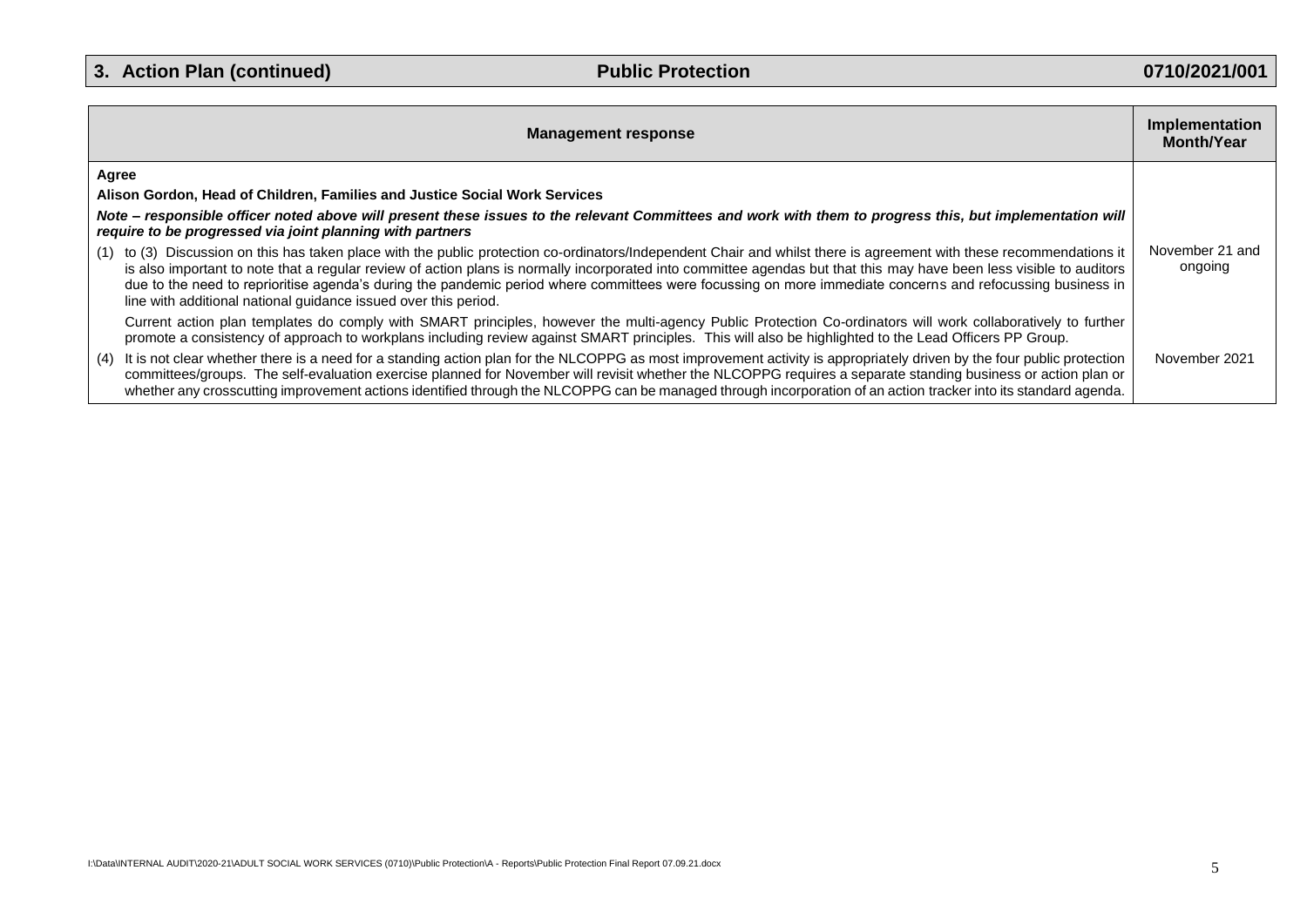$\blacksquare$ 

| Ref                                                                                                                                                                                                       | <b>Finding</b>                                                                                                                                                                                                                                                                                                                                                                                                                                                                                                                                                                               |                                                                                                                                                                                                                                                                                                                                                                                                                                                                                                                                                                                                                                                                                                                                                                                                                                                                                                                                                                                            |                 |  |  |  |  |
|-----------------------------------------------------------------------------------------------------------------------------------------------------------------------------------------------------------|----------------------------------------------------------------------------------------------------------------------------------------------------------------------------------------------------------------------------------------------------------------------------------------------------------------------------------------------------------------------------------------------------------------------------------------------------------------------------------------------------------------------------------------------------------------------------------------------|--------------------------------------------------------------------------------------------------------------------------------------------------------------------------------------------------------------------------------------------------------------------------------------------------------------------------------------------------------------------------------------------------------------------------------------------------------------------------------------------------------------------------------------------------------------------------------------------------------------------------------------------------------------------------------------------------------------------------------------------------------------------------------------------------------------------------------------------------------------------------------------------------------------------------------------------------------------------------------------------|-----------------|--|--|--|--|
| 3                                                                                                                                                                                                         |                                                                                                                                                                                                                                                                                                                                                                                                                                                                                                                                                                                              | Improvements should be made to ensure that issues arising from the annual case file audit review process for adult and child protection are<br>appropriately addressed.                                                                                                                                                                                                                                                                                                                                                                                                                                                                                                                                                                                                                                                                                                                                                                                                                    |                 |  |  |  |  |
|                                                                                                                                                                                                           | Annual case file audits carried out via the Adult and Child Protection Committees are a key mechanism used by the Council to assess performance/compliance and the effective discharge<br>of their public protection duties. The pandemic presented challenges in terms of delivering these audits, however we were pleased to note that that the approach to case file audits in both<br>areas were amended and are being undertaken via online/remote methods, were based on a representative sample of recent cases, and appropriate evidence of the reviews carried out<br>was retained. |                                                                                                                                                                                                                                                                                                                                                                                                                                                                                                                                                                                                                                                                                                                                                                                                                                                                                                                                                                                            |                 |  |  |  |  |
|                                                                                                                                                                                                           |                                                                                                                                                                                                                                                                                                                                                                                                                                                                                                                                                                                              | We understand that management have identified several learning opportunities from recently completed case file audit review process which will be taken forward for future case file<br>audits. Our high-level review of the case file review process has also identified some aspects where we consider scope for improvement exists:                                                                                                                                                                                                                                                                                                                                                                                                                                                                                                                                                                                                                                                     |                 |  |  |  |  |
|                                                                                                                                                                                                           |                                                                                                                                                                                                                                                                                                                                                                                                                                                                                                                                                                                              | scheduled annual/quarterly case review exercises are not included on any action plans and as such progress, outcomes and completion of these reviews may not be adequately/<br>appropriately monitored. In particular, the CPC moved away from an annual review to quarterly reviews of smaller sample sizes across the year and no formal plan to enable the<br>scheduling and monitoring of the quarterly mini reviews to ensure a representative sample of cases are reviewed is in place;                                                                                                                                                                                                                                                                                                                                                                                                                                                                                              |                 |  |  |  |  |
|                                                                                                                                                                                                           | documented;                                                                                                                                                                                                                                                                                                                                                                                                                                                                                                                                                                                  | we were pleased to note that the use of the Survey Monkey process used to record the case file audit review appropriately captured the findings and opinions of the review team,<br>however, we noted that issues highlighted as part of this were not always clearly documented and/or carried forward sufficiently to action plans to enable any relevant improvement<br>activity to be captured and subsequently undertaken. We consider that if a finding arising from this process does not require any further action a clear explanation of this should be                                                                                                                                                                                                                                                                                                                                                                                                                          |                 |  |  |  |  |
|                                                                                                                                                                                                           | $\bullet$                                                                                                                                                                                                                                                                                                                                                                                                                                                                                                                                                                                    | at the time of our fieldwork neither a summary of all findings arising from the case file audits had been produced for the adult protection reviews, nor had an action plan, capturing any<br>improvement activity required, been prepared. This would assist in ensuring that any key areas for improvement arising are documented and then included in relevant action plans;                                                                                                                                                                                                                                                                                                                                                                                                                                                                                                                                                                                                            |                 |  |  |  |  |
|                                                                                                                                                                                                           | $\bullet$                                                                                                                                                                                                                                                                                                                                                                                                                                                                                                                                                                                    | due to the staggered nature of the recent adult protection case reviews, issues identified during the first locality audit had not been collated onto actions plans. We understand the<br>intention was to defer this until all localities had been audited. In contrast, the actions identified to date by the mini audits in child protection had been disseminated for inclusion on<br>various action plans. We noted that the actions raised on respective action plans appear very general and lack sufficient detail (see similar issue raised in action plan point 2); and                                                                                                                                                                                                                                                                                                                                                                                                          |                 |  |  |  |  |
|                                                                                                                                                                                                           |                                                                                                                                                                                                                                                                                                                                                                                                                                                                                                                                                                                              | the adult protection case review process was carried out by two teams who on completion of each audit undertook an independent verification of the other teams' review. No such<br>arrangement was in place for the child protection case file audit process.                                                                                                                                                                                                                                                                                                                                                                                                                                                                                                                                                                                                                                                                                                                              |                 |  |  |  |  |
|                                                                                                                                                                                                           |                                                                                                                                                                                                                                                                                                                                                                                                                                                                                                                                                                                              | Whilst we understand that the NLCOGPP is aware of the current case file audit arrangements, there is no clear evidence from their recent agendas/minutes that they have been kept<br>informed of progress, any ongoing issues in delivering these audits and when reports on their outcomes and action planning arrangements may be provided to them.                                                                                                                                                                                                                                                                                                                                                                                                                                                                                                                                                                                                                                      |                 |  |  |  |  |
|                                                                                                                                                                                                           | Implication                                                                                                                                                                                                                                                                                                                                                                                                                                                                                                                                                                                  | <b>Recommendation</b>                                                                                                                                                                                                                                                                                                                                                                                                                                                                                                                                                                                                                                                                                                                                                                                                                                                                                                                                                                      | <b>Priority</b> |  |  |  |  |
| The Council may fail to<br>adequately assure that<br>its control environment<br>across public protection<br>is operating effectively<br>and/or identify<br>and<br>address<br>areas<br>for<br>improvement. |                                                                                                                                                                                                                                                                                                                                                                                                                                                                                                                                                                                              | Management should ensure that:<br>(1) lessons learned/improvement actions are captured and implemented from the recent case file audit process. We consider that in doing so,<br>attention should also be given to:<br>standardising practice in identifying, capturing and describing relevant issues found;<br>ensuring consistent practice across all case file audit processes (e.g. mirror verification process in adult protection review in child protection<br>$\bullet$<br>arrangements);<br>collating all issues and findings into a summary and/or retaining explanations why issues noted are not being carried forward for<br>improvement/action;<br>clearly tracking which action plans actions for improvement are delegated to, or consider whether a dedicated case audit action plan would<br>be more effective;<br>(2) scheduled annual/quarterly case audit exercises are added to relevant action plans for tracking and monitoring progress of this key control; and | Amber           |  |  |  |  |
|                                                                                                                                                                                                           |                                                                                                                                                                                                                                                                                                                                                                                                                                                                                                                                                                                              | (3) NLCOGPP are kept up to date on case file audit completion and provided with timely reports summarising results and issues arising from these.                                                                                                                                                                                                                                                                                                                                                                                                                                                                                                                                                                                                                                                                                                                                                                                                                                          |                 |  |  |  |  |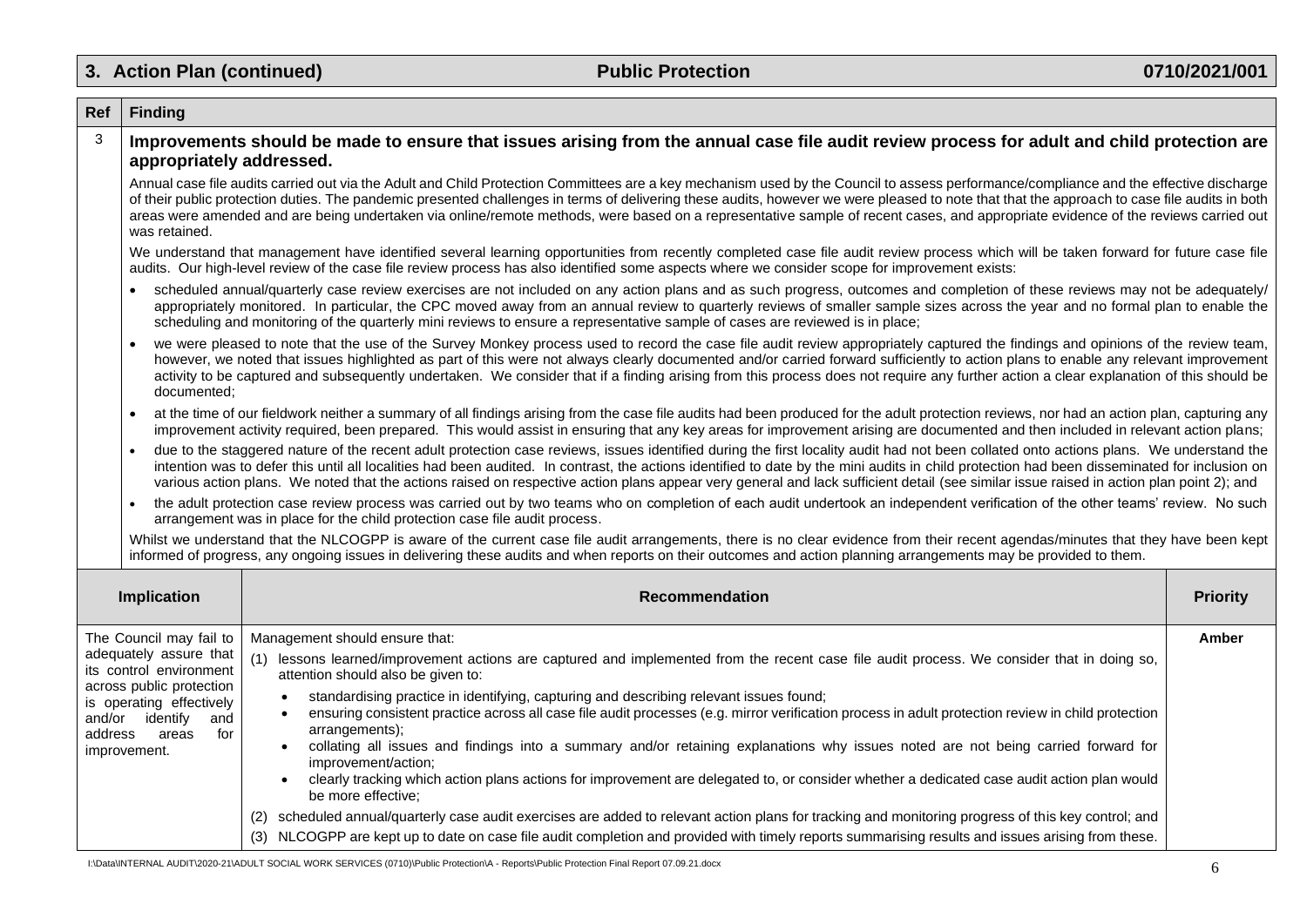|                                                                                                                                                                                                                       | <b>Management response</b>                                                                                                                                                                                                                                                                                                                                                                                                                                                                                                                                                                                                                    | Implementation<br>Month/Year |
|-----------------------------------------------------------------------------------------------------------------------------------------------------------------------------------------------------------------------|-----------------------------------------------------------------------------------------------------------------------------------------------------------------------------------------------------------------------------------------------------------------------------------------------------------------------------------------------------------------------------------------------------------------------------------------------------------------------------------------------------------------------------------------------------------------------------------------------------------------------------------------------|------------------------------|
| Agree                                                                                                                                                                                                                 |                                                                                                                                                                                                                                                                                                                                                                                                                                                                                                                                                                                                                                               |                              |
|                                                                                                                                                                                                                       | Alison Gordon, Head of Children, Families and Justice Social Work Services                                                                                                                                                                                                                                                                                                                                                                                                                                                                                                                                                                    | Ongoing                      |
| Note - responsible officer noted above will present these issues to the relevant Committees and work with them to progress this, but implementation will<br>require to be progressed via joint planning with partners |                                                                                                                                                                                                                                                                                                                                                                                                                                                                                                                                                                                                                                               |                              |
|                                                                                                                                                                                                                       | (1) There is agreement with the overall recommendation including sharing learning and where possible mirroring process across the committee structures, however<br>there may be appropriate differences in frameworks and processes used for audits reflecting both the differing national QI indicators/frameworks used to support<br>case audit activity and the targeting/purpose of specific audits (general/thematic/activity specific).                                                                                                                                                                                                 |                              |
|                                                                                                                                                                                                                       | (2) Agree however it should be noted that the scheduling of audits is subject to agreement with partners and prioritisation alongside other review and assurance activity<br>including ICRs/SCRs.                                                                                                                                                                                                                                                                                                                                                                                                                                             |                              |
|                                                                                                                                                                                                                       | (3) Agree and this is already reflected through current quarterly activity reports to the NLCOPPG and will continue going forward                                                                                                                                                                                                                                                                                                                                                                                                                                                                                                             |                              |
|                                                                                                                                                                                                                       | With respect however to the comment regarding timely reports it is important to note both the pandemic related disruption to activity over the recent period and the<br>natural reporting lag given audit analysis is undertaken by officers alongside other duties and that appropriately the primary reporting route is to the public protection<br>committees/groups, e.g. a briefing paper on the recent APC audit is first being prepared for the APC and HSCP Core Group. The NLCOPPG will appropriately be<br>kept up to date on audit activity and will receive information on high level findings as part of reporting arrangements. |                              |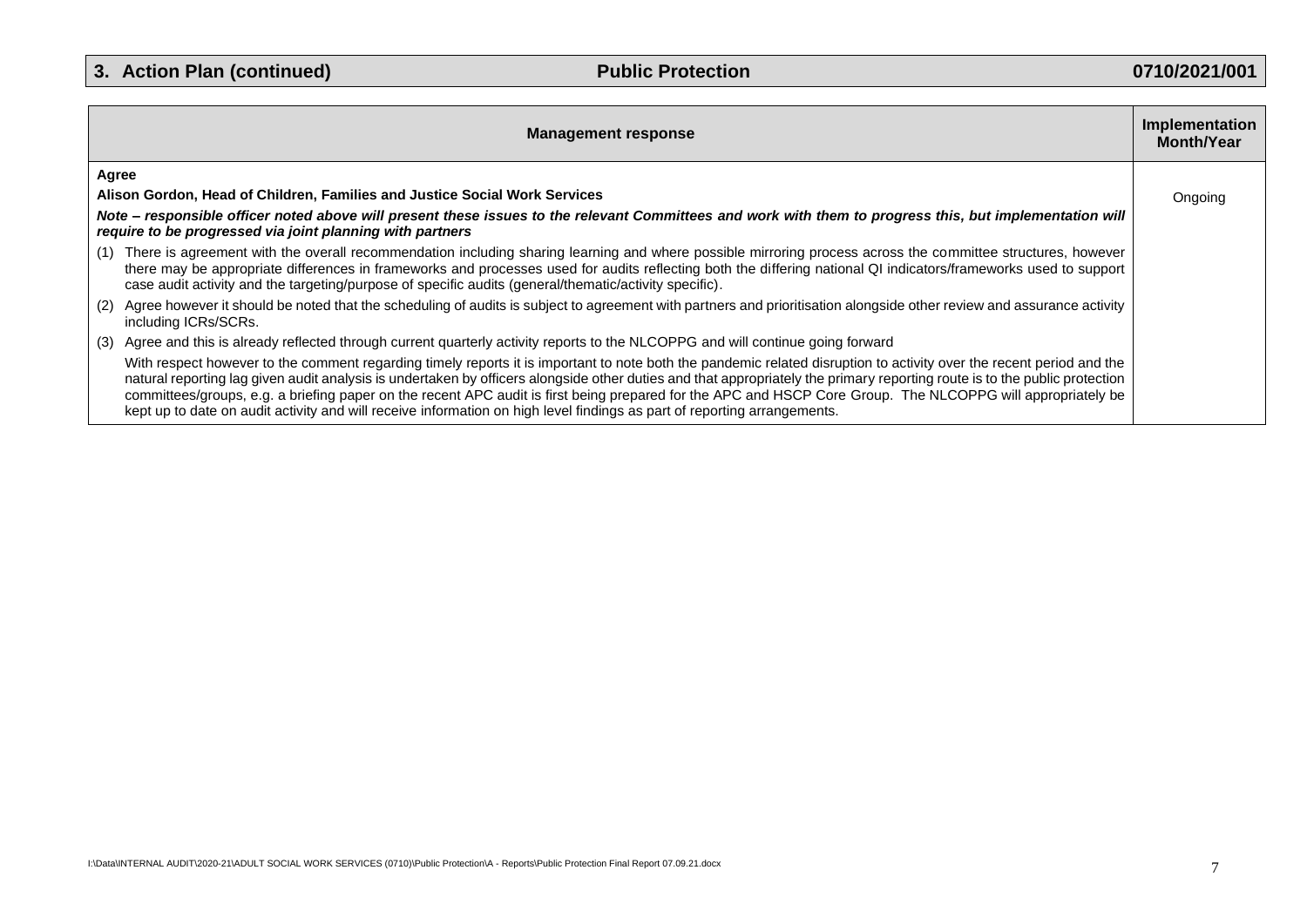| Ref                                  | <b>Finding</b>                                                                                                                                                                                                                                                                                                                                                                                                                                                                                                                                                                                                                                                                                                                                                                                                                                                                                                                                                                                                                                                                                                                                                                                                                                                                                                                                                                                                                                                                                                                                                                                                                                                                                |                                                                                                                                                                                                                                                                                                                                                                                                                                                                                                                                                                                                                    |                 |                                                                                                                                                                                                                                                                                                                                                                                                                                                                                                                                                                                                                                                                                                                                                                                                                                                                                                                                                                                                                                                                                                                                                                                                                                                                                                                                                                       |                                     |  |  |
|--------------------------------------|-----------------------------------------------------------------------------------------------------------------------------------------------------------------------------------------------------------------------------------------------------------------------------------------------------------------------------------------------------------------------------------------------------------------------------------------------------------------------------------------------------------------------------------------------------------------------------------------------------------------------------------------------------------------------------------------------------------------------------------------------------------------------------------------------------------------------------------------------------------------------------------------------------------------------------------------------------------------------------------------------------------------------------------------------------------------------------------------------------------------------------------------------------------------------------------------------------------------------------------------------------------------------------------------------------------------------------------------------------------------------------------------------------------------------------------------------------------------------------------------------------------------------------------------------------------------------------------------------------------------------------------------------------------------------------------------------|--------------------------------------------------------------------------------------------------------------------------------------------------------------------------------------------------------------------------------------------------------------------------------------------------------------------------------------------------------------------------------------------------------------------------------------------------------------------------------------------------------------------------------------------------------------------------------------------------------------------|-----------------|-----------------------------------------------------------------------------------------------------------------------------------------------------------------------------------------------------------------------------------------------------------------------------------------------------------------------------------------------------------------------------------------------------------------------------------------------------------------------------------------------------------------------------------------------------------------------------------------------------------------------------------------------------------------------------------------------------------------------------------------------------------------------------------------------------------------------------------------------------------------------------------------------------------------------------------------------------------------------------------------------------------------------------------------------------------------------------------------------------------------------------------------------------------------------------------------------------------------------------------------------------------------------------------------------------------------------------------------------------------------------|-------------------------------------|--|--|
| $\overline{4}$                       | Some performance information was produced from incomplete data and/or based on calculations found to contain input errors.<br>Performance information is produced for the key public protection streams from various sources for use by service areas, as part of the local government benchmarking framework, for<br>national dataset purposes (some currently established, and others being developed) and for legislative reasons.<br>There is a need to ensure that the data upon which this information is based is consistently and comprehensively collected. During our audit we noted:<br>limitations of the data collection and reconciliation arrangements in place at some partner agencies regarding number of referrals (adult protection). We understand this issue is<br>known and that efforts to address it are underway;<br>data extracted from SWIS for child protection is used to manually populate performance information spreadsheets, however, some errors were noted with this input; and<br>files of data used for prior period performance information had not been retained as backup. We understand this was an isolated incident which occurred because of human error.<br>$\bullet$<br>We noted that various reports incorporating performance regarding public protection issues are presented to the multi-agency groups and Committees. A national dataset has been<br>established for child protection and work is underway to develop a similar dataset for adult protection. There is scope to incorporate reporting of national dataset performance into existing<br>reports presented to both the multi-agency groups and Committee, as appropriate. |                                                                                                                                                                                                                                                                                                                                                                                                                                                                                                                                                                                                                    |                 |                                                                                                                                                                                                                                                                                                                                                                                                                                                                                                                                                                                                                                                                                                                                                                                                                                                                                                                                                                                                                                                                                                                                                                                                                                                                                                                                                                       |                                     |  |  |
|                                      | Implication                                                                                                                                                                                                                                                                                                                                                                                                                                                                                                                                                                                                                                                                                                                                                                                                                                                                                                                                                                                                                                                                                                                                                                                                                                                                                                                                                                                                                                                                                                                                                                                                                                                                                   | <b>Recommendation</b>                                                                                                                                                                                                                                                                                                                                                                                                                                                                                                                                                                                              | <b>Priority</b> | <b>Management response</b>                                                                                                                                                                                                                                                                                                                                                                                                                                                                                                                                                                                                                                                                                                                                                                                                                                                                                                                                                                                                                                                                                                                                                                                                                                                                                                                                            | Implementation<br><b>Month/Year</b> |  |  |
| regarding<br>calculated<br>reported. | Performance<br>public<br>protection may be<br>inaccurately<br>and/or                                                                                                                                                                                                                                                                                                                                                                                                                                                                                                                                                                                                                                                                                                                                                                                                                                                                                                                                                                                                                                                                                                                                                                                                                                                                                                                                                                                                                                                                                                                                                                                                                          | Management should:<br>(1) monitor actions to address data collection<br>issues with adult protection issues to<br>ensure they are being addressed in a<br>timely manner;<br>remind relevant staff of the need to<br>(2)<br>ensure accurate input of data for<br>performance information and consider<br>introducing second officer/sample checks<br>on key manual input; and<br>(3) consider whether reports to multi-agency<br>Committee<br>should<br>and<br>groups<br>incorporate analysis of NLC performance<br>against the national datasets for child<br>protection and adult protection (once<br>available). | Green           | <b>Partially Agree</b><br>Alison Gordon, Head of Children, Families and Justice Social Work Services<br>Note - responsible officer noted above will present these issues to the<br>relevant Committees and work with them to progress this, but implementation<br>will require to be progressed via joint planning with partners<br>(1) This is ongoing and is being progressed by the APC. As this specifically relates<br>to data from partners no specific action will be taken by the Council and it will<br>continue to be progressed by the Committee.<br>Relevant staff will be reminded of the need to ensure that data input and/or<br>copied for performance information is checked for accuracy.<br>(3) Agree, however this is already a feature of CPC reporting where there is an<br>agreed national data set. With regards the APC national dataset, the current<br>maturity this dataset does not allow meaningful comparison at present although<br>this is being progressed nationally. It should be noted however that national<br>datasets focus on quantitative activity and not wider aspects of performance<br>and that during the pandemic weekly SG/SOLACE agreed reporting on key<br>indicators has supported a more live comparison of activity data. Use of<br>inspection reports from other areas supports more qualitative benchmarking. | Ongoing<br>October 2021<br>Ongoing  |  |  |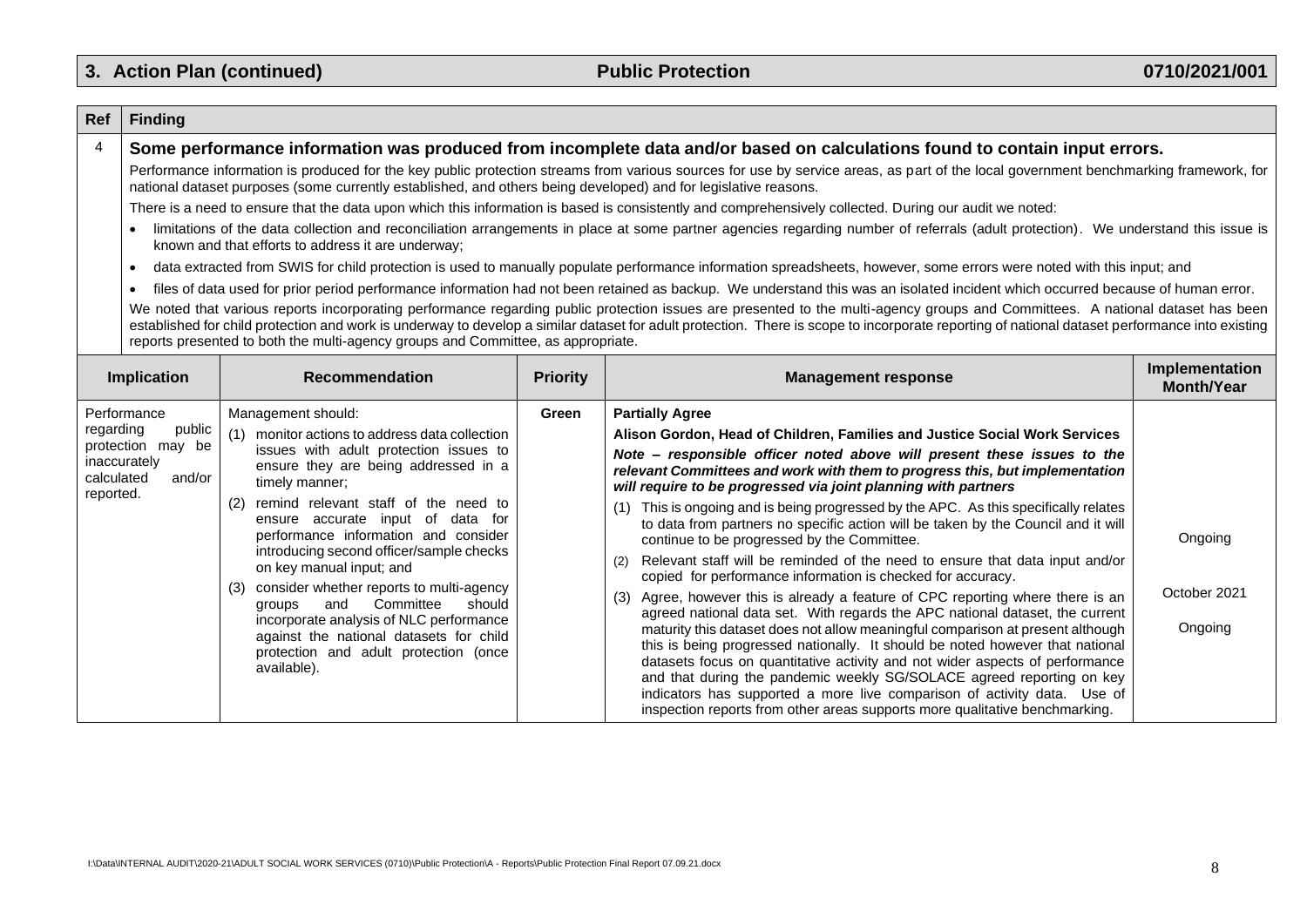$\overline{\phantom{a}}$ 

| Ref             | <b>Finding</b>                                                                                                                                                                                                                                                                                                                                                                                                                                                                                                                                                                                                                                                                                                                                                                                                                                                                                                                                                                                                                                                                                                                                                                                                                                         |                                                                                                                                                                                                                                                                                                        |                 |                                                                                                                                                                                                                                                                                                                                                                                                                                                                                                                                                                                                                                                                                                                                                                                                                                                                                                                                                                                                                                                                                                                                                                                                                                                                                                                                                                                                                                                                                                                  |                                     |  |
|-----------------|--------------------------------------------------------------------------------------------------------------------------------------------------------------------------------------------------------------------------------------------------------------------------------------------------------------------------------------------------------------------------------------------------------------------------------------------------------------------------------------------------------------------------------------------------------------------------------------------------------------------------------------------------------------------------------------------------------------------------------------------------------------------------------------------------------------------------------------------------------------------------------------------------------------------------------------------------------------------------------------------------------------------------------------------------------------------------------------------------------------------------------------------------------------------------------------------------------------------------------------------------------|--------------------------------------------------------------------------------------------------------------------------------------------------------------------------------------------------------------------------------------------------------------------------------------------------------|-----------------|------------------------------------------------------------------------------------------------------------------------------------------------------------------------------------------------------------------------------------------------------------------------------------------------------------------------------------------------------------------------------------------------------------------------------------------------------------------------------------------------------------------------------------------------------------------------------------------------------------------------------------------------------------------------------------------------------------------------------------------------------------------------------------------------------------------------------------------------------------------------------------------------------------------------------------------------------------------------------------------------------------------------------------------------------------------------------------------------------------------------------------------------------------------------------------------------------------------------------------------------------------------------------------------------------------------------------------------------------------------------------------------------------------------------------------------------------------------------------------------------------------------|-------------------------------------|--|
| $5\phantom{.0}$ | The backlog of training and development provision which has arisen during/because of the Covid-19 pandemic needs to be addressed.<br>The Covid-19 pandemic has impacted significantly on the ability to provide traditional face-to-face training opportunities to staff and councillors and consequently anticipated and planned<br>training events have been cancelled. Additionally, the nature of training required has changed, with interactions with service users and other support agencies being significantly changed<br>to remote communication while ensuring the high standard of support for vulnerable individuals is still maintained.<br>Whilst we noted that the backlog of training and plans to address this (including alternative e-learning arrangements) are captured in the Adult and Child Workforce learning and<br>development Sub-Committee action plans, we noted that, as with the findings documented at point 2 above, these are fairly high level and either had no timescales input and or stated<br>'delayed due to covid' with no sense of revised target implementation dates. These need to be actioned as soon as practically possible to ensure relevant training needs are addressed<br>and are up to date. |                                                                                                                                                                                                                                                                                                        |                 |                                                                                                                                                                                                                                                                                                                                                                                                                                                                                                                                                                                                                                                                                                                                                                                                                                                                                                                                                                                                                                                                                                                                                                                                                                                                                                                                                                                                                                                                                                                  |                                     |  |
|                 | <b>Implication</b>                                                                                                                                                                                                                                                                                                                                                                                                                                                                                                                                                                                                                                                                                                                                                                                                                                                                                                                                                                                                                                                                                                                                                                                                                                     | <b>Recommendation</b>                                                                                                                                                                                                                                                                                  | <b>Priority</b> | <b>Management response</b>                                                                                                                                                                                                                                                                                                                                                                                                                                                                                                                                                                                                                                                                                                                                                                                                                                                                                                                                                                                                                                                                                                                                                                                                                                                                                                                                                                                                                                                                                       | Implementation<br><b>Month/Year</b> |  |
| necessary       | Staff may not have the<br>skills<br>and<br>training to carry out their<br>work effectively.                                                                                                                                                                                                                                                                                                                                                                                                                                                                                                                                                                                                                                                                                                                                                                                                                                                                                                                                                                                                                                                                                                                                                            | Management should ensure all training<br>issues are captured and managed on<br>action<br>relevant<br>plans<br>including<br>appropriate implementation timescales<br>and that priority is given to ensuring<br>these are addressed in a timely manner<br>for all relevant staff and elected<br>members. | Green           | Agree<br>Alison Gordon, Head of Children, Families and Justice Social Work Services<br>Note – responsible officer noted above will present these issues to the<br>relevant Committees and work with them to progress this, but<br>implementation will require to be progressed via joint planning with partners<br>As in other areas of public protection it may be helpful to clarify that there are both<br>single and multi-agency arrangements and responsibilities for training and<br>development. As recognised training was substantially disrupted during the first<br>period of the pandemic but both the public protection committees/groups have as<br>recognised been quick to adapt training as have the council's Training and<br>Development team. There is substantial evidence of a range of training which<br>has been planned and delivered over the past 15 months, with only one gap<br>identified by the CPC which will be resolved in Sept 21. With respect to social<br>work staff this also will be reflected in the next Chief Social Work Officer report.<br>Whilst there is already good evidence of substantial progress in this area, training<br>plans will be noted as an item on the next Lead Officer PP Agenda in early<br>November 2021 to allow consideration of any gaps/issues impacting on single and<br>multi-agency PP training<br>Discussion will also take place with Members Services regarding any<br>opportunities/priorities with respect to Member's training. | November 2021<br>September 2021     |  |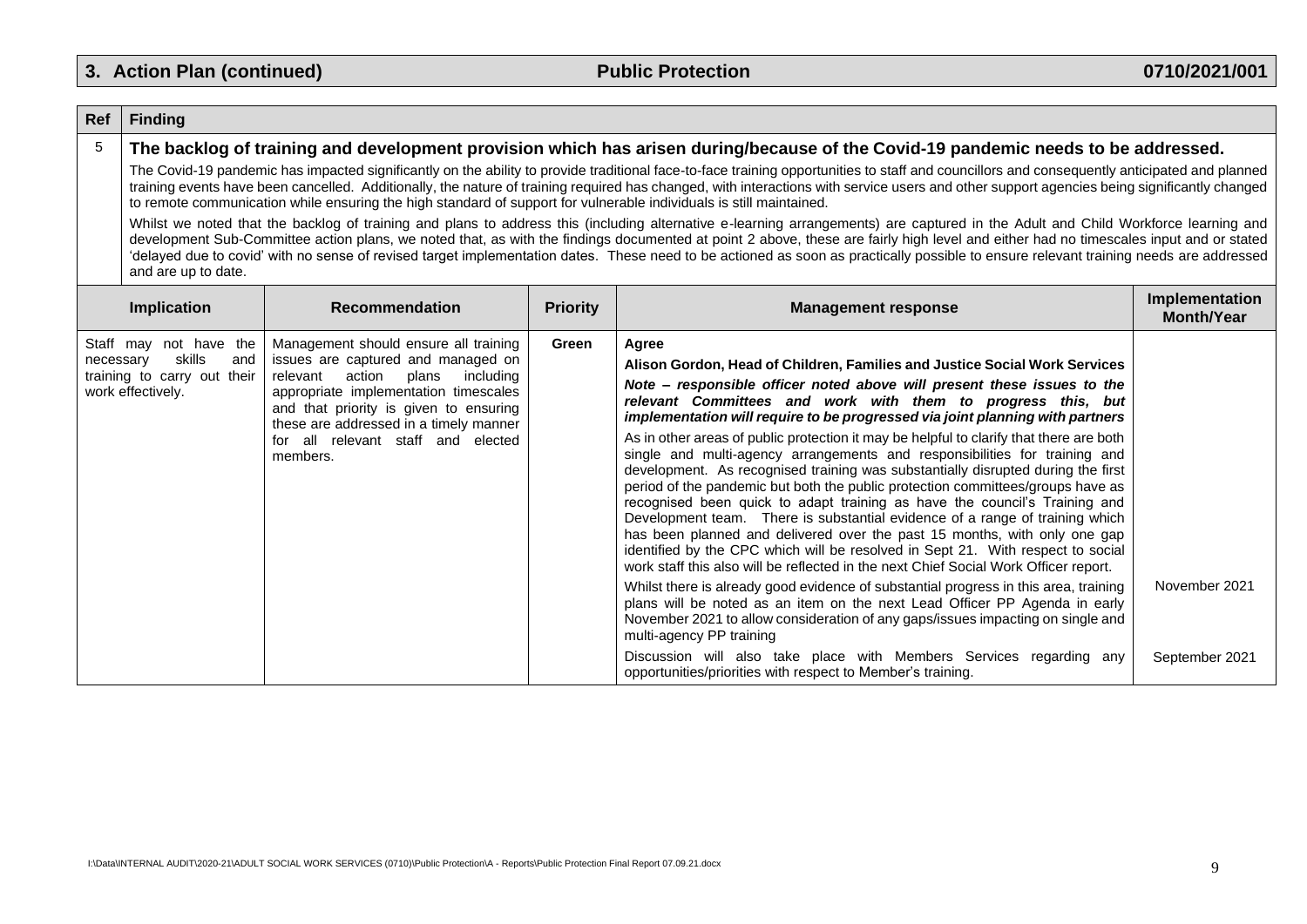#### **Ref Finding** 6 **There is scope to improve the terms of reference for some of the key public protection multi-agency groups.** We were pleased to note that terms of reference/remits have been formally documented for each of the four key public protection multi-agency groups. A review of the content of these documents against expectation per legislation/guidance demonstrated a high level of compliance with key expectations/requirements. We noted a few minor omissions which management should consider incorporating into the terms of references as follows: include details regarding how the APC will discharge its responsibility to monitor and review activity and quality of service (APC); • include details regarding VAWG representation on specific external national forums (VAWG); and • include information regarding funding available to VAWG and how this is to be managed and used (VAWG). We also noted that the terms of reference for the NLCOPPG could be enhanced to fully incorporate all key areas of responsibility including promoting public protection further afield into the public, private and third sectors and outlining the robust arrangements the Group has in place for gathering and managing performance information across all public protection streams to satisfy themselves that outcomes for service users are being positively impacted by the service provided. **Implication Recommendation Priority Management response Implementation Month/Year** Terms of reference may not fully address all key areas of responsibility and members of the relevant group may not be fully aware of their roles and responsibilities. Management should consider incorporating the areas noted above into the terms of reference/remits of<br>the relevant multi-disciplinary relevant multi-disciplinary groups. **Green Agree Alison Gordon, Head of Children, Families and Justice Social Work Services** *Note – responsible officer noted above will present these issues to the relevant Committees and work with them to progress this, but implementation will require to be progressed via joint planning with partners* These recommendations will be shared with Chairs and Co-ordinators for consideration with partners. The VAWG is currently reviewing its TOR in moving to a two-tier structure and as already noted the NLCOPPG will undertake a self-evaluation exercise in November which will include considering the need for any changes to its TOR. November 2021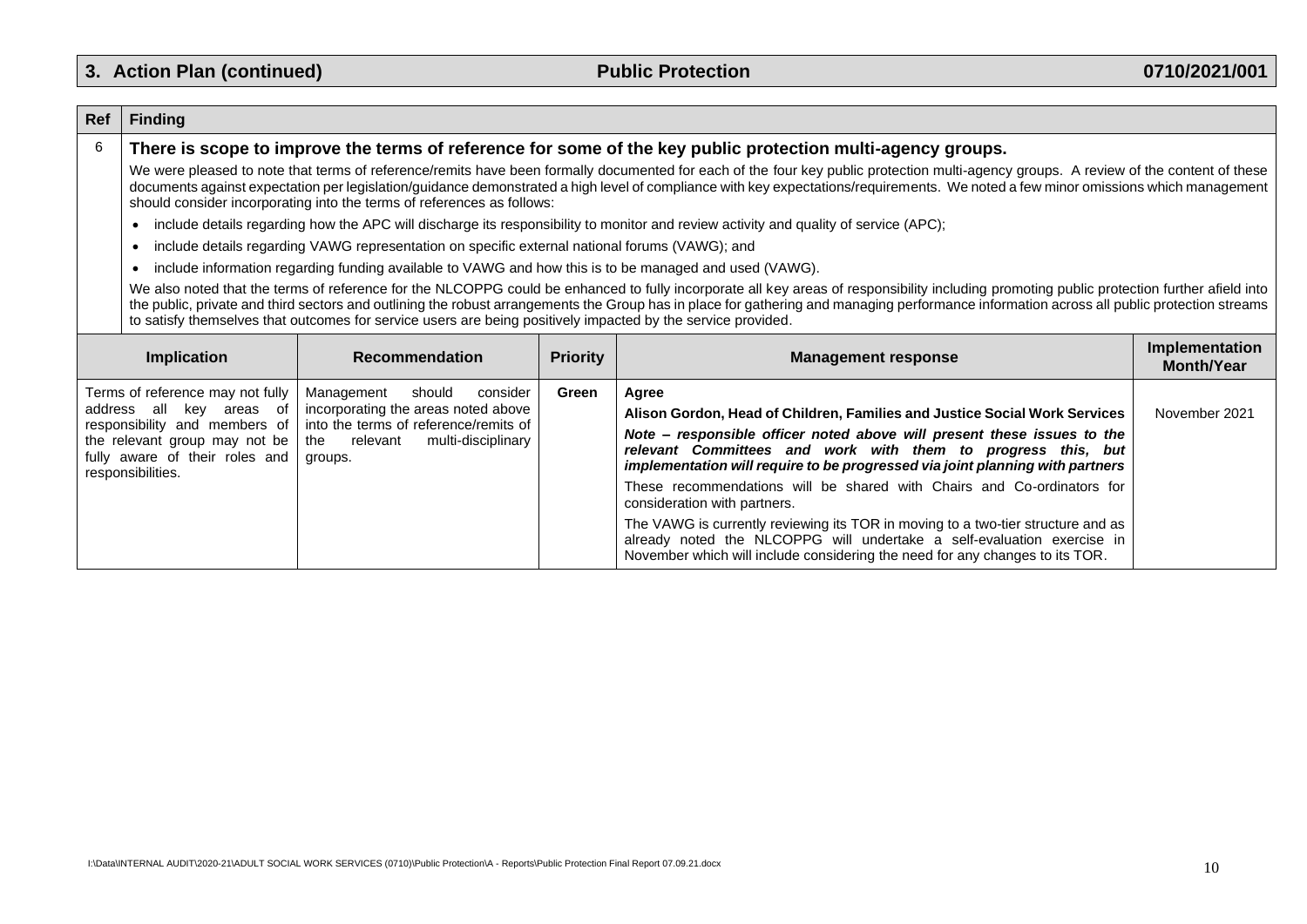# **Appendix 1 - Audit Grading**

Audit reports are graded with an overall assurance opinion, and any issues and associated recommendations are classified individually to denote their relative importance, in accordance with the definitions in the tables below.

| Definition of audit assurance and recommendation categories |                                                                                                                                          |  |  |  |  |  |  |
|-------------------------------------------------------------|------------------------------------------------------------------------------------------------------------------------------------------|--|--|--|--|--|--|
| Assurance                                                   | Confidence based on sufficient evidence that internal controls are in place, operating<br>effectively and objectives are being achieved. |  |  |  |  |  |  |

| <b>Assurance opinion</b> |                                        |                                                                                                                                                                                                                                                                   |  |  |
|--------------------------|----------------------------------------|-------------------------------------------------------------------------------------------------------------------------------------------------------------------------------------------------------------------------------------------------------------------|--|--|
| Green                    | <b>Substantial</b><br><b>Assurance</b> | A sound system of governance, risk management and control exists, with<br>internal controls operating effectively and being consistently applied to<br>support the achievement of objectives in the area audited.                                                 |  |  |
| Green - Amber            | Reasonable<br><b>Assurance</b>         | There is a generally sound system of governance, risk management and<br>control in place. Some issues, non-compliance or scope for improvement were<br>identified which may put at risk the achievement of objectives in the area<br>audited.                     |  |  |
| Amber - Red              | Limited<br><b>Assurance</b>            | gaps, weaknesses or non-compliance were identified.<br>Significant<br>Improvement is required to the system of governance, risk management and<br>control to effectively manage risks to the achievement of objectives in the<br>area audited.                    |  |  |
| Red                      | No.<br><b>Assurance</b>                | Immediate action is required to address fundamental gaps, weaknesses or<br>non-compliance identified. The system of governance, risk management and<br>control is inadequate to effectively manage risks to the achievement of<br>objectives in the area audited. |  |  |

| <b>Organisational impact</b> |                                                                                                                                                                             |  |  |  |
|------------------------------|-----------------------------------------------------------------------------------------------------------------------------------------------------------------------------|--|--|--|
| <b>Major</b>                 | The weaknesses identified during the review have left the Council open to significant risk. If<br>the risk materialises it would have a major impact upon the organisation. |  |  |  |
| Moderate                     | The weaknesses identified during the review have left the Council open to medium risk. If the<br>risk materialises it would have a moderate impact upon the organisation.   |  |  |  |
| <b>Minor</b>                 | The weaknesses identified during the review have left the Council open to low risk. If the risk<br>materialises it would have a minor impact upon the organisation.         |  |  |  |

| <b>Recommendation priority</b> |                                                                                                           |  |  |  |
|--------------------------------|-----------------------------------------------------------------------------------------------------------|--|--|--|
| Red                            | Significant weaknesses which management needs to address and resolve immediately.                         |  |  |  |
| Amber                          | Weaknesses which require prompt but not immediate action by management.                                   |  |  |  |
| Green                          | Less significant issues and/or areas for improvement which do not require immediate<br>management action. |  |  |  |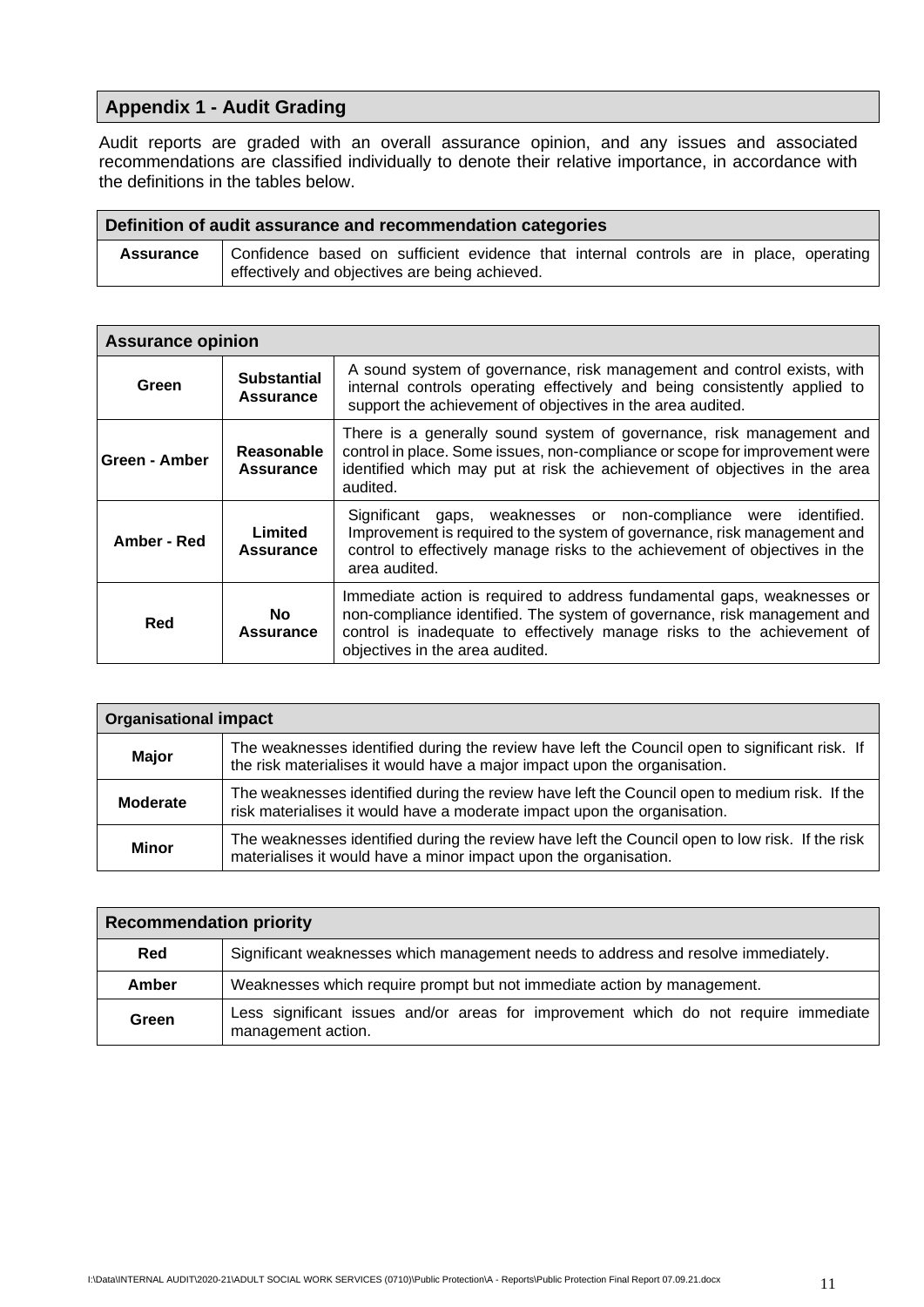

# **INTERNAL AUDIT REPORT**

# **FOLLOW UP: SCOTTISH ATTAINMENT CHALLENGE (SAC) AND PUPIL EQUITY FUND (PEF)**

#### **Contents**

**1. Executive Summary 2. Findings and Recommendations 3. Action Plan**

**Appendix 1: Audit grading**

**Issued to:** Executive Director of Education & Families and Head of Education (South) **Copied to:** SAC Programme Lead and Chief Executive

#### **Headlines**

This exercise was a follow up to previous audit work on the Scottish Attainment Challenge (SAC) and Pupil Equity Fund (PEF) which were most recently reported on in September 2019 and March 2018 respectively. This audit was designed to provide independent assurance on the performance and governance arrangements associated with the implementation of these high-profile Scottish Government policy initiatives/funding streams. We assessed these arrangements against Scottish Government and corporate expectations and against a good practice toolkit prepared from a range of sources including the National Audit Office, HM Treasury and the Cabinet Office Infrastructure and Projects Authority, with specific substantive testing also undertaken to support the provision of assurance on whether the Council's use of relevant funding was in line with Scottish Government's expectations.

The Scottish Government aims through both the SAC and PEF programmes to achieve greater equity in educational outcomes by closing the poverty-related attainment gap. Both programmes are being taken forward through the Council's Plan for North Lanarkshire's Programme of Work (P039). Funding for both the current SAC and PEF programmes, however, is currently guaranteed only until the end of 2021-2022 and it is unclear at present whether/how the Scottish Government will provide future funding for these programmes.

The recent Audit Scotland report '*Improving outcomes for young people through school education'* (March 2021) highlighted that the poverty-related attainment gap remains wide and that inequalities have been exacerbated by Covid-19 and concluded that progress in recent years on closing the gap at a national level has been limited and falls short of the Scottish Government's aims. In June 2021 the Corporate Management Team (CMT) approved the inclusion of the '*Educational attainment gap (including learning loss arising from Covid-19)*' as a key corporate risk in the 2021-2022 Corporate Risk Register to reflect the significance of this risk to the Council. The risk will be closely monitored by CMT on a six-monthly basis in accordance with the approved corporate risk management methodology.

Based on the results of our work, we have assessed the audit as providing '**reasonable assurance'.**

The Council's SAC Plan was approved by the Scottish Government in June 2020 and sets out the Council's approach and workstreams intended to close the poverty-related attainment gap. For 2020-2021, the Council has moved away from the previous 'Keys to Success' school approach towards a cluster-based model, which the Service considers will help accelerate the transformation required to support all schools to achieve better outcomes through focus on prevention, early intervention and a person-centred approach. In addition, the Council has streamlined and re-focused its key SAC workstreams to provide, what it considers, a more coherent approach and to better reflect the priorities of the National Improvement Framework (NIF) and the Plan for North Lanarkshire. *(Continued overleaf)*

| <b>Internal Audit Opinion</b> (see definition at Appendix 1)           |              |           |               | Reasonable assurance (Green-Amber) |           |
|------------------------------------------------------------------------|--------------|-----------|---------------|------------------------------------|-----------|
| <b>Organisational impact</b> (see definition at Appendix 1)            |              |           | Moderate      |                                    |           |
| <b>Report status</b>                                                   | <b>FINAL</b> | Audit ref | 0510/2021/001 | Date issued                        | 26/8/2021 |
| Jacquie Howden, Jackie Struthers and Paula Hendry<br><b>Audit Team</b> |              |           |               |                                    |           |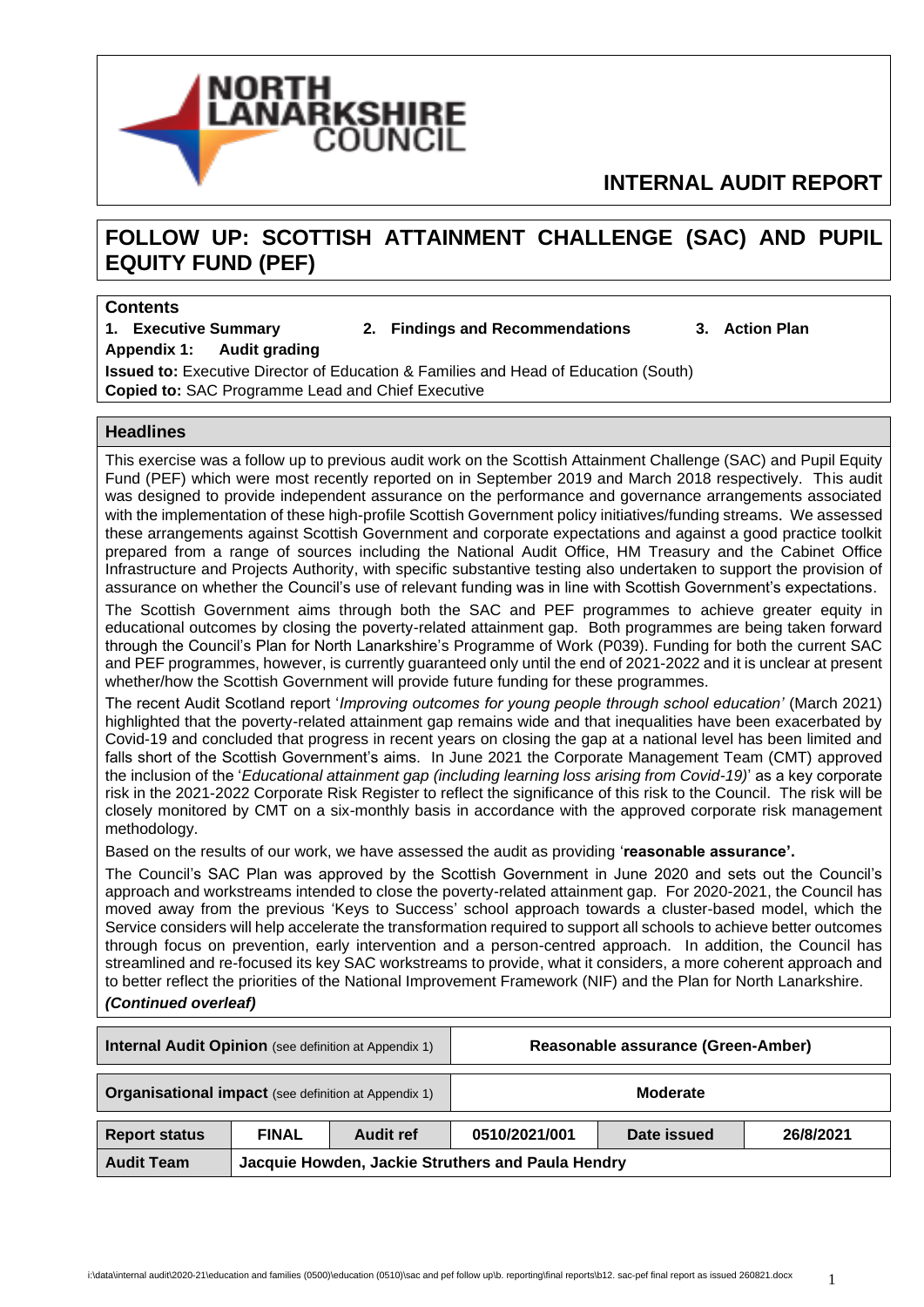#### **Headlines (continued)**

#### *(Continued from overleaf)*

Operation of the PEF programme is currently significantly delegated to individual establishments, with Head Teachers responsible for directing, controlling and monitoring PEF spend. Schools plan and deliver their use of PEF funding as part of the School Improvement Planning (SIP) process. A Programme Board with formal responsibility for delivery of both the SAC and PEF programmes is in place, however, there is currently no regular reporting of spend against PEF budgets or in respect of progress of the interventions being undertaken in achieving the PEF objectives to this forum.

We recognise that the Covid-19 pandemic has had a significant impact on the service's ability to progress planned workstreams and activities included in the annual SAC Plan but consider that where planned activities have had to be adapted, the rationale for these adaptations is clearly documented. We also recognise that the pandemic has impacted on the availability of performance date (including ACEL and YARC data) to help the Council measure the impact of their interventions in respect of numeracy and literacy for 2020-2021. We understand, however, that this information is expected to be available in time for the year-end SAC report due to be presented to Committee in September 2021. In addition, we note the impact the pandemic has had on the individual establishments' ability to spend their SAC and PEF allocations for 2020-2021 and the impact this will have had on their ability to deliver and the effectiveness of any planned interventions.

We noted the work which has been undertaken by the Service to take forward issues arising from the previous audit reports, particularly in respect of a more standardised approach and quality of information reported as part of the annual school improvement planning process, which now includes information, where appropriate, in respect of both the SAC and PEF funded activity. In addition, we were pleased to note that there are generally robust governance and reporting arrangements in respect of the SAC programme and formal guidance and support has been provided to individual establishments in respect of how the SAC and PEF funding can be used. We are also satisfied that SAC and PEF funding is being used in accordance with the purposes for which it has been provided.

We noted a few areas, however, where we consider that there is scope for improvement and have included these in section 3 of the report for management consideration. These include the need to:

- there is a need to develop more effective performance monitoring processes to allow management to better assess performance against the SAC and PEF objectives and to consider setting short, medium and longterm targets to enable better oversight of progress;
- there is a need to improve the planning, monitoring and reporting arrangements in relation to Pupil Equity Funding (PEF) and to more closely align the SAC and PEF funding programmes to enable the Council to better assess and demonstrate that PEF funding is being effectively utilised; and
- there is a need to improve the monitoring and reporting arrangements associated with the PEF/SAC Procurement Framework.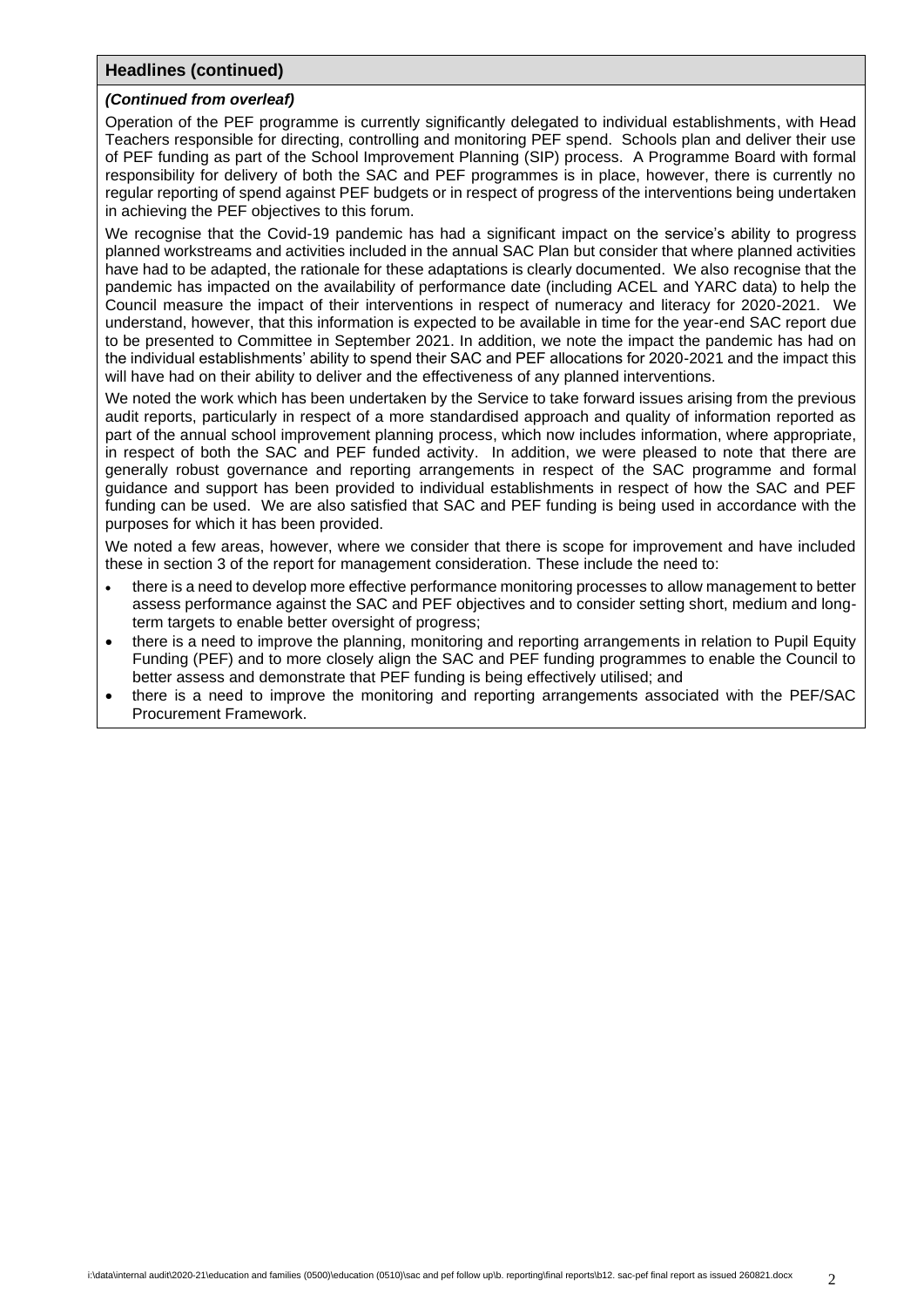# **1. Executive Summary**

#### **Objectives**

This exercise was a follow up to previous audit work on the Scottish Attainment Challenge (SAC) and Pupil Equity Fund (PEF) which were most recently reported on in September 2019 and March 2018 respectively. This audit was designed to provide independent assurance on the performance and governance arrangements associated with the implementation of these high-profile Scottish Government policy initiatives/funding streams. In carrying out our work we considered the following:

- Has the Service addressed previous Internal Audit recommendations and have relevant actions adequately addressed weaknesses previously identified?
- Is PEF and SAC funding continuing to being used appropriately in accordance with the purposes for which Scottish Government funding has been provided?
- Are there effective planning and governance structures that provide periodic updates on progress/status and strong and effective oversight, challenge and direction? And
- Has the programme established appropriate mechanisms to ensure robust information is being gathered and reported in respect of expected and actual outcomes and benefits?

SAC is a major Scottish Government initiative designed to achieve equity in educational outcomes by closing the poverty related attainment gap. For 2020-2021, the Council received total SAC funding of approximately £7.5 million based on the Council's costed improvement plan for the financial year approved in June 2020. PEF is additional funding allocated directly to schools and targeted at closing the poverty-related attainment gap. The total PEF funding allocation for North Lanarkshire for 2020-2021 (based on the number of pupils in P1-S3 registered for free school meals) was approximately £9.1million.

Whilst some limited substantive work was undertaken to support the provision of assurance on the appropriate use of the funding sources, the follow-up nature of this exercise means that a greater focus has been placed on work assessing the adequacy and effectiveness of the governance and performance management arrangements put in place by the Service to plan, deliver, measure and report on activities/outcomes/impacts.

In particular, work undertaken during this audit included assessments of the current governance and performance management arrangements against corporate expectations and against a good practice toolkit prepared from a range of sources including the National Audit Office, HM Treasury and the Cabinet Office Infrastructure and Projects Authority. The work involved gathering evidence of relevant key processes and procedures and interviewing key programme staff from the SAC Team. The exercise was not intended to provide assurance on any of the Council's key workstreams or individual interventions at authority or establishment level. In addition, a sample of schools in receipt of SAC and PEF funding were selected at random and a proforma checklist was completed in conjunction with the relevant Head Teachers to ensure that they were aware of the conditions for using the funding to support their identified interventions and that they were aware of, and were being supported in, their delegated responsibilities for this expenditure.

Due to the timing of our audit fieldwork (March to June 2021), the primary focus of our audit has been on the arrangements around the 2020-2021 SAC and PEF improvement planning process. We understand, however, that the Council's 2021-2022 SAC Plan has been submitted to Scottish Government in accordance with the expected May 2021 timescales.

The audit was not designed to assess the Council's performance in reducing the poverty-related attainment gap or the relative merits of individual workstreams or interventions.

This engagement has been conducted in accordance with the '*Public Sector Internal Audit Standards'*. The Internal Audit section reports formally on conformance with these standards to the Audit and Scrutiny Panel.

## **2. Findings and Recommendations**

| Number and category of recommendations raised | Red | Amber | Green |
|-----------------------------------------------|-----|-------|-------|
| (see definition of priority at Appendix 1)    |     |       |       |

#### **Key areas requiring management action (Red)**

There were no areas requiring urgent management action identified.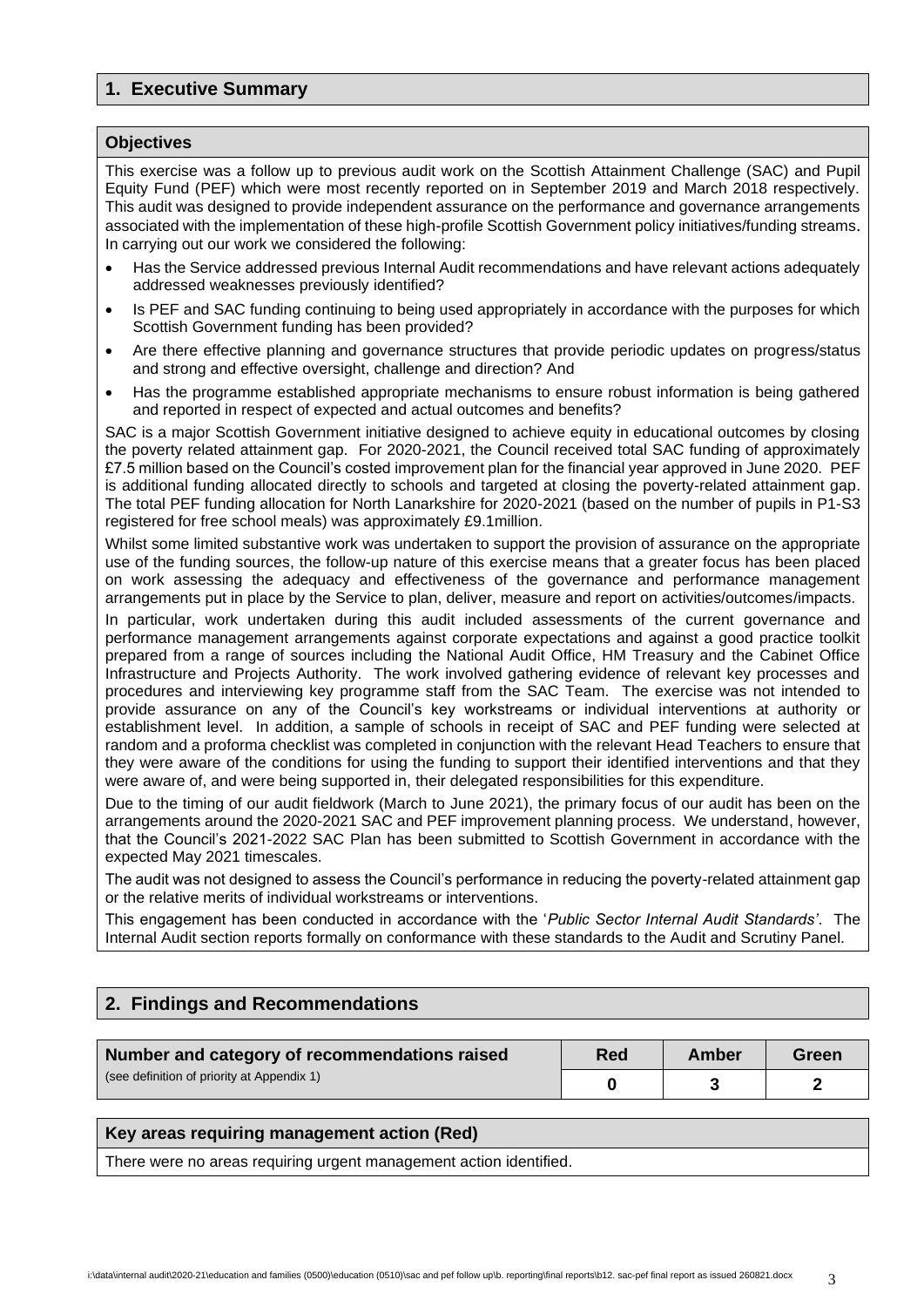#### **Good practice identified**

We noted the following areas of good practice during the audit:

- The council has a fully costed and approved SAC Plan for 2020-2021 which sets out how it intends to seek to reduce the poverty-related attainment gap. For each workstream, the plan includes details in respect of the status of the workstream, the rationale for its inclusion in the plan, the expected impact of the workstream and the measures in place to assess its impact.
- For the 2020-2021 SAC Plan, the Council has significantly changed its approach to reducing the povertyrelated attainment gap, which has seen a move to a more cluster based approach in order to ensure that all schools can benefit from the interventions and activities within the SAC funded programme. This change of approach has also seen the streamlining of key workstreams designed to better align with the aims of the SAC programme and the National Improvement Framework (NIF).
- There are formal and robust governance arrangements in place around the SAC funding. These include a Programme Board, which has corporate strategic responsibility for the delivery of the SAC and PEF programmes and a dedicated SAC Programme Team, comprising a mix of skilled and experienced subject lead officers and Education Family Managers (EFMs) who are responsible for the operational delivery and co-ordination of the SAC and PEF programmes. There are formal terms of reference in place for both the Board and the Programme Team and regular meetings are held to cover the budget position for SAC, updates on all the SAC workstreams and future planning/reporting arrangements and deadlines.
- The Council appears to have an effective working relationship with the Scottish Government and has a designated Scottish Attainment Advisor who works collaboratively alongside local authority staff, community planning partners, Head Teachers and Teachers to co-ordinate, plan and support appropriate evidencebased interventions and agreed priorities which support the SAC.
- National operational guidance has been issued to all Head Teachers in respect of the SAC and PEF programmes which clearly sets the conditions of the relevant grant funding. In addition, the SAC Team has provided support sessions, circulars and a series of presentations to Head Teachers to ensure that they are aware of how the funds should be used.
- For 2020-2021, both SAC and PEF funding has now been fully integrated into the annual schools improvement planning process, with Head Teachers required to complete a proforma School Improvement Plan (SIP) setting out the cost of their planned interventions (in respect of FTE or resource), their focus area/workstream (e.g. numeracy, literacy and health and wellbeing), the intended outcome of the intervention (including the planned use of their SAC/PEF funding allocation and what they intend to achieve) and what evidence they expect to collate to measure impact /progression. In addition, each establishment is expected to submit two checkpoint reports and a year-end School Improvement Report (SIR) to the SAC team which provide an update on progress being made with the planned interventions.
- There are separate cost centres for SAC and PEF expenditure to ensure that these can be monitored separately from the mainstream school funding budgets.

#### **Other areas for improvement (Amber)**

A small number of other areas for improvement were identified as follows:

- There is a need to develop more effective performance monitoring processes to allow management to better assess performance against the SAC and PEF objectives and to consider setting short, medium and longterm targets to enable better oversight of progress;
- There is a need to improve the planning, monitoring and reporting arrangements in relation to Pupil Equity Funding (PEF) and to more closely align the SAC and PEF funding programmes to enable the Council to better assess and demonstrate that PEF funding is being effectively utilised; and
- There is a need to improve the monitoring and reporting arrangements associated with the PEF/SAC Procurement Framework.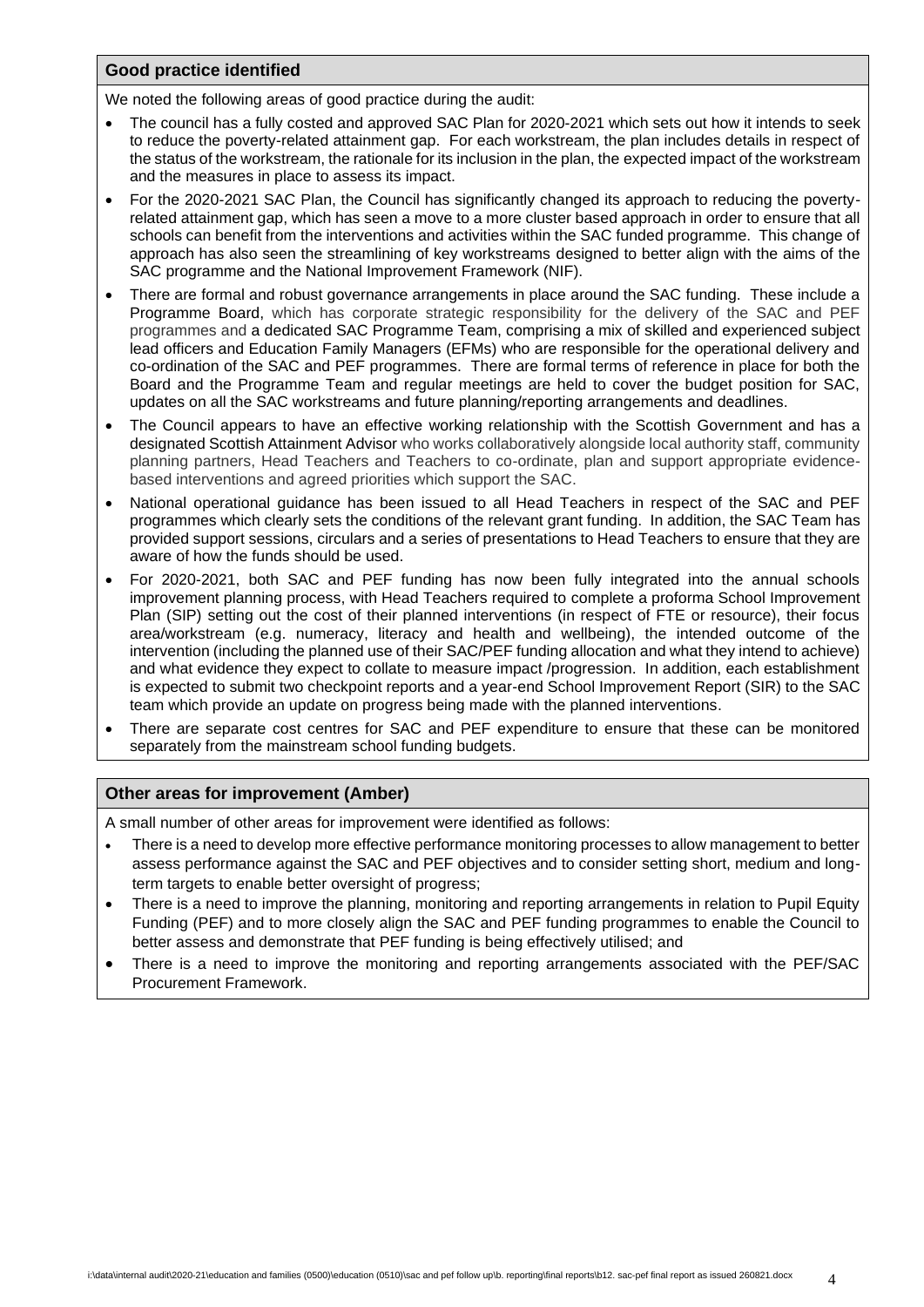| Ref          | <b>Finding</b>                                                                                                                                                                                                                                                                                                                                                                                                                                                                                                                                                                                                                                                                                                                                                                                                                                                                                                                                         |
|--------------|--------------------------------------------------------------------------------------------------------------------------------------------------------------------------------------------------------------------------------------------------------------------------------------------------------------------------------------------------------------------------------------------------------------------------------------------------------------------------------------------------------------------------------------------------------------------------------------------------------------------------------------------------------------------------------------------------------------------------------------------------------------------------------------------------------------------------------------------------------------------------------------------------------------------------------------------------------|
| $\mathbf{1}$ | There is a need to develop more effective performance monitoring processes to allow management to better assess performance against<br>the SAC and PEF objectives and to consider setting short, medium and long-term targets to enable better oversight of progress.                                                                                                                                                                                                                                                                                                                                                                                                                                                                                                                                                                                                                                                                                  |
|              | The 2020-2021 SAC Plan was approved in June 2020 and clearly sets out how the Council intends to reduce the poverty-related attainment gap and the workstreams it plans to take<br>forward to achieve that. For each workstream the plan includes details in respect of the status of the workstream, the rationale for its inclusion, the proposed impact of the workstream<br>and the measures in place to assess its impact. The Plan is reviewed annually and the Council is required to submit a mid-year report and a more in-depth final end of year outcomes<br>report to Scottish Government, providing a summary of the financial spend and indicating progress within each of the interventions outlined in the Plan.                                                                                                                                                                                                                       |
|              | We reviewed the current performance monitoring arrangements for the SAC and PEF plans and, in particular, considered the adequacy of the current arrangements for ensuring that<br>robust performance information is being gathered in respect of the expected and actual outcomes of the SAC and PEF funding programmes in reducing the poverty-related attainment<br>gap. A significant amount of monitoring and performance information is collated via the Scottish Government and Education Scotland and analysed by the Service for reporting to<br>senior management and Scottish Government and, in general, we were satisfied that there were robust arrangements in place around this. This information is available to all<br>establishments and Head Teachers are encouraged and supported by the SAC Team to use this information as part of the planning process and the identification of appropriate and<br>realistic impact/measures. |
|              | We recognise that the Covid-19 pandemic has impacted on the availability of some performance data (e.g. ACEL and YARC) in respect of assessing the impact of the literacy and<br>numeracy workstreams for 2020-2021. We understand, however, that this information should be available in time to contribute to the year-end reporting processes to Scottish<br>Government and Committee in September 2021.                                                                                                                                                                                                                                                                                                                                                                                                                                                                                                                                            |
|              | We noted, however, that there was scope to improve the robustness of the current arrangements, particularly in respect of measuring and reporting the impact and measures of<br>success from these planned activities. In particular:                                                                                                                                                                                                                                                                                                                                                                                                                                                                                                                                                                                                                                                                                                                  |
|              | with the exception of measures identified within the SAC Annual Plan, there are currently no clearly defined short, medium and long-term outcomes and/or targets and milestone<br>in place for quantifying the impact/success of the Council's workstreams and interventions in reducing the poverty-related attainment gap;                                                                                                                                                                                                                                                                                                                                                                                                                                                                                                                                                                                                                           |
|              | performance measures included in the SAC Plan and subsequent progress reports to Committee and Scottish Government are fairly high-level and do not include any SMART<br>(i.e. Specific, Measurable, Achievable, Reliable and Timely) performance measures which could be used to more effectively measure the impact of the planned workstreams,<br>activities and interventions. In addition, we consider that there is scope for the service to provide more information/context around some of the successes in respect of individual<br>activities and interventions contained within the SAC Plan and subsequent mid and year-end reports to Scottish Government;                                                                                                                                                                                                                                                                                |
|              | whilst there is a range of national performance information available from Scottish Government in respect of the Literacy and Numeracy workstreams, we understand that there<br>is nothing similar available in respect Health and Wellbeing interventions which could assist the service in identifying and developing appropriate performance measures. In<br>particular, we understand that the Service has identified the need to better understand the challenges arising from the Covid-19 pandemic in respect of children and young peoples'<br>mental health and more generally to develop appropriate and realistic performance measures at both authority and individual establishment level to enable the benefits and<br>outcomes of health and wellbeing interventions to be effectively monitored; and                                                                                                                                   |
|              | there is a need for some schools to better document within their SIPs how planned activities and interventions will be targeted to ensure that they are effective in reducing the<br>poverty related attainment gap. In addition, for a number of the SIPs and SIRs reviewed, the narrative was high-level and did not clearly detail how the SAC and PEF funding<br>would be/had been used and/or the extent to which the funding had directly impacted on the identified intervention.                                                                                                                                                                                                                                                                                                                                                                                                                                                               |
|              | In August 2020, a dedicated SAC Improvement and Equity Lead was appointed to oversee the quality improvement of the planning process, to ensure that there is a greater synergy<br>between SAC and PEF activity, to ensure the sustainability of projects created via SAC and PEF funds and to monitor the efficacy of projects. We understand that management is<br>satisfied that this role has already led to improvements in approach and direction of the annual school improvement planning process and on the quality and quantity of information<br>included in the SIPs, checkpoint reports and SIRs for each establishment. We noted, however, that there has been no formal assessment undertaken to date to determine the impact<br>the role has had in respect of ensuring the sustainability of the SAC and PEF interventions being undertaken at individual establishment level or monitoring of the efficacy of projects.              |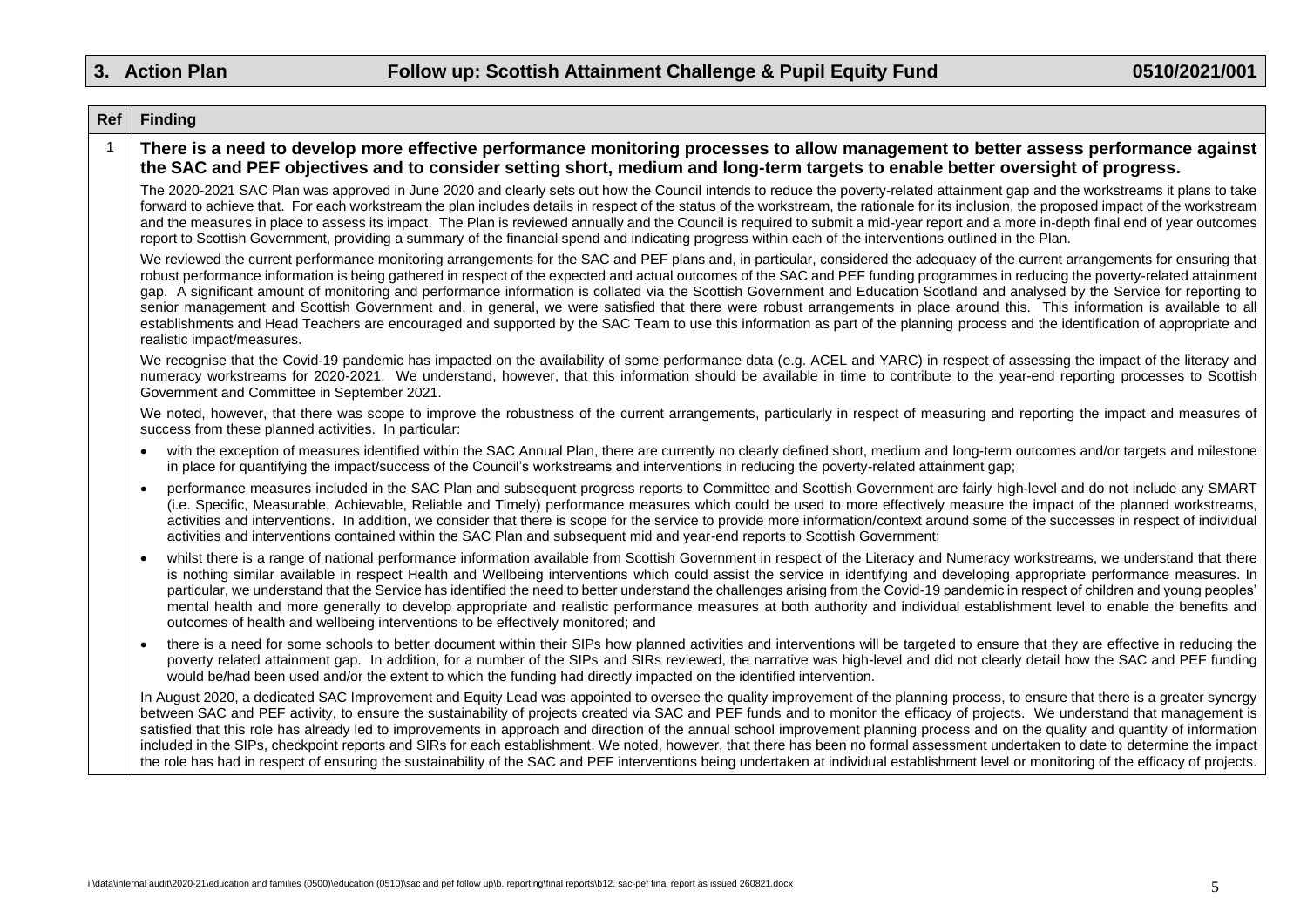| Implication                                                                                                                                                                                                                                                                          | <b>Recommendation</b>                                                                                                                                                                                                                                                                                                                                                                                                                                                                        | <b>Priority</b>                                                                                                                                                                                                                                                                                                                                                                                                                                                                                                                                                                                                                                                                                                                                                                                                                                                                                                                                                                                                                                                                                                                                                                                                                                                                                                                                                                                                                                                                                                                                            | <b>Management response</b>                                                                                                                                                                                                                                                                                                                                                                                                                                                                                                                                                                                                                                                                                                                                                                                                                                                                                                                                                                                                                                                   | Implementation<br><b>Month/Year</b> |
|--------------------------------------------------------------------------------------------------------------------------------------------------------------------------------------------------------------------------------------------------------------------------------------|----------------------------------------------------------------------------------------------------------------------------------------------------------------------------------------------------------------------------------------------------------------------------------------------------------------------------------------------------------------------------------------------------------------------------------------------------------------------------------------------|------------------------------------------------------------------------------------------------------------------------------------------------------------------------------------------------------------------------------------------------------------------------------------------------------------------------------------------------------------------------------------------------------------------------------------------------------------------------------------------------------------------------------------------------------------------------------------------------------------------------------------------------------------------------------------------------------------------------------------------------------------------------------------------------------------------------------------------------------------------------------------------------------------------------------------------------------------------------------------------------------------------------------------------------------------------------------------------------------------------------------------------------------------------------------------------------------------------------------------------------------------------------------------------------------------------------------------------------------------------------------------------------------------------------------------------------------------------------------------------------------------------------------------------------------------|------------------------------------------------------------------------------------------------------------------------------------------------------------------------------------------------------------------------------------------------------------------------------------------------------------------------------------------------------------------------------------------------------------------------------------------------------------------------------------------------------------------------------------------------------------------------------------------------------------------------------------------------------------------------------------------------------------------------------------------------------------------------------------------------------------------------------------------------------------------------------------------------------------------------------------------------------------------------------------------------------------------------------------------------------------------------------|-------------------------------------|
| Without<br>short,<br>medium and long-<br>term targets against<br>which performance<br>can be monitored,<br>there is a risk that<br>effective oversight<br>of the SAC and PEF<br>programmes<br>may<br>be impaired.<br>Without an effective<br>performance<br>management<br>framework, | Management should:<br>(1) identify and set realistic<br>short, medium and long-term<br>targets for the SAC and PEF<br>programmes and consider<br>the current and future<br>planned actions which will be<br>taken to deliver against the<br>identified objectives<br>and<br>measures of success<br>(2) ensure that appropriate and<br><b>SMART</b><br>realistic<br>performance measures are                                                                                                  | Amber                                                                                                                                                                                                                                                                                                                                                                                                                                                                                                                                                                                                                                                                                                                                                                                                                                                                                                                                                                                                                                                                                                                                                                                                                                                                                                                                                                                                                                                                                                                                                      | Agree<br>Anne Munro, Head of Education<br>As requested by the Scottish Government, the SAC Programme Lead will continue to<br>provide full and detailed submissions at appropriate reporting windows in order to satisfy<br>Scottish Government requirements for the SAC programme. There are specific targets set<br>out by Scottish Government in relation to progress in attainment and these are articulated<br>in national stretch aims over a 5-year cycle. The Service will consider how these stretch<br>aims articulate with measures of support currently in place and further consider refining<br>these to ensure a more localised context.  With regards to PEF, the SAC team will<br>continue to support establishments in developing their rationale and encouraging greater<br>clarity around gathering evidence and associated outcomes and measures linked to detail<br>around financial structures and spend. Establishments will also be encouraged to set<br>specific targets for interventions where appropriate and articulate what improvements they | December 2021                       |
| management would<br>not be able to<br>whether<br>measure<br>the SAC and PEF<br>programmes were<br>being<br>delivered<br>and/or may not be<br>able<br>to<br>take<br>appropriate action to                                                                                             | used wherever possible in<br>the annual SAC Plan,<br>subsequent progress reports<br>to committee and within the<br>individual<br>establishments'<br>SIPs and SIRS to ensure<br>that progress of key all<br>actions and interventions<br>be<br>appropriately<br>can                                                                                                                                                                                                                           |                                                                                                                                                                                                                                                                                                                                                                                                                                                                                                                                                                                                                                                                                                                                                                                                                                                                                                                                                                                                                                                                                                                                                                                                                                                                                                                                                                                                                                                                                                                                                            | can make. All of this will be reported through the bi-annual checkpoint reporting and<br>monitoring structures.<br>The SAC Team will endeavour to make greater use of SMART indicators, where possible,<br>(2)<br>in order to track progress. However, it should be noted that the national indicator of<br>progress for all Local Authorities is in relation to ACEL data. This gives figures on both a<br>local and national level and is the main indicator used by the Scottish Government for<br>measuring progress in Literacy and Numeracy. It is important when analysing the ACEL<br>data that consideration is given to the Covid pandemic and 'recovery' process.<br>With regards to SAC, we will continue to measure the progress of all interventions where<br>(3)                                                                                                                                                                                                                                                                                              | October 2021<br>October 2021-       |
| address areas of<br>'under-<br>performance'.                                                                                                                                                                                                                                         | tracked; and<br>(3) set out clearly defined<br>baselines against which the<br>activities or interventions will<br>for their<br>assessed<br>be<br>contribution to closing the<br>poverty-related attainment<br>gap and ensure that the<br>reports at both authority and<br>individual<br>establishment<br>level clearly set out to key<br>stakeholders the progress<br>made against the identified<br>targets/milestones together<br>with<br>significant<br>any<br>challenges in<br>achieving | appropriate and, in addition, continue to explore how this is articulated in various reports.<br>Submissions will include clear baseline indicators, where possible, which will then be used<br>to measure against post intervention assessment. This is currently the case for<br>assessments such as MALT and YARC. It should be noted, however, that not all<br>interventions, especially around Health and Wellbeing are immediately measurable with<br>the impact appraised over time. The Improvement and Equity Lead, alongside other SAC<br>Lead Officers, will continue to support and challenge establishments in both their SAC<br>and PEF submissions through scrutiny of plans and subsequent checkpoints alongside<br>visits to schools to see interventions and progress in action. These processes will ensure<br>that there is appropriate scrutiny of SAC and PEF spends in relation to outcomes for our<br>young people. Furthermore, support and challenge will be provided by Education and<br>Families Managers (EFMs) in the form of Attainment Challenge Reviews (Secondary<br>Schools), Link Visits (Primary Schools) and support with establishment's SIP and SIR<br>submissions. In addition, discussions with SAC Leads, EFMs and Head Teachers will take<br>place prior to the submission of checkpoint pro-formas in January and June 2022.<br>The Service will also work towards capturing data reflecting progress within the Service's<br>benchmarking tool to further enable schools and the SAC Team to monitor impact. | March 2022                                                                                                                                                                                                                                                                                                                                                                                                                                                                                                                                                                                                                                                                                                                                                                                                                                                                                                                                                                                                                                                                   |                                     |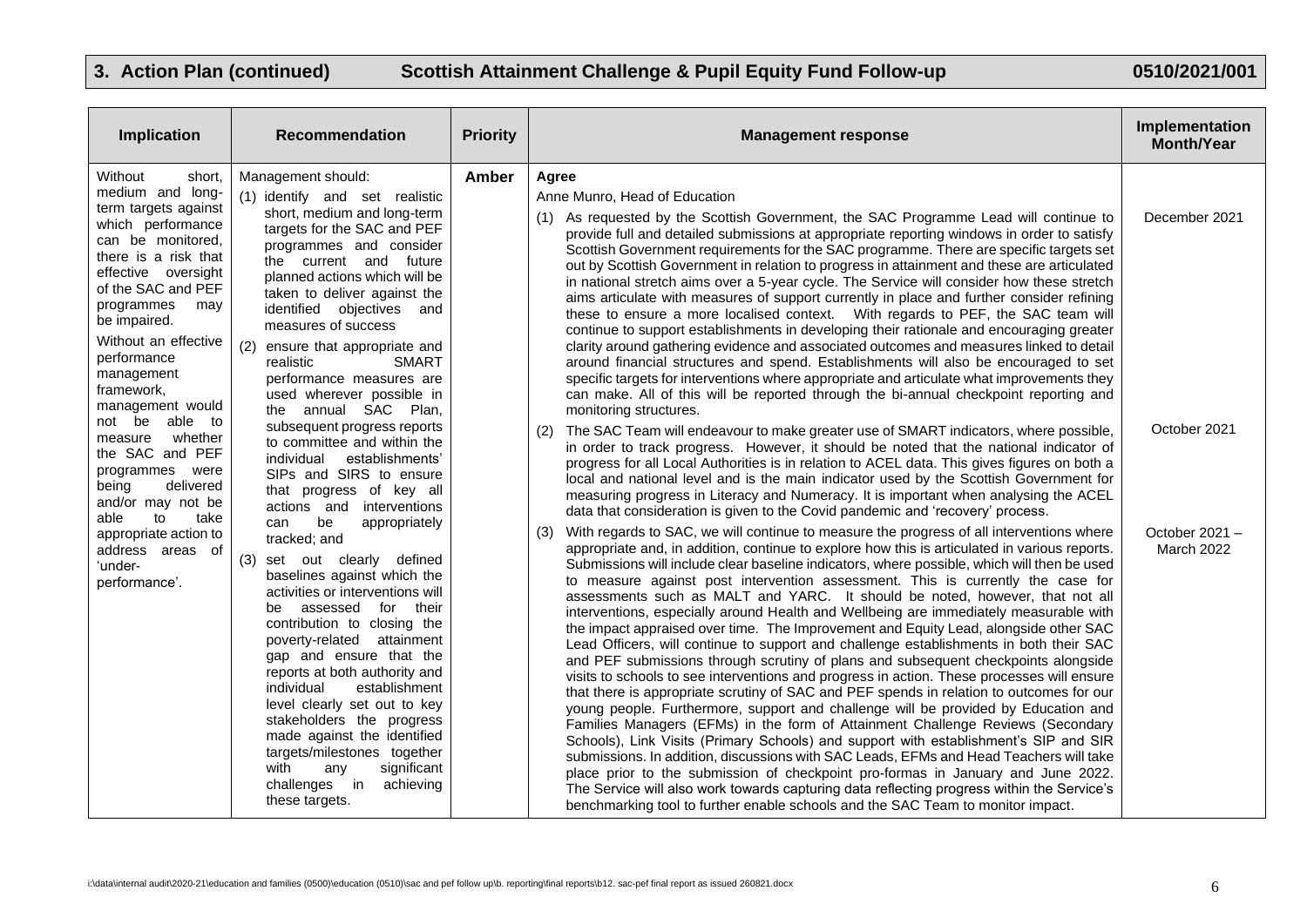| Ref            | <b>Finding</b>                                                                                                                                                                                                                                                                                                                                                                                                                                                                                                                                                                                                                                                                                                                                                                                                                                                                                                                                                                                                                                                                                                                                                                                                                                                                            |
|----------------|-------------------------------------------------------------------------------------------------------------------------------------------------------------------------------------------------------------------------------------------------------------------------------------------------------------------------------------------------------------------------------------------------------------------------------------------------------------------------------------------------------------------------------------------------------------------------------------------------------------------------------------------------------------------------------------------------------------------------------------------------------------------------------------------------------------------------------------------------------------------------------------------------------------------------------------------------------------------------------------------------------------------------------------------------------------------------------------------------------------------------------------------------------------------------------------------------------------------------------------------------------------------------------------------|
| $\overline{2}$ | There is a need to improve the planning, monitoring and reporting arrangements in relation to Pupil Equity Funding (PEF) and to more<br>closely align the SAC and PEF funding programmes to enable the Council to better assess and demonstrate that PEF funding is being<br>effectively utilised.                                                                                                                                                                                                                                                                                                                                                                                                                                                                                                                                                                                                                                                                                                                                                                                                                                                                                                                                                                                        |
|                | We reviewed the current governance, planning, monitoring and reporting arrangements around both the SAC and PEF funding programmes and were generally satisfied that the<br>arrangements around the SAC funding programme were robust and complied with several areas of good practice. In particular, we were pleased to note that a Programme Board has<br>been established, which has corporate strategic responsibility for the delivery of the SAC and PEF programmes and a dedicated SAC Programme Team, comprising a mix of skilled<br>and experienced subject lead officers and Education Family Managers (EFMs) who are responsible for the operational delivery and co-ordination of the SAC and PEF plans. There<br>is also a SAC Core Group which comprises the Head of Education, lead officers from the SAC Programme team, the designated Finance officer, the Principal Psychologist and a Data<br>Analyst. Formal terms of reference have been approved for both the Programme Board and the SAC Programme Team and regular meetings are held for both the Programme Board<br>and SAC Core Group to discuss the budget position for SAC, provide updates to key stakeholders on all the SAC workstreams and the future planning/reporting arrangements and<br>deadlines. |
|                | For the PEF funding programme, governance is currently significantly delegated to the individual establishments with Head Teachers responsible for controlling and monitoring PEF<br>spend (in accordance with the Scottish Government guidance). One of the key principles of the Scottish Government guidance, however, is that 'Head Teachers should work in<br>partnership with each other and their local authority to agree the use of the funding' indicating that the Scottish Government expects the Council to have a role in monitoring the overall<br>programme of spend and provide support in the individual establishments' spend decisions. Despite this, we noted that there is currently minimal input to/overview of the PEF activities<br>by the SAC team. In addition, whilst the Programme Board and SAC Core Group have formal responsibility for delivery of both the SAC and PEF programmes, we noted that there is<br>currently no regular reporting to the SAC Core Group or Programme Board of spend against PEF budgets or in respect of progress of the interventions being undertaken in achieving<br>the PEF objectives in the same way as SAC interventions and workstreams.                                                                             |
|                | We noted a few areas, therefore, where we consider that there is scope to improve the current arrangements around the PEF funding programme as follows:                                                                                                                                                                                                                                                                                                                                                                                                                                                                                                                                                                                                                                                                                                                                                                                                                                                                                                                                                                                                                                                                                                                                   |
|                | a financial monitoring spreadsheet is maintained by the designated PEF School Finance Officer to record spend for each individual establishment against their PEF allocation<br>each year. At present, however, there is no formal review of the PEF expenditure undertaken by the SAC Team to ensure that the spend is appropriate and in accordance with<br>the PEF grant conditions. The SAC Programme Lead commented that the Scottish Government has categorically stated that this is not the Council's responsibility. The total PEF<br>funding allocation for North Lanarkshire for 2020-2021 was approximately £9.1million, however, and whilst the results of our testing indicated that Head Teachers were fully aware<br>of, and being supported in, their delegated responsibility for PEF expenditure, we consider that this significant sum of funding requires to be appropriately monitored at authority<br>level given the council's best value responsibilities and to ensure that schools are complying with the grant conditions and that it is being used on appropriate and sustainable<br>interventions;                                                                                                                                                          |
|                | from a review of the year-end financial monitoring spreadsheet, we also noted that only £5.2 million of the current year allocation (57%) and approximately £2.04 million of the<br>previous years carried forward allocation (96%) had been spent by establishments during 2020-2021. This amounted to approximately 65% of the overall available funding for<br>2020-2021 having been spent. We also noted that only nine establishments had fully spent their allocation as at 31 March 2021. We recognise that the Covid-19 pandemic has<br>had a significant impact on the establishments' ability to utilise their PEF allocation during 2020-2021. However, given that the PEF funding is due to end in 20201-2022, we<br>consider that the SAC team requires to remind Head Teachers of the importance of using this funding to progress their planned interventions and that the use of these funds<br>requires to be actively monitored as part of the 2021-2022 annual school improvement planning process and mid-year checkpoints (as a minimum) to ensure that the planned<br>interventions can be delivered and achieve their desired impact;                                                                                                                              |
|                | whilst PEF has been integrated into the school improvement planning process, there is scope to improve the current monitoring arrangements for the PEF programme by the SAC<br>$\bullet$<br>Team to ensure that PEF plans are reviewed and challenged to the same extent as for SAC funding (whilst respecting the Scottish Government guidance in respect of Head<br>Teacher autonomy) and that appropriate interventions are identified and planned within each establishment; and                                                                                                                                                                                                                                                                                                                                                                                                                                                                                                                                                                                                                                                                                                                                                                                                      |
|                | POW39 covers both SAC and PEF activity. The key action of POW39 is to provide 'an annual report on the re-developed SAC and PEF plan to ensure an increased focus on<br>research and evidence-based practice and a more explicit outcomes focus'. Whilst reports are regularly being presented to the Education & Families Committee in respect of<br>SAC in line with the current reporting cycles, there is currently no reporting to Committee on the PEF programme spend and/or interventions.                                                                                                                                                                                                                                                                                                                                                                                                                                                                                                                                                                                                                                                                                                                                                                                        |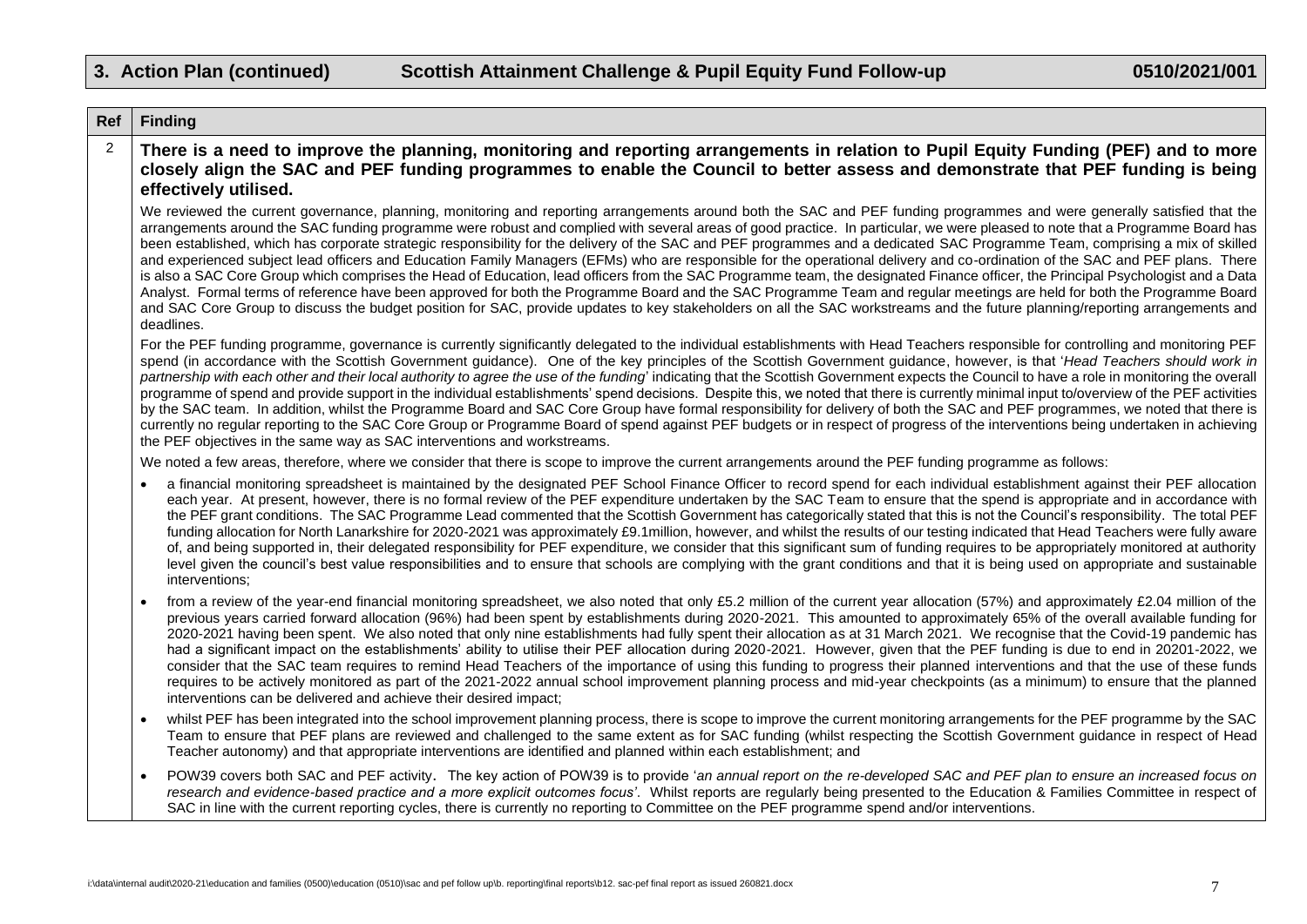| Implication                                                                                                                                                                                                                                                                                                                                                                                                                                                                                                                                                                                                         | <b>Recommendation</b>                                                                                                                                                                                                                                                                                                                                                                                                                                                                                                                                                                                                                                                                                                                                                                                                                                                                                                                                                                                                                                                                                                                                                                                          |       | <b>Management response</b>                                                                                                                                                                                                                                                                                                                                                                                                                                                                                                                                                                                                                                                                                                                                                                                                                                                                                                                                                                                                                                                                                                                                                                                                                                                                                                                                                                                                                                                                                                                                                                                                                                                                                                                                                                                                                            | Implementation<br><b>Month/Year</b>                                                                                                           |
|---------------------------------------------------------------------------------------------------------------------------------------------------------------------------------------------------------------------------------------------------------------------------------------------------------------------------------------------------------------------------------------------------------------------------------------------------------------------------------------------------------------------------------------------------------------------------------------------------------------------|----------------------------------------------------------------------------------------------------------------------------------------------------------------------------------------------------------------------------------------------------------------------------------------------------------------------------------------------------------------------------------------------------------------------------------------------------------------------------------------------------------------------------------------------------------------------------------------------------------------------------------------------------------------------------------------------------------------------------------------------------------------------------------------------------------------------------------------------------------------------------------------------------------------------------------------------------------------------------------------------------------------------------------------------------------------------------------------------------------------------------------------------------------------------------------------------------------------|-------|-------------------------------------------------------------------------------------------------------------------------------------------------------------------------------------------------------------------------------------------------------------------------------------------------------------------------------------------------------------------------------------------------------------------------------------------------------------------------------------------------------------------------------------------------------------------------------------------------------------------------------------------------------------------------------------------------------------------------------------------------------------------------------------------------------------------------------------------------------------------------------------------------------------------------------------------------------------------------------------------------------------------------------------------------------------------------------------------------------------------------------------------------------------------------------------------------------------------------------------------------------------------------------------------------------------------------------------------------------------------------------------------------------------------------------------------------------------------------------------------------------------------------------------------------------------------------------------------------------------------------------------------------------------------------------------------------------------------------------------------------------------------------------------------------------------------------------------------------------|-----------------------------------------------------------------------------------------------------------------------------------------------|
| Without<br>formal<br>and<br>monitoring<br>reporting<br>arrangements<br>management may not<br>be aware of whether<br>the expenditure within<br>schools in<br>being<br>undertaken<br>in.<br>accordance with the<br>PEF grant conditions<br>and/or whether/how<br>the PEF interventions<br>are helping to reduce<br>the poverty related<br>attainment gap within<br>individual<br>establishments.<br>Establishments<br>may<br>not be utilising their<br><b>PEF</b><br>funding<br>and/or<br>effectively<br>maximising the impact<br>the PEF funding could<br>have in reducing the<br>poverty-related<br>attainment gap. | Management should ensure that:<br>(1)<br>the current monitoring and reporting<br>arrangements for SAC are extended to fully<br>include PEF expenditure and how this spend<br>is assisting in reducing the poverty-related<br>attainment gap. This should include a<br>periodic review of the PEF expenditure within<br>sample<br>of<br>establishments<br>and<br>a<br>regular/routine reporting of total<br><b>PEF</b><br>expenditure and progress in respect of<br>interventions to the SAC Programme Team,<br>SAC Core Group and SAC Programme<br>Board meetings:<br>ensure that all Head Teachers are reminded<br>(2)<br>of the importance of fully utilising their PEF<br>allocations to enable them to maximise the<br>impact on their planned interventions, that the<br>PEF spend is regularly monitored during the<br>year to ensure that the funding is being used<br>to full effect and that Head Teachers are<br>being actively encouraged to use the funding<br>where this is not being done; and<br>(3)<br>all reports to Committee include reference to<br>progress in respect of the PEF programme<br>and the impact of the interventions (similar to<br>the annual Quality & Standards report). | Amber | Agree<br>Anne Munro, Head of Education<br>(1) Schools will continue to be encouraged to provide greater detail in<br>their financial breakdowns and clarity in relation to the way in which<br>this articulates with their SAC/PEF additionalities. A bi-annual<br>review with a sample of establishments will be undertaken by the<br>SAC Programme Lead and the SAC team to monitor levels of<br>expenditure alongside engagement within and outwith the<br>Framework (Action Plan ref 4 below). In addition, the SAC<br>Programme Lead will work together with the Finance team to<br>monitor the overall rate of PEF spend. The SAC Programme Lead<br>alongside a member of the Finance team with responsibility for<br>PEF will provide the SAC Programme Board with updates on a bi-<br>annual basis on the level of PEF spend in relation to overall<br>allocation.<br>(2) Presentations at Head Teacher meetings throughout the session<br>will provide clear guidance on local procedures, appropriate<br>spending of allocated funds, and appropriate documentation and<br>evidencing of impact of PEF spend. This process has already<br>begun and all Head Teachers were briefed on this at their meetings<br>in August 2021. Further written guidance will be issued by the SAC<br>Programme Lead.<br>(3) The current cycle of SAC reports to Committee will now also<br>contain references to PEF, indicating levels and general direction<br>of spend. As all PEF monies are devolved directly to schools these<br>reports will capture the general direction of the PEF engagements<br>under headings such as Literacy, Numeracy, additional staffing etc<br>with greater detail on individual and bespoke interventions,<br>alongside measures and impact, being available in individual<br>establishment SAC/PEF Plans checkpoints. | December 2021 &<br>June 2022<br>August 2021 and<br>ongoing<br>September 2021<br>September 2021 &<br>ongoing throughout<br>session 2021 - 2022 |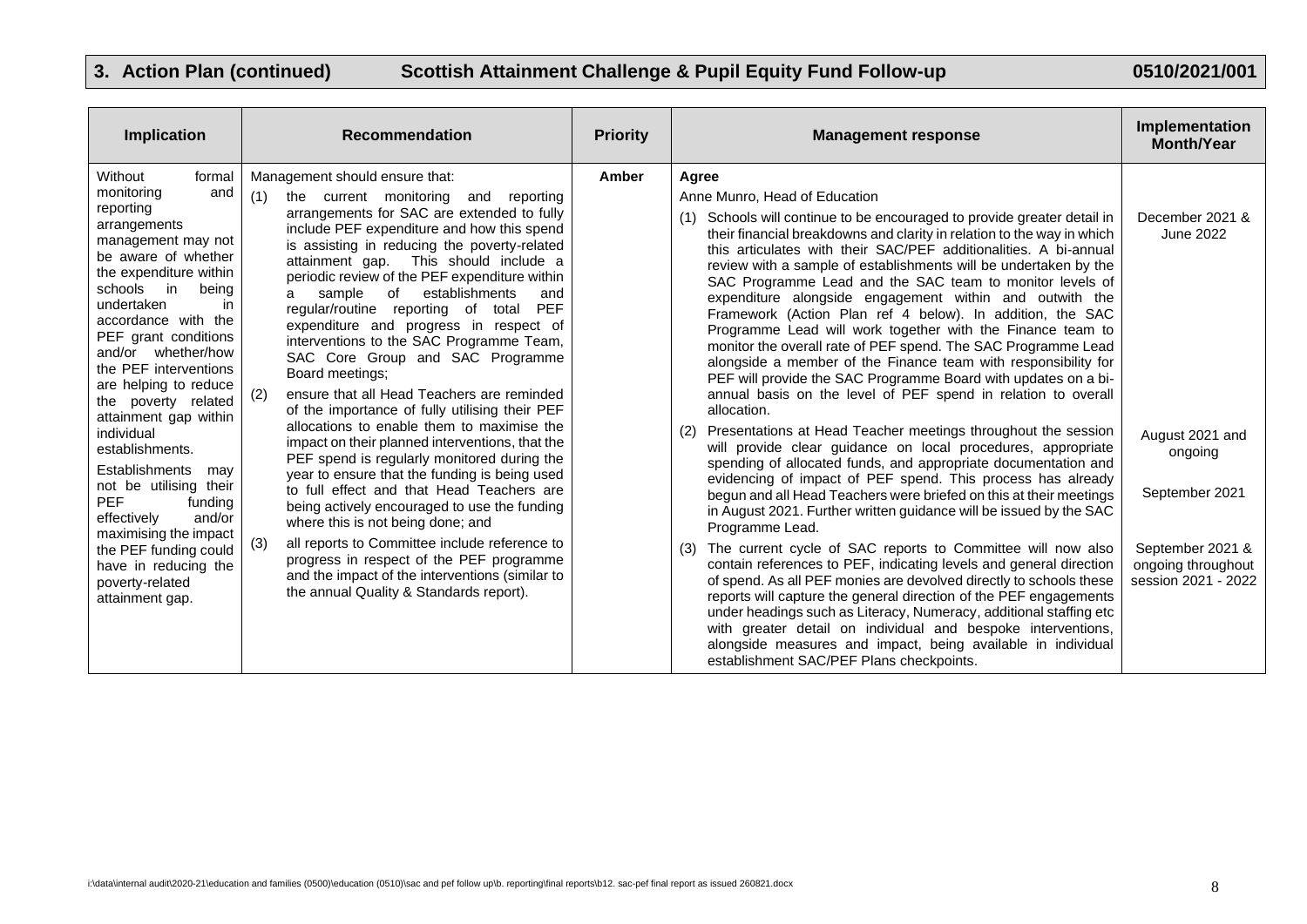| <b>Ref</b>           | <b>Finding</b>                                                                                                                                                                                                                                                                                                                                                                                                                                                                                                                                                                                                                                                                                                                                                                                                          |                                                           |                 |                                                                                                                                                                                                                                                                                                                                                                                                                                                                                                                                                                                                                                                                                                                                                                                                                                                                                                      |                                     |
|----------------------|-------------------------------------------------------------------------------------------------------------------------------------------------------------------------------------------------------------------------------------------------------------------------------------------------------------------------------------------------------------------------------------------------------------------------------------------------------------------------------------------------------------------------------------------------------------------------------------------------------------------------------------------------------------------------------------------------------------------------------------------------------------------------------------------------------------------------|-----------------------------------------------------------|-----------------|------------------------------------------------------------------------------------------------------------------------------------------------------------------------------------------------------------------------------------------------------------------------------------------------------------------------------------------------------------------------------------------------------------------------------------------------------------------------------------------------------------------------------------------------------------------------------------------------------------------------------------------------------------------------------------------------------------------------------------------------------------------------------------------------------------------------------------------------------------------------------------------------------|-------------------------------------|
| 3                    |                                                                                                                                                                                                                                                                                                                                                                                                                                                                                                                                                                                                                                                                                                                                                                                                                         |                                                           |                 | There is a need to improve the monitoring and reporting arrangements associated with the PEF/SAC Procurement Framework.                                                                                                                                                                                                                                                                                                                                                                                                                                                                                                                                                                                                                                                                                                                                                                              |                                     |
|                      | In November 2018, the Education Committee approved a procurement framework to be used by all schools when procuring services linked to the individual establishment SAC and<br>PEF allocations. The framework covers the procurement of strategic support and interventions including counselling support and advice services, mentoring, pupil workshops and<br>educational assessments and is intended to remain in place for four years with a total spend allocation of up to £16m. The framework contains ten different activity 'lots' within each<br>of which is a list of approved suppliers which have been prioritised/ranked in order of their combined price/quality ratio. To demonstrate value for money, schools are encouraged to<br>use the top-ranking supplier for each activity as far as possible. |                                                           |                 |                                                                                                                                                                                                                                                                                                                                                                                                                                                                                                                                                                                                                                                                                                                                                                                                                                                                                                      |                                     |
|                      | A proforma 'Request for Proposal' (RFP) form requires to be completed for each procurement and a copy sent to the Procurement Support Officer within the SAC Team for monitoring<br>purposes. We understand that expenditure via the procurement framework is monitored by the AFAs at school level and the designated School Finance Officer. To date there has<br>been a total spend of £1,720,985 via the framework, with £970,418 relating to PEF and £750,567 to 'non-PEF' spend (including SAC spend).                                                                                                                                                                                                                                                                                                            |                                                           |                 |                                                                                                                                                                                                                                                                                                                                                                                                                                                                                                                                                                                                                                                                                                                                                                                                                                                                                                      |                                     |
|                      | We selected a sample of five schools with PEF and five schools with non-PEF spend during 2020-2021 at random and requested copies of the supporting RFP forms from the<br>Procurement Support Officer. None of the forms requested had been submitted to the SAC team, indicating that either they had not been completed by the Head Teacher and/or<br>were not being formally monitored by the AFAs and SAC Team in accordance with the expected procedures. In addition, for the sample selected, we noted three cases where a<br>supplier was used who was not specifically included in the list of preferred suppliers within the framework.                                                                                                                                                                       |                                                           |                 |                                                                                                                                                                                                                                                                                                                                                                                                                                                                                                                                                                                                                                                                                                                                                                                                                                                                                                      |                                     |
|                      | The level of spend undertaken by schools within the framework is very low compared to the overall PEF/SAC budgets and whilst the results of our testing indicate that Head Teachers<br>are aware of the Framework and how it should be used, it is unclear whether the framework is actually being used as widely as intended. The SAC Programme Lead advised that<br>the framework is a guide for schools and that whilst all schools are encouraged to use the framework as far as possible it is not mandatory to do so. The SAC Programme Lead has,<br>however, recognised the need to consider how well the framework is being used to procure relevant services and whether there is a continued need for the framework following the                                                                             |                                                           |                 |                                                                                                                                                                                                                                                                                                                                                                                                                                                                                                                                                                                                                                                                                                                                                                                                                                                                                                      |                                     |
|                      | end of its current lifecycle.                                                                                                                                                                                                                                                                                                                                                                                                                                                                                                                                                                                                                                                                                                                                                                                           |                                                           |                 |                                                                                                                                                                                                                                                                                                                                                                                                                                                                                                                                                                                                                                                                                                                                                                                                                                                                                                      |                                     |
|                      | obligations.                                                                                                                                                                                                                                                                                                                                                                                                                                                                                                                                                                                                                                                                                                                                                                                                            |                                                           |                 | In addition, there is currently no formal reporting on the use of the procurement framework with regards to PEF and non-PEF expenditure to senior management and/or key<br>stakeholders. We understand that as a framework, management considers that there is no statutory obligation to report progress to Committee. We consider, however, that to<br>demonstrate the effectiveness of the framework in achieving best value, formal monitoring and reporting of the use of the framework should be undertaken. In addition, such<br>monitoring would also enable the Service to review the nature and extent of non-framework procurement for SAC/PEF funding within individual establishments and provide a<br>mechanism for them to gain assurance, or otherwise, as to whether this was being done in accordance with expected corporate expectations and fulfilling the Council's best value |                                     |
|                      | Implication                                                                                                                                                                                                                                                                                                                                                                                                                                                                                                                                                                                                                                                                                                                                                                                                             | <b>Recommendation</b>                                     | <b>Priority</b> | <b>Management response</b>                                                                                                                                                                                                                                                                                                                                                                                                                                                                                                                                                                                                                                                                                                                                                                                                                                                                           | Implementation<br><b>Month/Year</b> |
| Services<br>procured | may not be<br>in accordance                                                                                                                                                                                                                                                                                                                                                                                                                                                                                                                                                                                                                                                                                                                                                                                             | Management should:<br>(1) remind/encourage all schools to | Amber           | Agree<br>Anne Munro, Head of Education                                                                                                                                                                                                                                                                                                                                                                                                                                                                                                                                                                                                                                                                                                                                                                                                                                                               |                                     |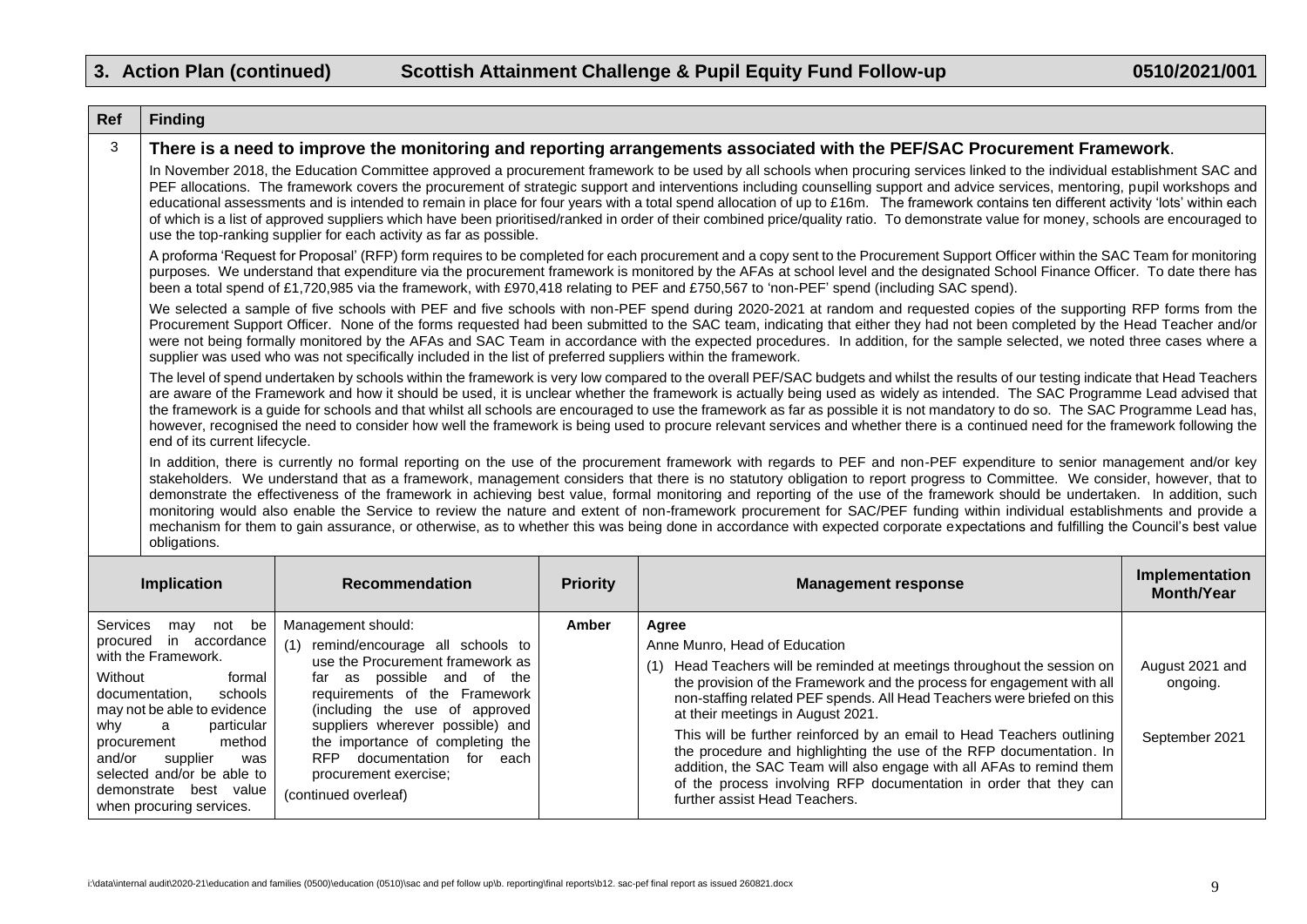# **3.Action Plan (continued) Scottish Attainment Challenge & Pupil Equity Fund Follow-up 0510/2021/001**

| <b>Implication</b> | <b>Recommendation</b>                                                                                                                                                                                                                                                                                                                                                                                                                                             | <b>Priority</b> | <b>Management response</b>                                                                                                                                                                                                                                                                                                                                                                                                                                                                                                                                                                   | Implementation<br><b>Month/Year</b>                                        |
|--------------------|-------------------------------------------------------------------------------------------------------------------------------------------------------------------------------------------------------------------------------------------------------------------------------------------------------------------------------------------------------------------------------------------------------------------------------------------------------------------|-----------------|----------------------------------------------------------------------------------------------------------------------------------------------------------------------------------------------------------------------------------------------------------------------------------------------------------------------------------------------------------------------------------------------------------------------------------------------------------------------------------------------------------------------------------------------------------------------------------------------|----------------------------------------------------------------------------|
|                    | (continued from overleaf)<br>periodically report to senior management on<br>(2)<br>the use of, and expenditure incurred via, the<br>Framework against the total spend allocation;<br>and<br>ensure that they periodically review non-<br>(3)<br>Framework expenditure items to obtain<br>sufficient assurance that procurement activity<br>funded via SAC/PEF is being undertaken in<br>accordance with corporate expectations and<br>can demonstrate best value. |                 | (2) A report on the use of, and expenditure incurred via, the<br>Framework against the total spend allocation will be prepared by<br>the SAC Programme Lead and presented to senior management<br>on a bi-annual basis.<br>(3) The SAC Programme Lead will conduct a bi-annual review of<br>spend associated within and outwith the Framework, alongside a<br>check on a sample of schools to ascertain levels of compliance<br>with procurement procedures and submissions of RFP<br>documentation. Findings will be reported to the Senior Leadership<br>Team and the SAC Programme Board. | December 2021 &<br><b>July 2022</b><br>December 2021 &<br><b>July 2022</b> |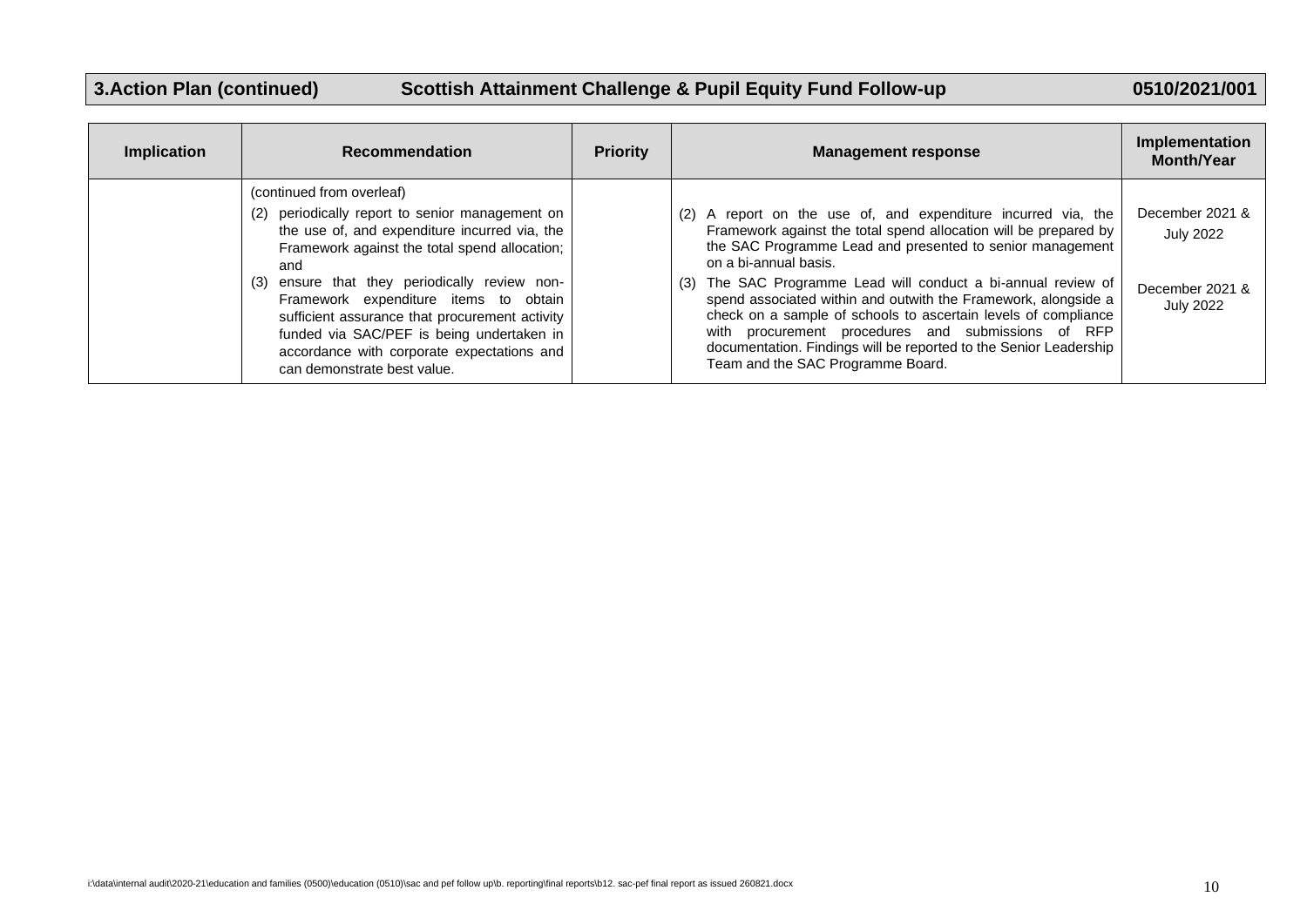|                | <b>Finding</b>                                                                                                                                                                                                                                                                                                                                                                                                                                                                                                                                                                                                                                                                                                                                                                                                                                  |                                                                                     |                 |                                                                                                                                                                                                                                                                                                                                                                                                                                                                                                   |                                     |
|----------------|-------------------------------------------------------------------------------------------------------------------------------------------------------------------------------------------------------------------------------------------------------------------------------------------------------------------------------------------------------------------------------------------------------------------------------------------------------------------------------------------------------------------------------------------------------------------------------------------------------------------------------------------------------------------------------------------------------------------------------------------------------------------------------------------------------------------------------------------------|-------------------------------------------------------------------------------------|-----------------|---------------------------------------------------------------------------------------------------------------------------------------------------------------------------------------------------------------------------------------------------------------------------------------------------------------------------------------------------------------------------------------------------------------------------------------------------------------------------------------------------|-------------------------------------|
| $\overline{4}$ |                                                                                                                                                                                                                                                                                                                                                                                                                                                                                                                                                                                                                                                                                                                                                                                                                                                 |                                                                                     |                 | There is scope to improve the arrangements for recording and monitoring SAC expenditure to better enable the Council to demonstrate<br>at individual establishment level that funding has been used in accordance with the Scottish Government grant award criteria.                                                                                                                                                                                                                              |                                     |
|                | We reviewed the arrangements for recording, monitoring and reporting the SAC expenditure and were pleased to note that there were generally robust arrangements in place, with<br>distinct SAC cost centres used to separate SAC spend from the mainstream activities, the main SAC expenditure (including staffing costs and the central admin charge) being<br>controlled centrally to ensure that the grant conditions are being adhered to and a four-weekly financial monitoring report provided to management showing spend against the<br>Council's grant award. In addition, the SAC expenditure is monitored by the designated Finance Officer and SAC Programme Lead as part of the preparation of the quarterly grant<br>claims to Scottish Government to ensure that the funding has been used to address the four key workstreams. |                                                                                     |                 |                                                                                                                                                                                                                                                                                                                                                                                                                                                                                                   |                                     |
|                |                                                                                                                                                                                                                                                                                                                                                                                                                                                                                                                                                                                                                                                                                                                                                                                                                                                 |                                                                                     |                 | We noted a small number of areas, however, where we consider that there is scope for improvement in the current arrangements as follows:                                                                                                                                                                                                                                                                                                                                                          |                                     |
|                | $\bullet$                                                                                                                                                                                                                                                                                                                                                                                                                                                                                                                                                                                                                                                                                                                                                                                                                                       |                                                                                     |                 | whilst the financial monitoring report clearly sets out the key expenditure headings, there is currently no formal or regular monitoring of the central SAC expenditure by the SAC<br>team in respect of the allocation of expenditure within the individual SAC workstreams, which we understand is only done at the time of preparing the quarterly grant claims;                                                                                                                               |                                     |
|                | $\bullet$                                                                                                                                                                                                                                                                                                                                                                                                                                                                                                                                                                                                                                                                                                                                                                                                                                       | to the correct workstream and/or that the expenditure is valid and appropriate; and |                 | whilst Head Teachers are required to provide details of SAC expenditure within their SIPs as part of the annual improvement planning process and report spend in the<br>Checkpoint reports and year end SIRs, there is currently no formal or regular monitoring by the SAC team at individual school level to ensure that the expenditure is allocated                                                                                                                                           |                                     |
|                | $\bullet$                                                                                                                                                                                                                                                                                                                                                                                                                                                                                                                                                                                                                                                                                                                                                                                                                                       |                                                                                     |                 | there is scope to improve and simplify the recording of SAC expenditure within the financial monitoring reports and quarterly grant claim process to more readily identify the<br>amount of funding spent within each of the workstreams. We recognise that the designated Finance Officer has already identified that the process for allocating expenditure<br>between the workstreams is overly complicated and that he intends to simplify the process for the 2021-2022 grant claim process. |                                     |
|                | In addition, despite the financial monitoring report at P13 highlighting an underspend of £634,049 for SAC funding (approx. 8% of the total grant award), we noted that the full grant<br>award had been claimed for 2020-2021. From discussions with the SAC Programme Lead and designated Finance Officer, however, we understand that Scottish Government<br>allowed the Council to use the balance to support the retention and recruitment of additional teaching staff.                                                                                                                                                                                                                                                                                                                                                                   |                                                                                     |                 |                                                                                                                                                                                                                                                                                                                                                                                                                                                                                                   |                                     |
|                |                                                                                                                                                                                                                                                                                                                                                                                                                                                                                                                                                                                                                                                                                                                                                                                                                                                 |                                                                                     |                 |                                                                                                                                                                                                                                                                                                                                                                                                                                                                                                   |                                     |
|                | Implication                                                                                                                                                                                                                                                                                                                                                                                                                                                                                                                                                                                                                                                                                                                                                                                                                                     | <b>Recommendation</b>                                                               | <b>Priority</b> | <b>Management response</b>                                                                                                                                                                                                                                                                                                                                                                                                                                                                        | Implementation<br><b>Month/Year</b> |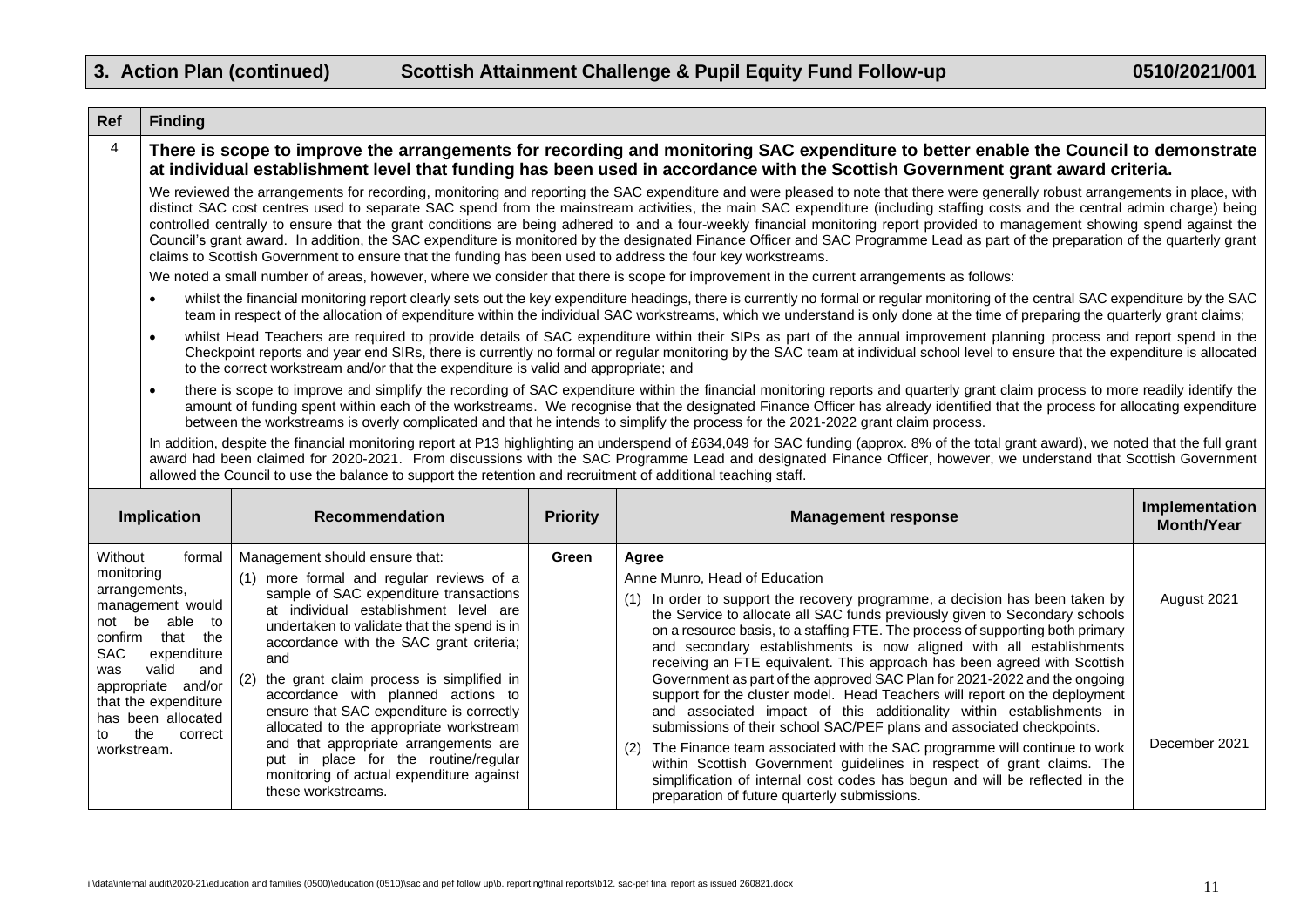Г

| <b>Ref</b>    | <b>Finding</b>                                                                                                                                                                                                                                                                                                                  |                                                                             |                                                                                                                                                                                                                                                                                                                                                                                                                                       |                                                                                                                                                                                                                                                                                                                |                                                |
|---------------|---------------------------------------------------------------------------------------------------------------------------------------------------------------------------------------------------------------------------------------------------------------------------------------------------------------------------------|-----------------------------------------------------------------------------|---------------------------------------------------------------------------------------------------------------------------------------------------------------------------------------------------------------------------------------------------------------------------------------------------------------------------------------------------------------------------------------------------------------------------------------|----------------------------------------------------------------------------------------------------------------------------------------------------------------------------------------------------------------------------------------------------------------------------------------------------------------|------------------------------------------------|
| 5             | There is a need for schools to improve the process for consulting with key stakeholders around the use of the PEF funding as part of the<br>annual school improvement planning process.                                                                                                                                         |                                                                             |                                                                                                                                                                                                                                                                                                                                                                                                                                       |                                                                                                                                                                                                                                                                                                                |                                                |
|               | One of the Key Principles within the Pupil Equity Funding - National Operational Guidance (2020) states that 'Parents and carers, children and young people and other key<br>stakeholders should be involved in the planning process'.                                                                                          |                                                                             |                                                                                                                                                                                                                                                                                                                                                                                                                                       |                                                                                                                                                                                                                                                                                                                |                                                |
|               |                                                                                                                                                                                                                                                                                                                                 |                                                                             |                                                                                                                                                                                                                                                                                                                                                                                                                                       | For the sample of schools selected for testing we noted that whilst all Head Teachers were aware of the need to consult with key stakeholders, the current arrangements for doing<br>so varied significantly between schools, with some schools unable to provide evidence of consultation having taken place. |                                                |
|               |                                                                                                                                                                                                                                                                                                                                 |                                                                             |                                                                                                                                                                                                                                                                                                                                                                                                                                       | We understand that the current Covid-19 pandemic appears to have prevented some schools from undertaking formal consultations, particularly with the children and parents. We<br>also noted, however, one school within our sample where there was no Parent Council in place with which to consult.           |                                                |
|               | <b>Implication</b>                                                                                                                                                                                                                                                                                                              | <b>Recommendation</b>                                                       | <b>Priority</b>                                                                                                                                                                                                                                                                                                                                                                                                                       | <b>Management response</b>                                                                                                                                                                                                                                                                                     | Implementation<br><b>Month/Year</b>            |
| Schools       | would<br>not<br>be                                                                                                                                                                                                                                                                                                              | Management should ensure that all                                           | Green                                                                                                                                                                                                                                                                                                                                                                                                                                 | Agree                                                                                                                                                                                                                                                                                                          |                                                |
| undertaking   | formal<br>consultations<br>with<br>kev                                                                                                                                                                                                                                                                                          | schools are reminded of the need to<br>consult with key stakeholders during |                                                                                                                                                                                                                                                                                                                                                                                                                                       | Anne Munro, Head of Education                                                                                                                                                                                                                                                                                  |                                                |
| guidance.     | the planning process and ensure that<br>stakeholders in<br>accordance<br>this process can be evidenced as<br>with the PEF<br>operational<br>part of the checks undertaken during<br>the Service's review of the annual<br>Without formal<br>consultation,<br>Schools Improvement Plans (SIPs).<br>the school may not be able to |                                                                             | Through discussions with Head Teachers, the Improvement and Equity Lead<br>along with EFMs, will emphasise the requirement for consultation with<br>stakeholders when developing a focus and rationale for their PEF spend. This<br>requirement for consultation with key stakeholders will be further reinforced as<br>part of the support presentations developed by the Improvement and Equity<br>Lead and the Attainment Advisor. | September-<br>December 2021                                                                                                                                                                                                                                                                                    |                                                |
| stakeholders. | identify interventions which<br>best suit the needs of the key                                                                                                                                                                                                                                                                  |                                                                             |                                                                                                                                                                                                                                                                                                                                                                                                                                       | Furthermore, the Improvement and Equity Lead, who also has responsibility for<br>parental engagement, will highlight this recommendation in meetings and<br>planned training sessions with Parent Councils.                                                                                                    | Ongoing<br>throughout<br>session 2021-<br>2022 |